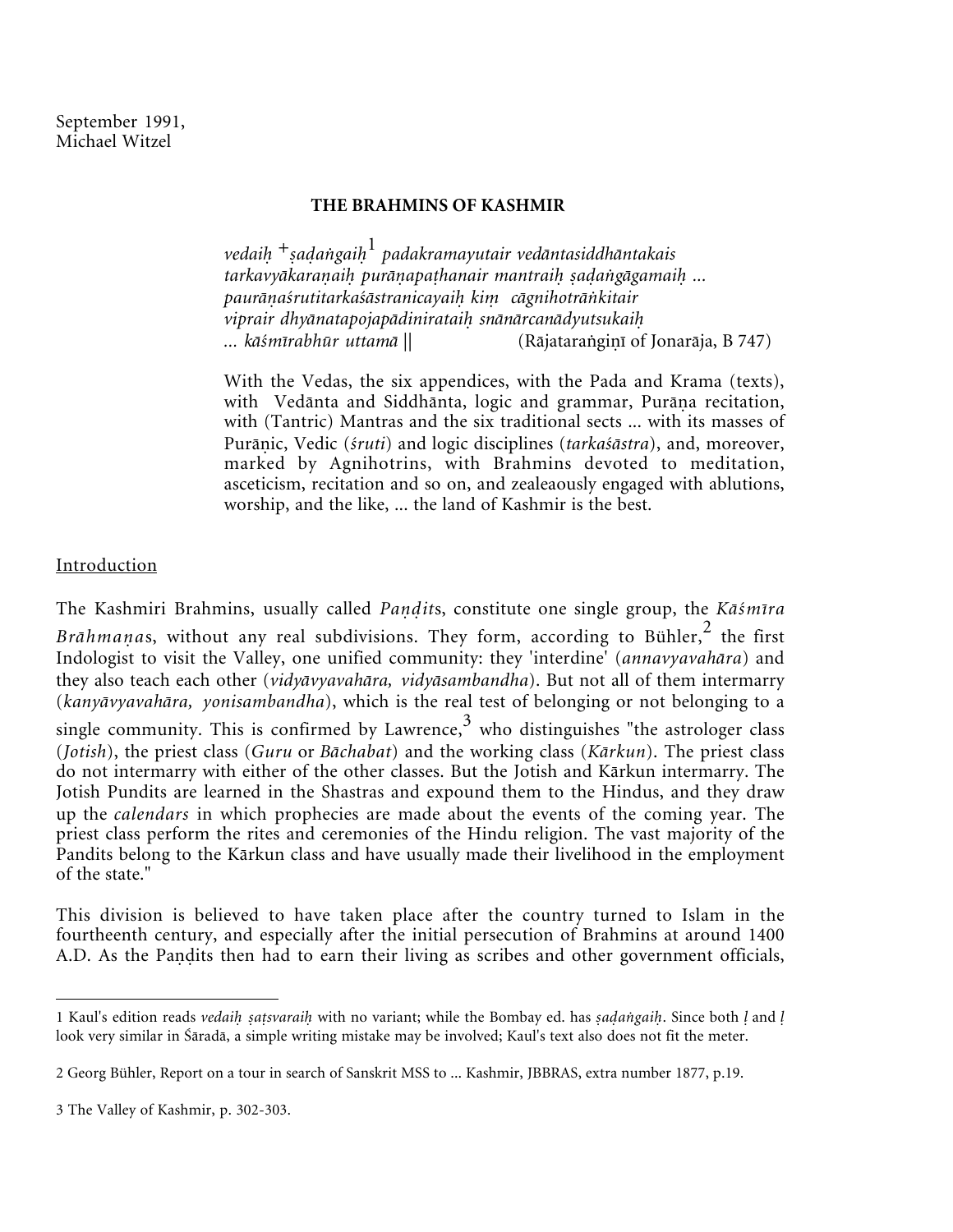there was no longer any need, and actually, no possibility, for the majority of them to do priestly work. Therefore, at an unknown time during Muslim rule, they resorted to a "division of labor": only very few Pandits would continue to perform the rituals for their more affluent Brahmin brothers.<sup>4</sup>

# A Short History of the Kashmiri Pandits.

The *Pandits* now are the only Hindus of the Valley, apart from a few fairly recent newcomers. All other Hindu castes embraced Islam during the Muslim period, which lasted for nearly 500 years, from 1339 to 1819 A.D. Muslim rule brought frequently varying political situations for the Paṇḍits, and also intermittent periods of hardships, especially under King Sikandar and his Brahmin minister Saif ud Din (Sūha Bhaṭṭa), during the period from 1389 until c. 1416 A.D. and, again, during the Afghani period (1752-1812). Local tradition has it that during Sikandar's reign only eleven Brahmin families remained in the Valley while all the others were

forced to become Muslim, fled or were killed.<sup>5</sup>

Under more enlightened successors, however, Brahmins were able to retain their comparatively high social status as government officials, and in fact so many of them worked for the early Sultans that Sanskrit remained the language of administration until the middle of the 15th century, - a fact illustrated by the current interpolated versions of Kemendra's Lokaprakāśa with its many Persian and Arabic loanwords.<sup>6</sup>

A comparatively calm and prosperous period under some of the later Kashmiri Muslim kings, notably Zain ul Abidin, Hassan, and the earlier Moghuls was interlaced by more or less severe harrassment or actual persecution under some later (Cak) Sultåns and under Aurangzeb. It was followed by yet another severe persecution during the Afghani occupation, which caused many Paṇḍits to emigrate to Northern India, so that even until today many Kashmiri Brahmins colonies are to be found at Jammu, Delhi, Agra, Lucknow, Allahabad and other North Indian towns.<sup>7</sup> A strong colony also existed at Lahore before the partition.<sup>8</sup> During the

<sup>4</sup> Another major division made today is according to the calendars they use: the *bhånamåsin* who are said to have immigrated or re-immigrated under King Zain ul Abidin (1420-1470 A.D.), and the "original" local *malamåsin*. For example, the Kaulas are said to come from Mithilåpura in North Bihar.

<sup>5</sup> See Kilam, History of the Kashmiri Pandit, and Jonarāja, Rājataraṅgiṇī vss. 591-680.

<sup>6</sup> See ed. A. Weber, Ind Stud. and in KSTS, and note that a shorter version, presumably without the medieval Persian loan words, is preserved in the University Library Tübingen birch bark MS. MaI 399, part C., see L. v. Schoeder in SB Akad. Wien 1898, XI Abh., p. 37.

<sup>7</sup> Indication is the Catalogue of Oudh Skt. Mss which lists Śåradå MSS in many UP towns; cf. also the description by T. N. Madan, Family and Kinship, p. 17 - This part of the population and its history have been studied in detail by Henny Sender, The Kashmiri Pandits. A Study of Cultural Choice in North India, Delhi (OUP), 1988.

<sup>8</sup> See the ed. by Sūrya Kānta: Kāṭhakasaṃkalanam, for Lahore MSS.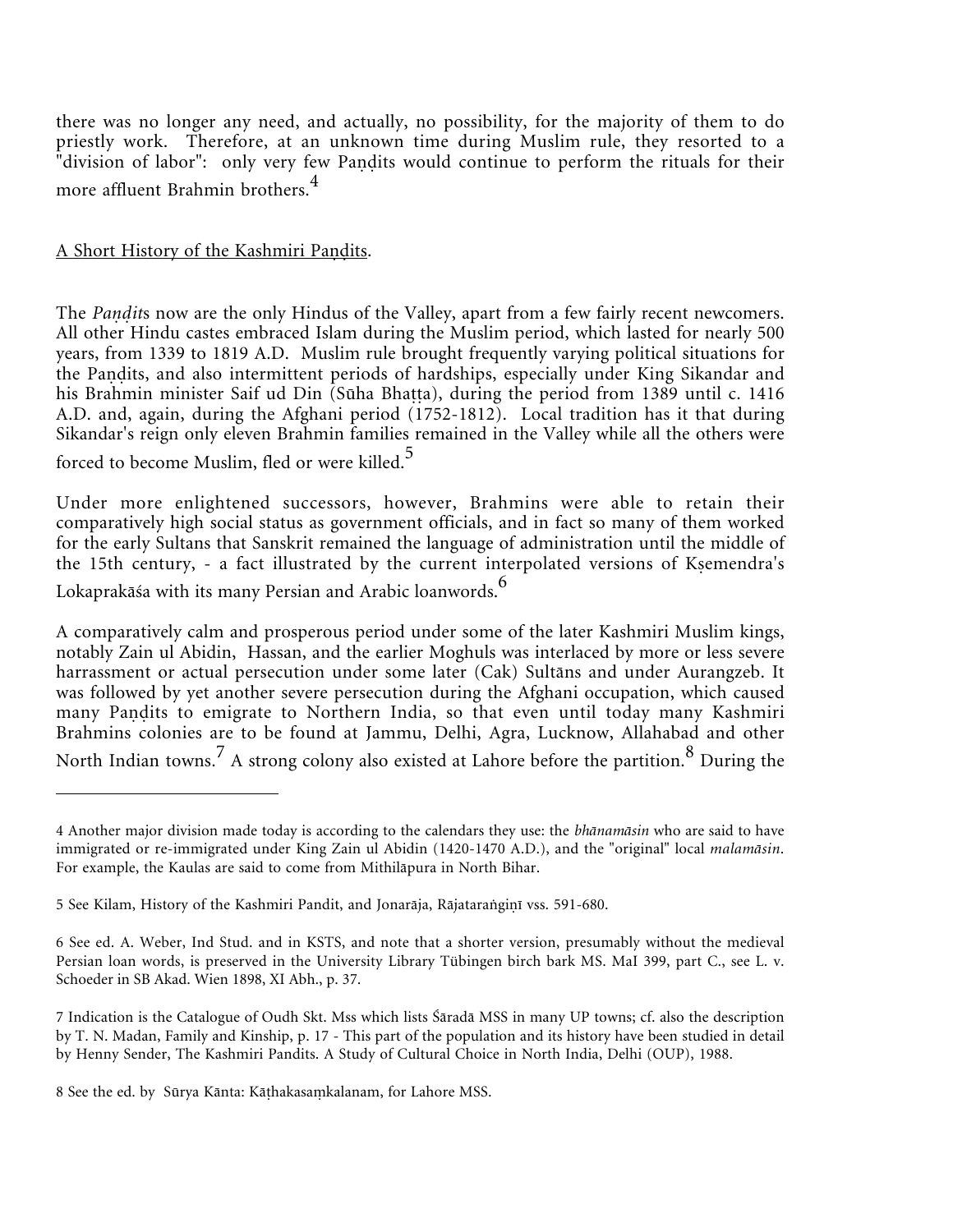recent unrest in the Valley most Kashmiri Brahmins have again fled the Valley and have settled at Jammu and elsewhere.<sup>9</sup>

When oppression by the Afghani governors became unbearable, the Pandits appealed to the Sikhs for help in 1819. Kashmir subsequently became part of the Sikh kingdom, and after its annexation by the British, the country was was sold by the British to the Mahåråja of Jammu in 1846. Under the rule of the Dogra Mahārājas the Paṇḍits fared well and held many responsible posts in government and administration -- many more than their comparatively small number would suggest. This situation basically continued after the last Mahåråja took Jammu and Kashmir into the Indian Union in 1947; most of the Kashmiri speaking part of the state was included into the portion administrated by India. During the last hundred years, and until the recent unrest, the Paṇḍits have constituted not more than 5% of the population of the state of Jammu and Kashmir.<sup>10</sup>

### The origins of the Kashmiri Brahmins : Early history.

They all belong to the *Sårasvata* division of North Indian Brahmins, who also are found in some areas on the Western rims of present India, in the Panjab, in Rajasthan, and also in the Konkan.<sup>11</sup> This feature alone provides a first hint of their ultimate origin, at least during the last thousand years or so. They were regarded as belonging to the westernmost Brahmanical group of Northern India, the Sårasvata, and are thought to originally have come from the Sarasvatī area in Kuruketra (now in Haryana State). Most Brahmins of this group show rather conservative traits, at least as far as their Vaidika background is concerned.<sup>12</sup>

However, when and how the Paṇḍits first settled in Kashmir is shrouded in mystery. The early books of Kalhaṇa's history of Kashmir, the Rājataraṅgiṇī, give some legendary stories about their settlement. These accounts usually stress the role of a new king or governor or of a new royal family in carrying out the import of non-Kashmiri Brahmins.<sup>13</sup> They are

11 See Hist. Atlas by Schwartzberg; cf. also T. N. Madan, Family and Kinship, p.16.

<sup>9</sup> During the last one or two years more than one hundred thousand, that is almost all of them, are said to have left the Valley for Jammu and other parts of India. It is feared by some that means the end of several thousand years of Hinduism and of Brahmin culture in the Valley.

<sup>10</sup> Madan p. 16; Bühler, in 1875, estimated their number at 40,000 to 50,000. Lawrence, p. 296, quotes 52 576 Hindus in Kashmir, 28 695 of whom lived in Srinagar and the small towns, and 23 881 are rural Hindus, "scattered far and wide in the Valley". Outside the capital, they are prominent in the larger towns such as Islåmåbåd (Anantnåg), Bījbr ōr, Vantipur, Påmpur, Sopur, Båramūla, and in many villages such as Khunmoh, Yechgå , Utrusu (which has been studied by T.N. Madan). The Census of 1921 counted Srinagar : 21.635 (literate 14,749), in the Muffasils: 33,417 (lit. in English 5,154), all together 55,052 Brahmins.

<sup>12</sup> For example the Pañcagauda-mahāparṣad (Sārasvata, etc.) in the Konkan, attested in an inscription at Sanjan, 928 A.D. (see J.N. Banerjea Vol. p.96 sqq.), belonged to the Maitrāyaṇiyas, a fairly rare YV school close to that of the Kahas (found only in Kashmir). The inscription is, as far as I see, one of the first that mentions the division of the North and South Indian Brahmins into the 5 Gauda and 5 Drāvida groups.

<sup>13</sup> For the immigration of Brahmins see author, Regionale und überregionale Faktoren... in: Regionale Tradition in Südasien, ed. by H. Kulke and D. Rothermund (= Beiträge zur Südasienforschung 104), Heidelberg 1986, pp.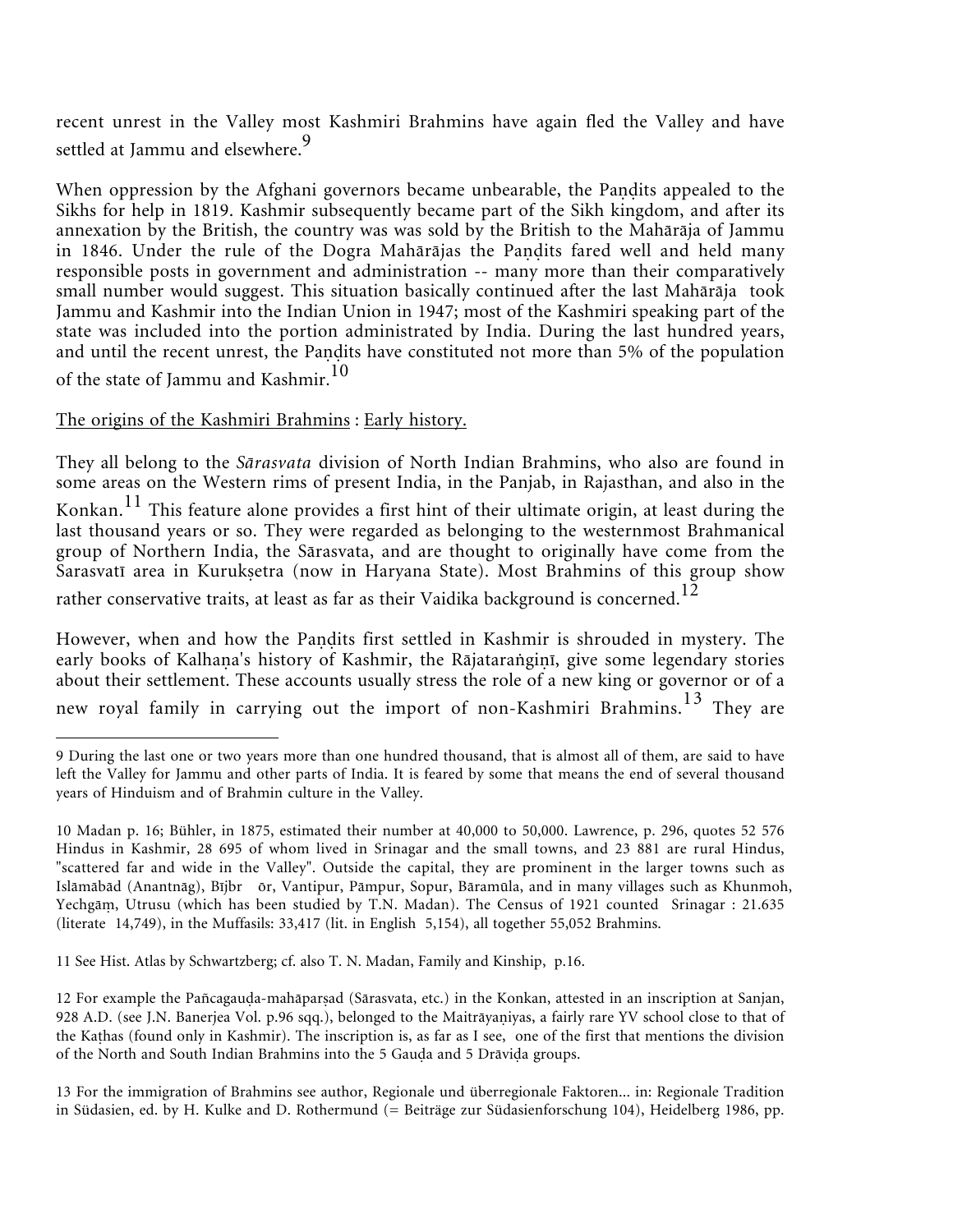represented as ordering the affairs of the country and the state and as (re-)establishing Hindu customs, notably after some intervals with outside, non-Hindu rulers such as the Huns. It is to such new Hindu kings, especially those of the Gonanda and Kārkoṭa dynasties, that Kalhaṇa ascribes the introduction of Brahmins from outside the Valley and the founding of settlements (*agrahåra*s 14) for such newcomers as well as for already resident Brahmins. Many of these early accounts are altogether mythical and rather reflect the wish of the occupants of a particular *agrahåra* to establish a long, fanciful history of their village. In fact, the history of the Kashmiri Brahmins may go back much beyond what Kalhaṇa reports, all the way to the Vedic period.

There are some indications that the Valley and its surrounding territories was already known in Vedic times.<sup>15</sup> The river Rasā mentioned in the list of rivers in the the Nadīstuti hymn (RV 10.75) was indeed a small tributary somewhere high up on the Upper Indus, and the mountain \* *Mūjavant*, <sup>16</sup> from where the be3t Soma (*maujavat*a) was brought by foreign people, was located elsewhere in the Himalayas. In the Atharvaveda, we find the *Kairåta*/*Kailåta*<sup>17</sup> girls on the Himalayan mountains, as collecting herbs, though probably in an area more to the East than Kashmir. Such data rather point to a non-Indo-Aryan population of the Himalayan regions, a fact reflected in later Nīlamata Purāṇa mythology, which speaks of earlier *Pi*ś*åca* and *Någa* 'populations' of the Valley. A clear indication of earlier, pre-Indo-Aryan populations could be shown by a study of the names of local Någas and place names which has not yet been undertaken.<sup>18</sup>

Then, there is a reference both in the Paippalåda and the Śåunaka version of the Atharvaveda which gives the location of the place where Manu's boat got stuck $^{19}$  after the great flood. This site is otherwise called "Manu's descent" (*manor avasarpaa*) in ŚB 1.8.1.6, (part of) a mountain in the Himalayas, the location of which obviously still was known to the authors of ŚB living in Northern Bihar and to the bards of the Epic as *Naubandhana* (Mbh.

15 Cf. Henri Frei, Véda et Kashmir, CFS 17 (1960),p. 47-53; and Georg Buddruss, Veda und Kashmir, KZ 77 (1961), p. 235-245 (which deal with the linguistic connections between Dardic/Kafiri and Vedic).

16 Cf. the Avestan name Muza, probably located somewhere in the Pamir area.

17 *kairåtikå kumarikå* PS 16.16.4a, AVŚ 10.14.5; cf. 5.13.5; cf. also *kailåta* PS 8.2.5a; Also in VS 30.16; the Asura priests *Kilåtåkuli*- ŚB 1.1.4.14; JB §190. -- Cf. author, Notes on Vedic dialects, 1., in: Zimbun Gakuho, Journal of Humanities, Vol. 67, Kyoto 1991.

18 Cf. below, on early Brahmin and Buddhist *agrahåra*s, and cf. the chapter on the Någas.

19 PS 7.10.7-8 *hiranyayai naur acarad dhiranyabandhanā divi ... yatra nāvam prabhramśanam yatra himavatah śiraḥ tatrāmṛtasya cakṣaṇam*.

<sup>37-76,</sup> and the review of Swati Datta, Migrant Brāhmaṇas in Northern India. Their Settlement and General Impact c. A.D. 475-1030. Delhi 1989, in JAOS (forthc.)

<sup>14</sup> Agrahāras are defined by Stein, transl. Rājataranginī, p. 16, n.86.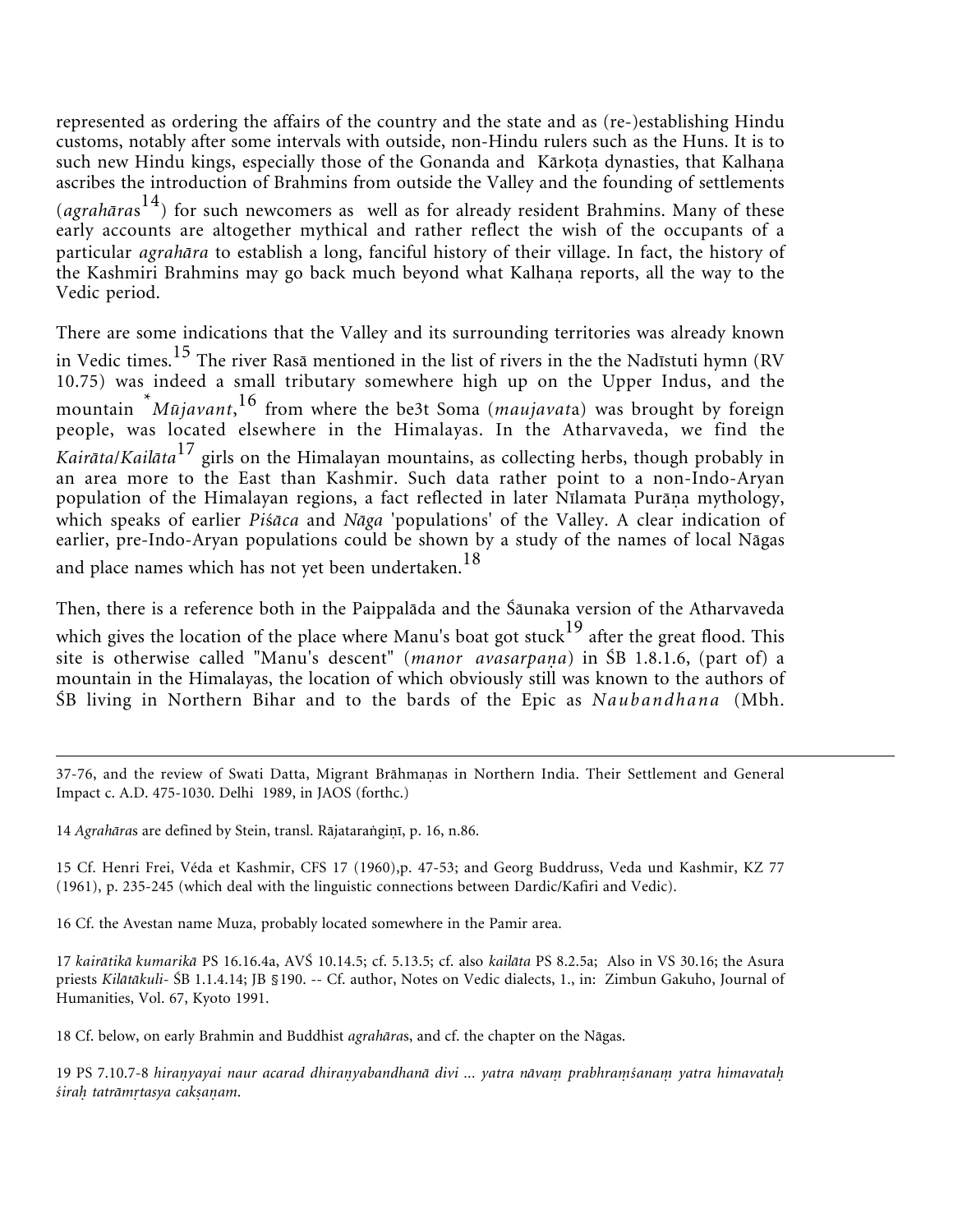3.187.12795). The Nīlamata<sup>20</sup> identifies "Manu's descent" as the mountain *Naubandha* $sikhara$ , a prominent mountain on the Pīr Panjāl range,  $2<sup>1</sup>$  one of the high mountains (15523) ft.) of the Brahma Sakal group on the Pir Panjal Range, above the Konsar Lake. The designation *Naubandha*-*śikhara* may reflect, as so often in Kashmir and its surroundings, a genuine old tradition. This is clearly visible in the persistence of such old names as those of the Rgvedic Pūru<sup>22</sup> and the Epic *Abhisāra<sup>23</sup>* or the *Plakṣa-Prasravaṇa* forest<sup>24</sup> which recalls the Vedic world tree *Plak-<sup>a</sup> Pråsravaa* of JB and VådhPiS,<sup>25</sup> situated at the source of the Sarasvatī river $^{26}$  in the foothills of the Himalayas.

Towards the end of the Vedic period, Kashmir indeed seems to appear in the texts: it may be indicated by the name *Uttara-Madra*, which occurs in the later part of AB 8.14 in a list of Vedic kingdoms and the titles of their kings. The country mentioned along with it, *Uttara-Kuru*27, should, however, be sought in Himachal Pradesh, for example in an area including the Kulu Valley, the ancient *Kulūa*. Indeed, *Madra* was still known, even to the later Rājataraṅgiṇīs, $^{28}$  as the land immediately south of Kashmir. People speaking Vedic Sanskrit in the Valley would, of course, presuppose Kashmiri Brahmins already at that time.

22 Alexander fought, in the eastern Panjab with king *Poros*, which obviously, is a Greek transcription of the Rgvedic tribal name Pūru; the king is named after the tribe, as taught in Pāṇini's grammar, 4.1.175 (*Kamboja*, in E. Afghanistan); cf. in the Påli Canon, a king *Mahåkosala*, and his country, *Kosala*.

23 Mbh. 7.93.3380 *Darvåbhisåra*; 8.73.3652; 6.9.361.

24 Rājataranginī 4.387: king Kuvalayāpīḍa (c.737- 738) left his kingdom and went to the Plakṣaprasravaṇa forest; Mbh. 9.54.3945; *Plak-avataraa* 3.90.8375; 3.129.10515.

25 For details, see author, Sur le chemin du ciel, Bulletin des Etudes indiennes (BEI), Vol. 2 (1984), pp. 213-279.

26 The modern Sarsuti, more commonly known as Ghagghar, cf. BEI 2.

<sup>20</sup> See NM 41c, 146c, 161a, 163c, 164a, 178c as *naubandha* and as *naubandha-śikhara* 164.

<sup>21</sup> Where, according to NM 163-64, Rudra, Hari, and Brahma reside: 164a *naubandha-śikhare rudro dakṣiṇe śikhare harir uttare śikhare brahmå*. Is this the Trikakubh of the RV, which also has three peaks. The mountain is visible from the Panjab plains.

<sup>27</sup> Called "behind the Himalaya" (*parea himavatam janapadå Uttarakuruva Uttaramadrå iti*); usually one thinks of Kashmir as Uttara-Kuru, cf. Macdonell-Keith, Vedic Index I,84 -- The name of the mountain range at the Southern rim of the Valley, the *Pīr Panjål*, attested by Kemendra as *Pañcåladhåra,* and of the smaller mountains ranges in Kashmir (*pant s ål*, cf. Grierson, Dict. of Kashm. III p.744; cf. Nep. *himål*), reminds of another post-gvedic tribe, the *Pañcåla*, by then settled in Uttar Pradesh. Just as we have *Uttara-Madra*s and *Uttara-*

*Kuru*s, there may also have been \* *Uttara-Pañcåla*s. Note also the *Pūrus* of the RV, and Alexander's *Poros*, as well as his *AbisarŚs* and (Darva-)*Abhisāra* of the Epic and the Rājataraṅgiṇī. By the time of the Mahābhārata 6.254 sqq. and of Kalhaṇa (4.175), the *Uttarakuru* were a mythical people beyond Kashmir.

<sup>28</sup> See, e.g. Jonarāja, Rājataraṅgiṇī 857; cf. also Kāśīkā 6.2.13 *mādra-vānija, kāśmīra°*, *gāndhāra°*.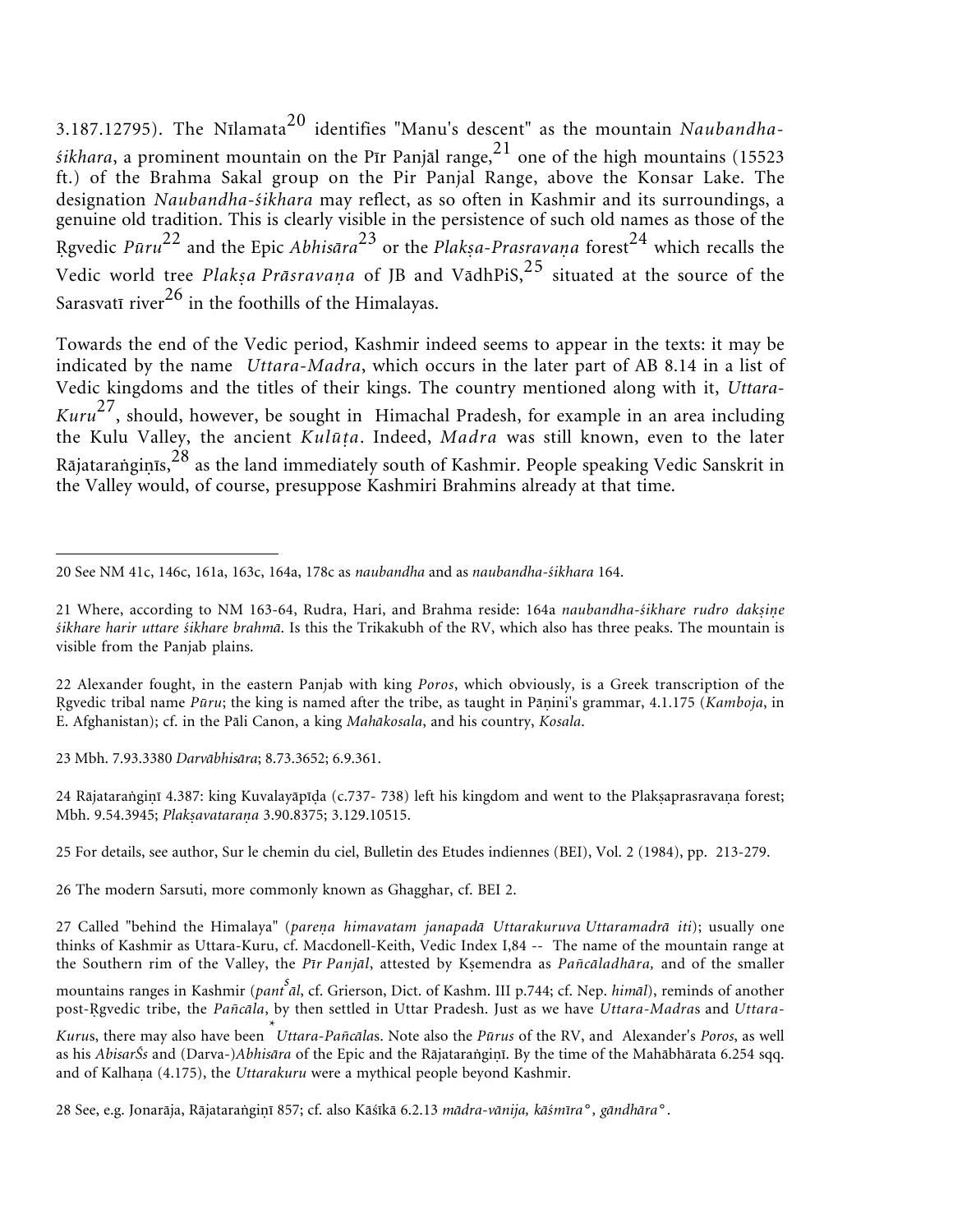Indeed, the modern distribution of languages in the area shows, that all the territories from Swat up to the eastern fringes of Kashmir must have been settled fairly early by speakers of Dardic, one of the major groups of Indo-Aryan branch of Indo-Iranian.<sup>29</sup> Swat (*suvåstu*) is already prominent in the RV, but nothing can be made out from those early references as to its language. Archaeology, however, presents a good record of the settlement and development of the Swat area and its surroundings in the plains.<sup>30</sup>

All of these early notices merely indicate that the area was in the purview of Vedic civilization and that parts of it, probably Uttara-Madra (the Kashmir Valley) was settled by Indo-Aryan speaking tribes that were recognized in the plains as such, and were known even to the authors of the later parts of the AB, who lived far away in Bihar.<sup>31</sup>

Other early sources, notably those of the writers of Classical Greco-Roman antiquity, do not help much. Herodotos, Histories 3.102; 4.44, mentions the town of *Kaspáturos*, in the country *Paktuikẽ,* which may be connected with that of Kashmir as a rough approximation of the local pronunciation: an original \**Kas*φ*īr(a)* appears Kaśmīra and modern *Kəśīr*: *s*φ goes back to *ś + consonant*32, such as *<sup>ś</sup>*φ*, śm*, etc. The Latin form *Casiri* (Pliny) may already be based on the local form without -*m*-, like modern Kashmiri *Kəśīr*, *Kåśiru*. 33

The Persians (519 B.C.+) apparently took note only of the Gandhåra (*Gandåra*) and the Indus region (*Handuš* [Hənduš]).<sup>34</sup> The name of Kashmir also is missing in the earlier Pali texts and this might very well reflect the remoteness of early, third century Kashmir to authors and compilers of the Påli texts living in the North Indian plains. However, a later Påli text, the Milindapañhō,  $35$  mentions of Kashmir in a list of countries.  $36$  Asoka is thought to

<sup>29</sup> Dardic has to be distinguished, as is well known now, from Kafiri, which, especially as in G. Grierson's "The Piśåca languages of North-Western India", London 1906, often is confounded with it. Also, other than in some local Kashmiri publications, Kashmiri is not a separate Indian language but part of the Dardic group which comprises the largely still unwritten languages Kohistani, Shina, those of Dir, Swat etc; see now the books and articles of G.Buddruss, e.g. MSS 42, 5-21; Festschr. K.Jettmar, ed. P. Snoy, Wiesbaden 1983; and in: A.u.J.Assmann et al., Schrift u. Gedächtnis, München, 231-243.

<sup>30</sup> See, e.g., G. Stacul, East and West 25, 1975, 323-333, etc. The country was first settled by this civilization at well before 1000 B.C. (copper, and after c. 1000 B.C. iron objects).

<sup>31</sup> See author, Tracing the Vedic dialects. In: Colette Caillat, Dialects dans les littératures indo-aryennes. Paris 1989, pp. 97-264.

<sup>32</sup> Cf. the chapter on pronunciation and MSS, below.

<sup>33</sup> See Grierson, in ZDMG 66, 49-86 (on the Paiśåcī language).

<sup>34</sup> But cf. Cameron, Persian Treasury tablets, II, p. 696, s.v. *Hi(n)dukka*, *Hi(n)duś, Hi(n)du(pe)*.

<sup>35</sup> SBE XXXVI p. 204; cf. Persica 9, p. 206 note 26; cf. there on other schemes (*pradak-ia*, *apasalavi*).

<sup>36</sup> which is organized in a rare arrangement, in spiral form: *Yavana* and *Saka* (Panjab) in the center, then clockwise, *Cīna* (W.Tibet), *Vilåta* (Viråa, M.P.), *Alasanda* (Alexandria, on the Indus or in Arachosia), *Kåsi* (Benares), *Kosala* (N.Bihar), and *Kasmīra*-*Gandhåra*. On such lists, see below, in the chapter on Någas.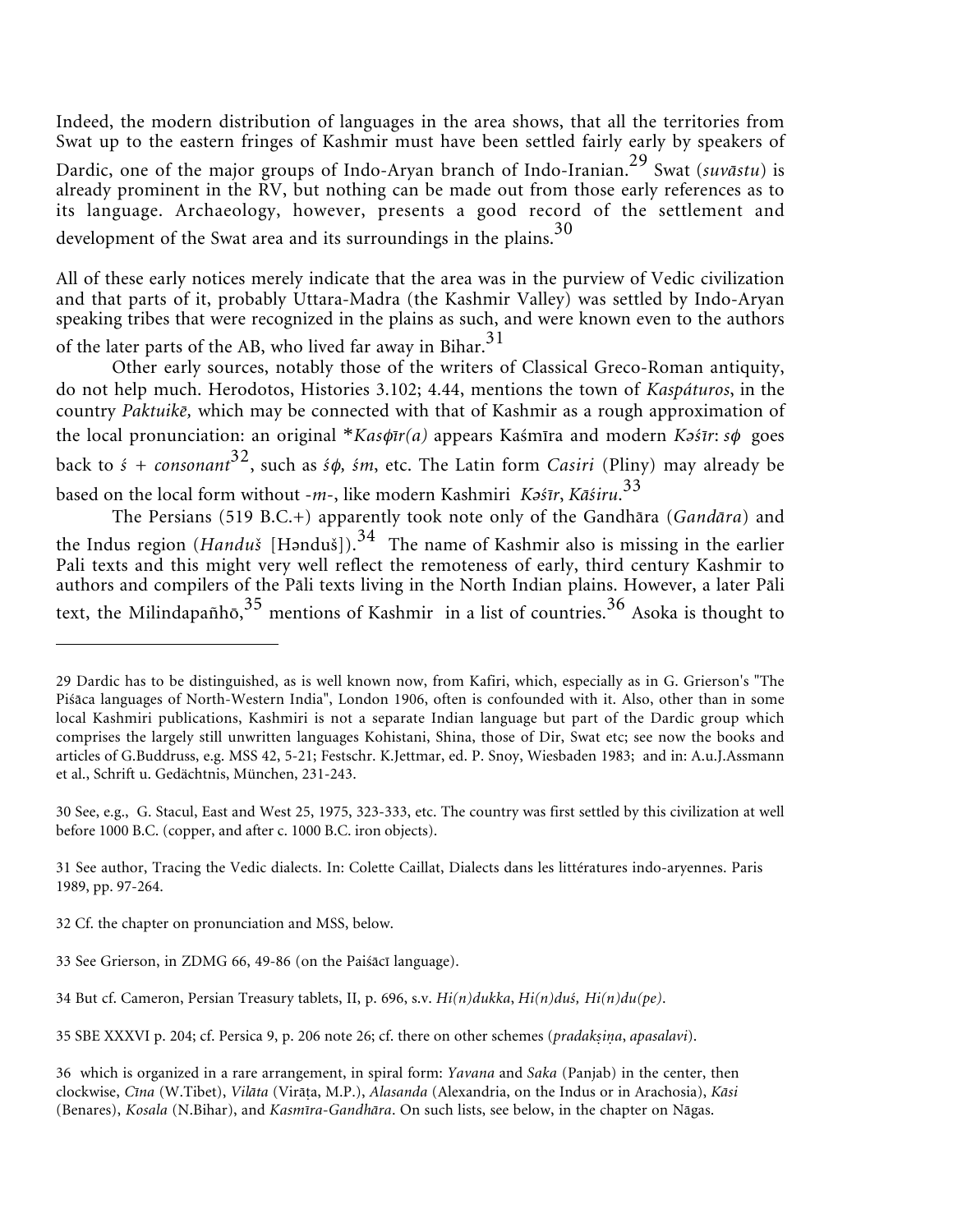have brought Buddhism to Kashmir. Kalhaṇa, in his Rājataraṅgiṇī, make hims the descendant of the Kashmiri king, Sacīnara, 8.3411)<sup>37</sup> and tells that Asoka's son otherwise unknown son Jalauka was heavily involved with the Nāga and Saiva cults.<sup>38</sup> This is, again, only legendary information.<sup>39</sup> In addition, it is likely that this Jalauka and the Jalaukas in book 2 were confused and that we have to take the information given by Kalhana on the first, Jalauka, as pertaining to the second, Jalaukas (see below).

Patañjali, $^{40}$  who probably was a native of the Mathurā area, lived about 150 B.C. His mentioning of Kaśmīra (Mahåbhåya 4.1.1:193.18) is probably the oldest actually datable one in Indian literature and it already has the typical Skt. form of the name, with -*śm*-. He already refers the king and the queen of Kashmir (*Kaśmīra-råja, -råjñī*), next to "the king of the *Madra*s". The combination of *Madra* and *Kaśmīra* recalls Milindapañhō's *Kasmīra*-*Gandhåra*. Kashmir occurs a few more times in the Mahābhāsya,  $4<sup>1</sup>$  always mentioning the southern neighbors, the *Madras*, as well.<sup>42</sup> In these cases, just as in the Vedas, the plural of the tribal name is still used to indicate the name of a territory, obviously of a tribal status.<sup>43</sup> The next passages are from Manu and the Mahåbhårata.

#### The early centuries of our era.

Strangely, *Kaśmīra or Kå*ś*mīra* are not found in Manu, who singles out the Khaśa, along with other half-Hindu tribes, for their lack of orthopraxy.<sup>44</sup> The *Khaśa*s still inhabited

40 For Mahåbhåya tradition see Scharfe, JAOS 96.2, 274-276; Candråcårya restored it from the "mountain" = Citrakūța, South of Allahabad, acc. to Vākyapadīya by Bhartrhari, vs. 482-3.

41 At 1.1.44:109.17-19; 3.2.114:9-17 with sentences like: *abhijånåsi, Devadatta, yat Kaśmīre-u vatsyåma / avasåma* viz. *Kaśmīrān gamisyāmah / agacchāma*.

42 It comes close to BAU 3.3.1, *madre-u carakå paryavrajåma*, or BAU 3.7.1: *madre-v avasåma*. Cf. also Kåśikå 3.2.112-114 *abhijånåsi, devadatta, kaśmire-u vasåma / avasåma / vatsyåma*; note that Kashmir is always always given as the major example; cf. Fs. U. Schneider, ed. H.Falk, Freiburg 1987, passim, and cf. Tracing the Vedic dialects, in: Colette Caillat, Dialects dans les littératures indo-aryennes. Paris 1989, p.144 sqq.

43 But note that other countries as well still occur in the plural, such as Videha 4.1.168:268.22 sqq.: *Pañcålånåm, Videhånåm, K-audrakååm, Målavånåm apatyam; Kurūn, Pañcålån* 1.4..51:336.5, etc.; cf., Kosala 4.1.155:263.3: *kausalyåyani*.

44 Manu 10.44: *purakåś co a-draviå kåmbojå yavanå śakå | påradå-pahlavåś cīnå kīråtå daradå khaśå* ||

<sup>37</sup> great-grand uncle and a great-grandson of Śakuni, which would point, just as in the case of the Guptas (see below), to intermarriage with the dominating royal family of the Indian plains, going back for 5 generations. Kalhaņa reports at 1.111, 148

<sup>38</sup> Note that early Śaiva cult is attested by the *ūrdhvaliga* figure of Śiva at Guimallam (1st. c. B.C.), and the Śiva figures on the coins of Kanika, cf. also Bamzai, History p.84.

<sup>39</sup> See author, On Indian historical writing: The case of the Vaìśåvalīs. Journal of the Japanese Association for South Asian Studies (JJASAS), No. 2, 1990, p. 1-57.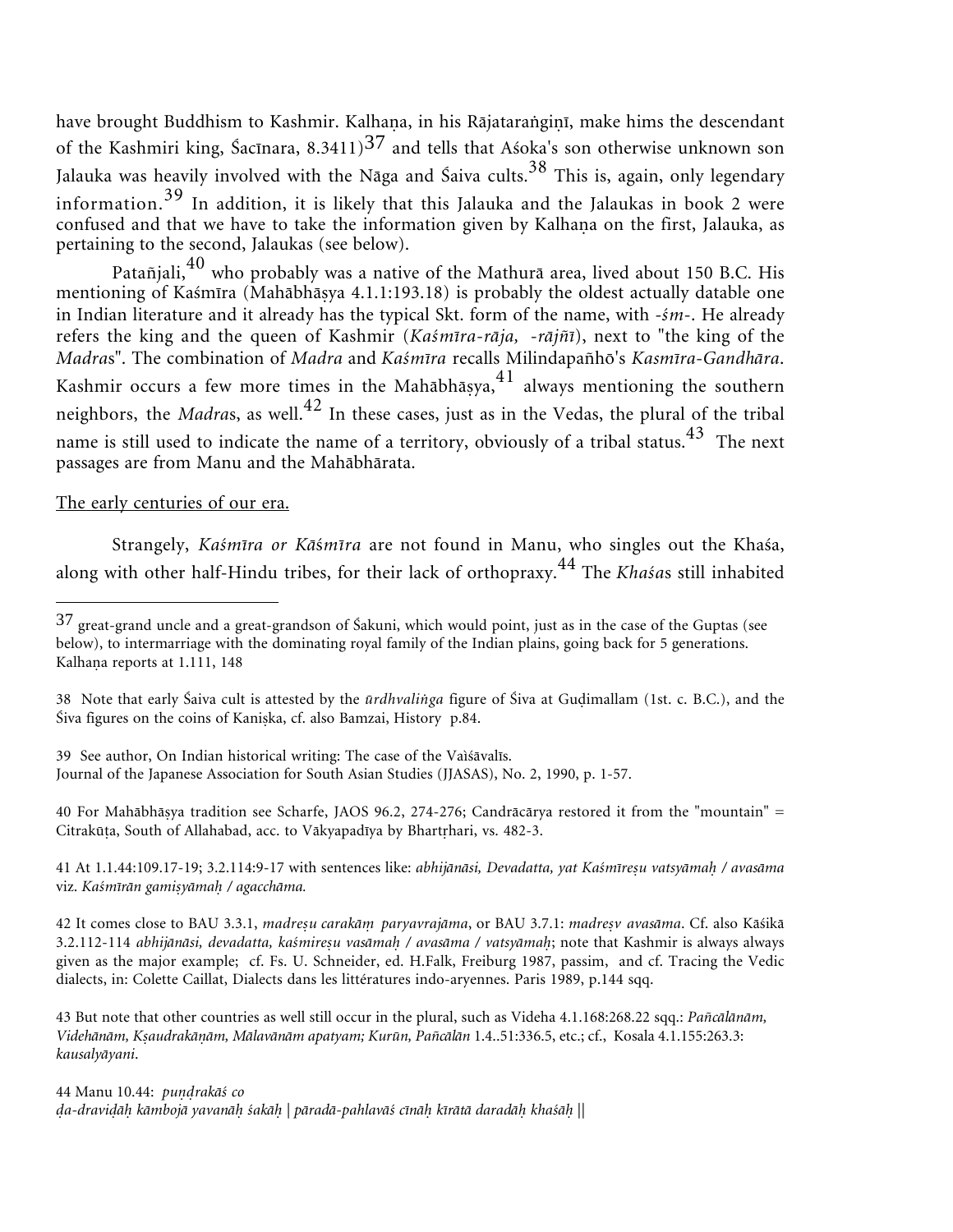the Southern and South-Eastern rims of Kashmir even in Kalhaṇa's time (1149 A.D.) when they also moved eastwards to Nepal.<sup>45</sup> These and other half-orthoprax peoples among Manu's "mixed castes"<sup>46</sup> are neighbors of Kashmir. The Kashmiris themselves were already apparently reckoned among the proper Hindus. $47$  The absence of the Kashmiris themselves in this list of half-orthoprax peoples may mean that they were reckoned among the proper Hindus already.<sup>48</sup>

For the period covering the last few centuries B.C. and A.D., we have, some additional information from the Mahābhārata. $^{49}$  The references to Kashmir and her people, however, are neither very numerous nor very informative. <u>Kāśmīramaṇḍala</u>, 13.25.1695 is a land with many rivers which fall into the Indus. Kåśmīra, pl., 3.82.5032 (*tīrthayåtra*), is the country of the Någa Takaka, living in the spring of the Vitastå called *sarvapåpamocana, --* a genuine piece of information on Kashmir.<sup>50</sup> Kāśmīra, pl., the people, brought tribute to Yudhisthira, the ruler of the Kuru, 2.52.1870. At 3.51.1991, the *Kåśmīraka* people were present at his rājasūya. At 7.11.397, the *Kāśmīraka* people were vanquished by Krsna. In the <u>Kāśmīramaṇḍala,</u> (3.130.10545) a conference took place between Agni and Kāśyapa, and between Nahuṣas' son and the Rṣis of the North.<sup>51</sup> Kashmir apparently was largely beyond the horizon of the authors and compilers of the Epic. This point has not escaped the Kashmiris' attention. Already Nīlamata Purāṇa 4-5 and 10 comments on this, and so does Kalhaṇa at Rājataraṅgiṇī 1.82.

Even when taking into account these references from the Epic,  $52$  and in spite of the Rājataraṅgiṇī, though, data from this period must largely remain uncertain. We have to

<sup>45</sup> See Stein ad 1.317; II 365,430 etc. Note that he identifies the modern *Odil* area in the SE of the Valley with Khaśålī (see 7.399). The Khaśa, or parts of this group of mountain tribes who speak a separate, non-Dardic Indo-Aryan language (Påhåī), later on moved further East, that is to Western Nepal, by the 13th century, and via Gorkha, to the Kathmandu Valley (1769), the whole of present Nepal and even areas further east, such as Sikkim, Bhutan, and Assam. Until fairly recently, their language, Nepålī, was called *Khas kurå* by the speakers of the language itself.

<sup>46</sup> See H. Brinkhaus, Die altindischen Mischkastensysteme, Wiesbaden 1978.

<sup>47</sup> This is, of course, a dangerous *argumentum e silentio*.

<sup>48</sup> This is, of course, a dangerous *argumentum e silentio*.

<sup>49</sup> We have to take into account that the final redaction of the Epic is much later. It knows of such late-comers to Northern India as the Huns (*Hårahūa, Hūa* in Mbh 1-3).

<sup>50</sup> Cf. the chapter on Kashmirian Någas.

<sup>51</sup> Cf.the NM etymology of the name of the country, from Kaśyapa (NM 218). -- Cf. also: 6.9.361 Sodaśarāj., v. Råma Jåmadagnya (§574, 595); 7.70.2435 next to the Darada, both as vanquished by Råma Jåmadagnya. Kåśmīra, adj. 4.9.254 °*īva turagamī*.

<sup>52</sup> Cf. Rāmāyaṇa 4.43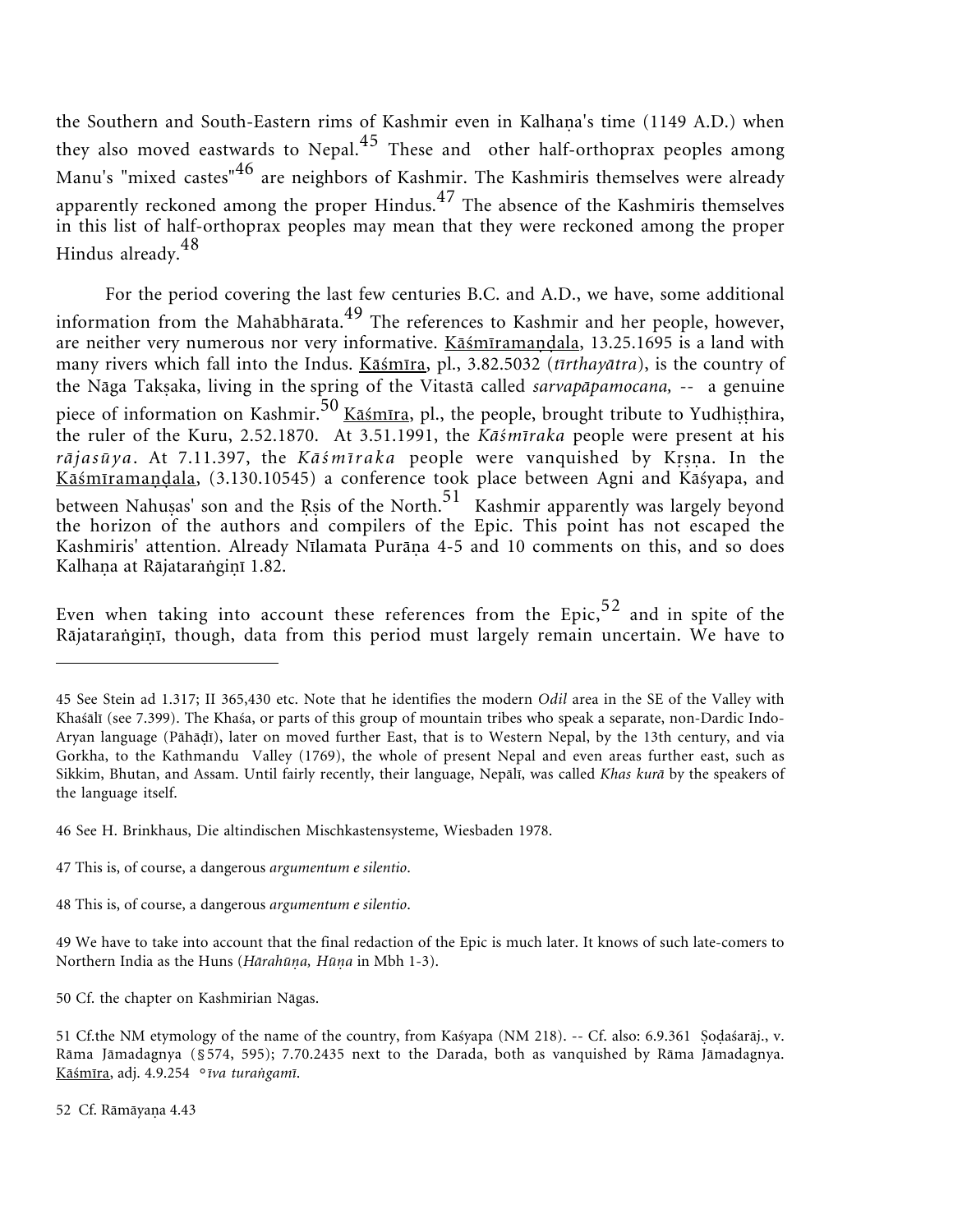eliminate, for example, from his account of the political history of Kashmir the purely Epic figures. In addition, the first three books are very confused in their chronology. For this reason, all information on the Kashmiri Brahmins and some of the general religious environment of the period must be treated against a historical background which first has to be reconstructed. I have described elsewhere<sup>53</sup> that, in these books of the Rājatarangiņī, the enormous discrepancies between his narrated time and attested historical time are due to Kalhaṇa's inability to use and understand correctly three or more separate dynastic lists (*vaśåvalī*) of the early kings of Kashmir.

Instead of intermeshing these lists, as has been done in the scheme given below, he arranged them consecutively, one after each other, and he thus "gains" a certain number of centuries.<sup>54</sup> That he confused the few notes on early history at his disposal, even as late as some 600 years before his own time is clear by the repetition of the names of the Huns in books 1 and  $3.55$  A reconstructed list of the post-Kuṣāṇa kings might look like this: $^{56}$ 

book 1 book 2 book 3 ---------------------------------------------------------------------------  $\langle c. 262/360 \text{ A.D.} \rangle$ Gonanda III Vibhīṣaṇa I Indrajit Rāvaņa Vibhīṣaṇa II *Nara* I (Kimnara) Siddha < Pratåpåditya, mistaken for being *Vikramåditya* though only a relative, enemy of Śaka) 2. 5., but subject to Harsa and other foreign kings<sup>, i.e.</sup> = Candragupta II, who conquered Ujjain, Gujarat, in 386 A.D.; thus c. 390/400 A.D.> (Aśoka)  $\Lambda$  <Gonanda dyn.> <Yudhisthira I>  $\langle \text{c. 400 A.D.} \rangle$ 

53 See author, JIASAS, vol. 2.

54 He may even have done so intentionally in order to add more than a thousand years to his account, as to fill the large gap between the Kārkoṭa and earlier dynasties and the time of the Mahābhārata war.

55 In the same way, Jalauka, the alleged son of Aśoka, is repeated in book 2 (Råj. 2.9) as *Jalaukas*, the son of Pratåpaditya, brought in from a foreign country and supposed to be a relative of the well-known fighter against the Śakas, the legendary Vikramåditya (who is supposed to have founded the Śaka era, 77 A.D.). But Vikramāditya re-appears later (3.125) with the poet Mātrgupta, who was sent to Kashmir by Harsa Vikramåditya, the Gupta king of Ujjain (376-413 A.D.).

56 Here I merely give the results of an investigation carried out beyond what has been discussed in JIASAS 2. Details will be published in The Veda in Kashmir, ch. I.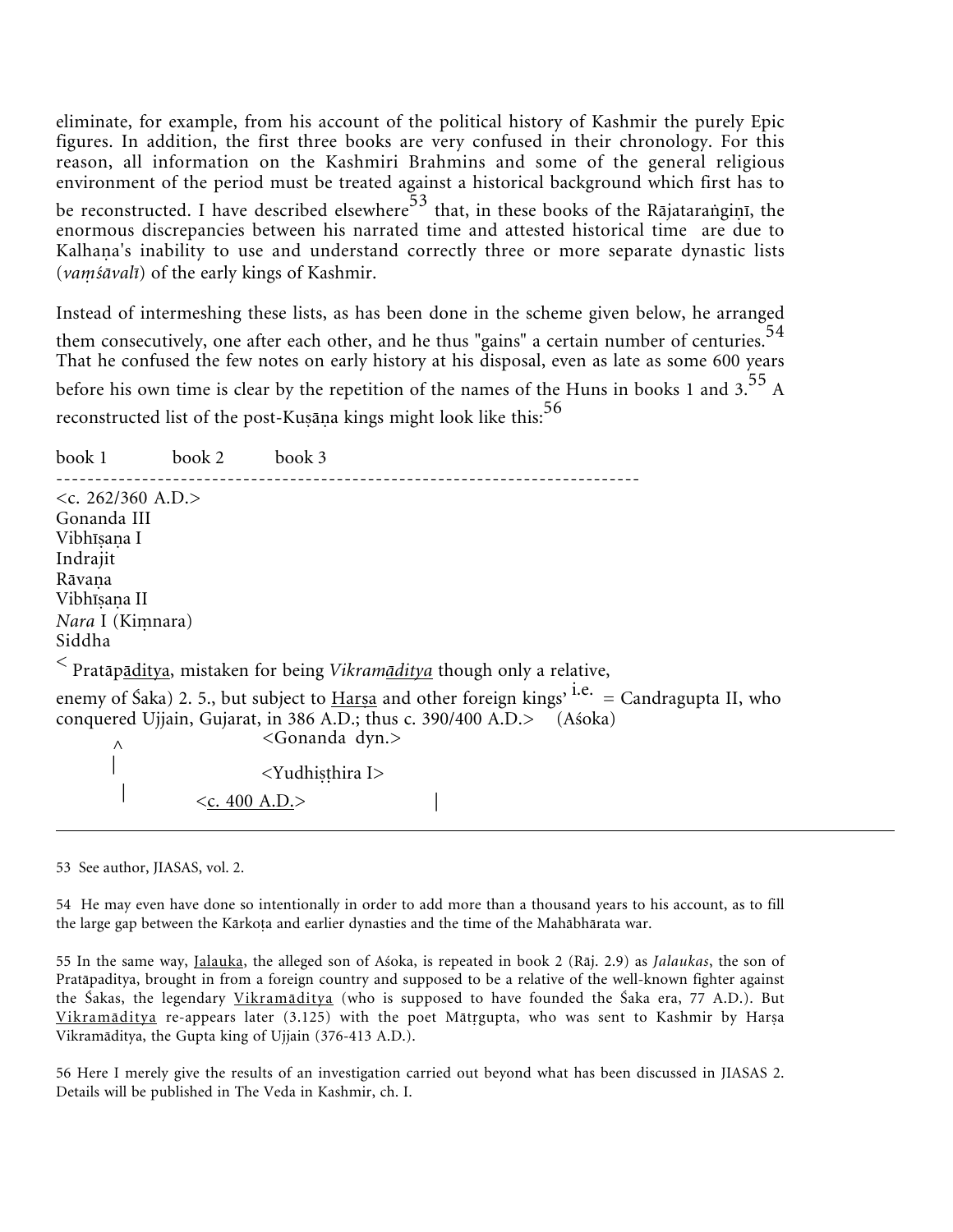Utpalåka | Pratåpåditya ........ <Gopåditya> ----| Hiraṇy<u>ākṣa</u> |-------- Jalaukas ............ Meghavāhana | | | | | | Sresthasena-Pravarasena I | TUñJīNA I ............. (TUñJīNA II) Vijaya <Panjab?> | Jayendra ---<daughter Añjanå>------>| Sandhimati-| Āryaråja | Attested are: #Hiraṇyakula ...................... Hiraṇya, <sup>#</sup>Toramāṇa |<br>Vasukula c<sub>cel</sub> \  $(3.102)|$ father of: | MIHIRAKULA  $\vert$  $\text{\textsterling}^{\#} \text{Mihirakula} \quad \text{<}\underline{\text{c. 530 A.D.}}\text{>} \qquad \qquad \text{ }\text{ }\text{ }\text{ }\text{ }\mid$ Baka  $\qquad \qquad \setminus$ Ksitinanda Mātrgupta | Vasunanda  $\lambda$  $\langle \text{c.570 A.D.} \rangle$   $\stackrel{\#}{\sim}$  Pravarasena II  $\langle \text{-} |$ *Nara* II --------|  $\wedge$  cf. above: Aka ----------| ^ < Yudhihira I > Gopåditya ------------| < Gopåditya >  $\frac{\text{\#}}{\text{Gokarna}}$  $\wedge$  Yudhiṣṭhira II Khinkila-Lahkhana- #Narendråditya ..............|.......... #Narendråditya Yudhiṣṭhira I<br>(Andha-Y°) (Andha-Y°) ?------ Ranāditya (300 ys) | (TU ÑJĪNA III) ? ------ Vikram<u>āditya</u> Balåditya (Kārkoṭa dynasty)  $626/7$  A.D. +

(Note the son of another Vikramåditya of Malwa: Pratåpåditya-Śīlåditya, see 3.330, who was helped by Pravarasena II which puts him at c. 570 A.D.)

---------------------------------------------------------------------------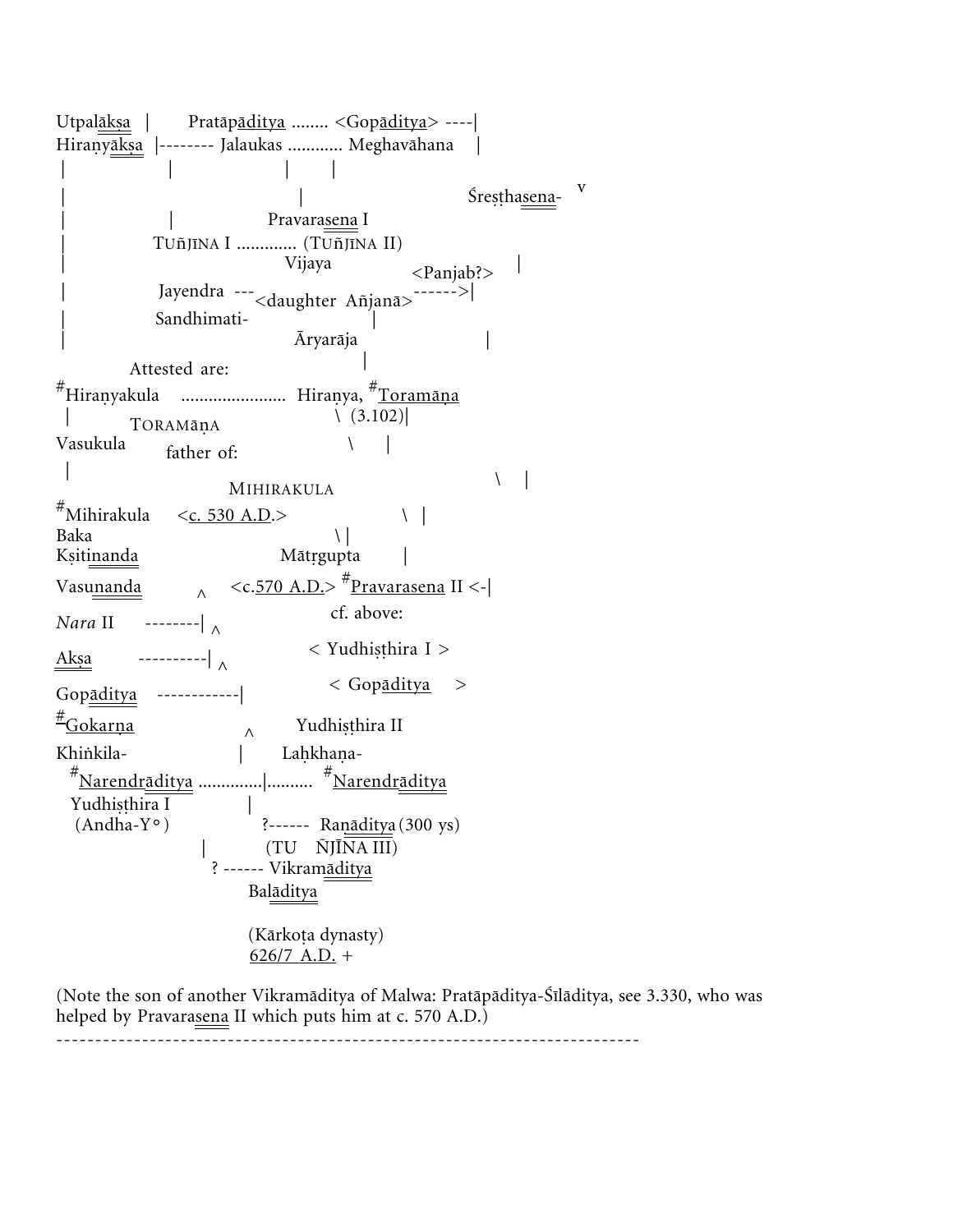$(\frac{\textit{#}}{\textit{atested}})$  by coins)<sup>57</sup>

Kalhaṇa's information about the political history before the Kuṣāṇa was severely limited and has avowedly been taken from his predecessors who themselves were depending on older, lost chronicles. It is this light that we have to evaluate the information provided by Kalhaṇa on early Brahmanical settlements.

#### Early Brahmanic settlements

In any evalution of the early land grants and monastic foundations reported by Kalhaṇa, we have first to discard, the purely Epic figures such as Yudhisthira of the Mahābhārata, as well as Lava and Kuśa, the sons of Råma; interestingly, their father, the mythical king *par excellence*, is absent in Kalhaṇa's account. The background, however, of these accounts may be an intentional one: Neither Rāma nor the actual Mahābhārata hero Yudhisthira and other Kuru kings were regarded as kings of Kashmir. This becomes evident already in the account of the Nīlamata Purāṇa which seeks an relation with the Mahābhārata but keeps the country apart from India proper.<sup>58</sup> From the beginning of Kashmiri mythological history, this is a sign of the Kashmiri preoccupation with their ethnicity and separate existence from the rest of the subcontinent, which the Kashmiris pursued through most of their history.<sup>59</sup> The description of Albīrūnī, Tarīkh al Hind, I, 206, stresses this point as well.

Due to the uncertain nature of the early accounts in Kalhaṇa's Rājataraṅgiṇī, the Hindu establishments attributed to the early kings are to be regarded as attempts by the local Brahmins to enhance their claims on land in a period many hundred years after the "event"

58 For example, the explanation given by him at Råj. 1.82 that Kashmir did not take part in the Mahåbhårata war, cf. NM 4-5, 10. It obviously irked the Kashmiris that they did not make out part of "primordial" India (bhāratavarșa), as recorded in Mbh. (except for occasional references).

<sup>57</sup> Hiranyakula is attested on some coins, see Stein ad 1.288, and Cunningham, Later Indo-Scythians, p.114, and pl. VIII, fig. 9,10 -- Toramāṇa: see Stein, ad 3.103 -- Mihirakula is attested on coins as Mihirakula/Mihiragula; see Stein ad 1.289; his coins contain the image of a bull and trident and the legends *jayatu vrsa, jayatu vrsadhvaja*, see Stein ad 1.289. --- Note that coins of a king Gokarṇa and Narendra (as well as of a Pravarasena) exist, see Stein, tr. II, p. 319 § 17; on Gokarna, however, cf. Stein p. 65 n. 12; coins of Kuṣāṇa type and belonging to the 4th century, with the name Sena, Sena have been found in the Panjab, see Majumdar, The Classical Age, p. 53. Do they represent the Katrapa kings whose names often send in -*sena*? ---- There is a coin of the type of the White Huns in India, which has the inscription *Khigila*, see Stein, tr. Introd. p. 65, attributed to the fifth or sixth century A.D. --- Stein, introd. p.66, identifies Laḥkhaṇa-Narendrāditya with a Rāja Laḥkhaṇa-Udayāditya found on coins of White Hun type (see p. 85) which closely resemble those of Khikila-Narendråditya. As Stein wants to bring this king into close contact with the White Hun kings, and regards him as an "Ephtalite prince" he has to understand the name Laḥkhaṇa as "curious and thoroughly un-Indian" and fails to see that it represents a local Prakrit form of *Lakṣ(m)aṇa*, cf. similar names such as *Lakkaṇa-candra, Su-lakkana, Lakkaka*, etc., and *Bhiḥkha*rāja next to *Bhikṣa-ācara*, (see the chapter on the Kashmiri script and pronunciation).

<sup>59</sup> See NM 835 sqq., Rājataraṅgiṇī 4.344 sqq. -- It remains debatable how far they were part of the Maurya and Gupta empires; after this, they were a separate province loosely attached to Kabul under the Moghuls, and similarly under the Afghanis. Even under the Sikh and Jammu kingdoms they constituted a separatedly administered part; it is only now that the Valley is officially regarded by Delhi as being a part of India.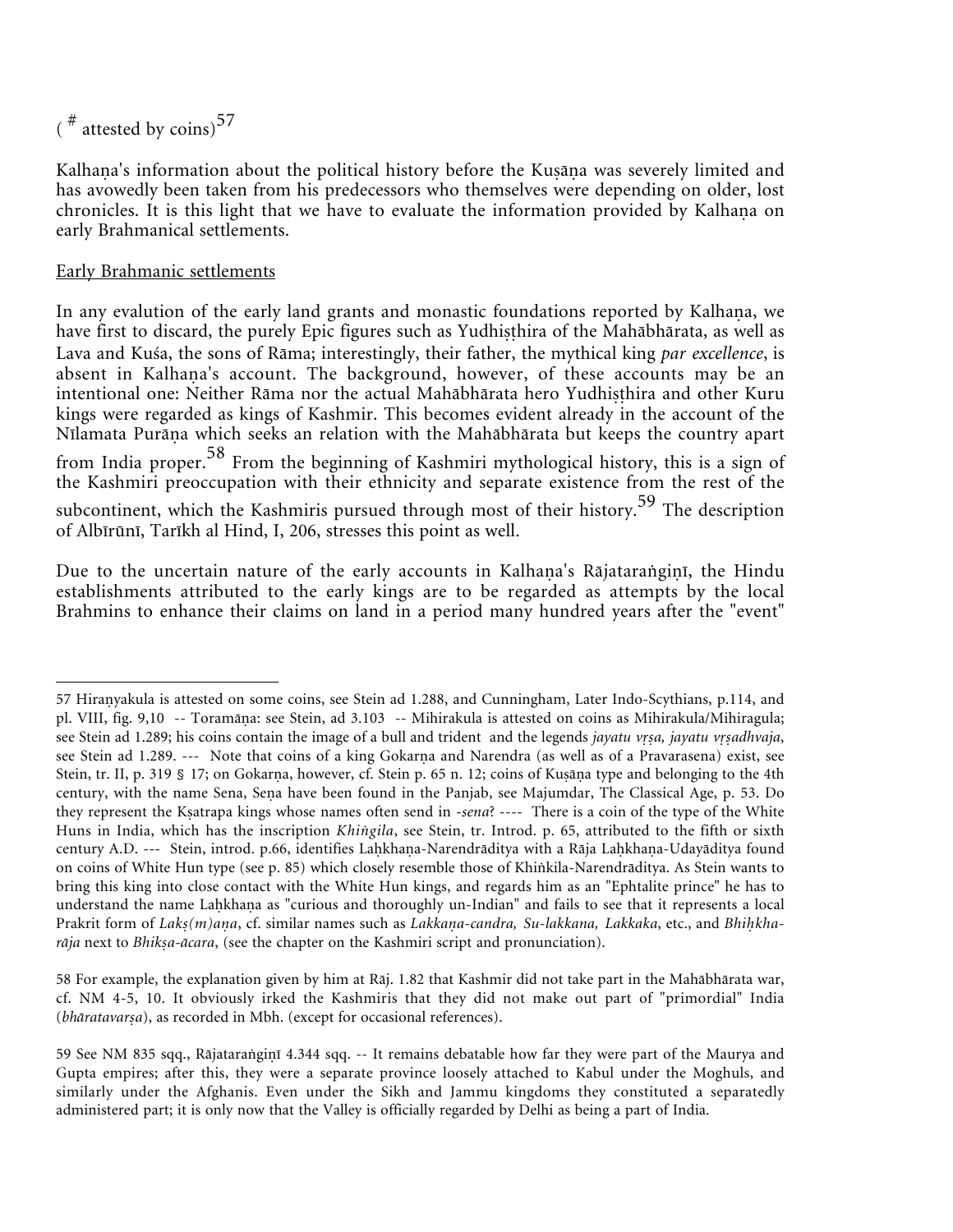supposedly had taken place. The following early foundations are attributed to very early rulers $^{60}$  that cannot be substantiated so far from other sources:

1.87 Levāra on the Ledarī (mod. Lid<sup>a</sup>r, on R. Lid<sup>a</sup>r) founded by king Lava

1.88 Kuruhāra by king Kuśa, (modern Kular, on the R. Liv<sup>a</sup>r)

1.90 Khāgi, Khonamuṣa by king Khagendra (mod. Khun<sup>a</sup>moh, near Pāmpar)

1.96 Godharå-Hastiśålå by king Godhara

1.98 Jålora (and a Vihåra) by king Janaka

1.100 Śamågåså, Śanåra by king Śacīnara.

The names of these *agrahāras* deserve a more detailed investigation.<sup>61</sup> For example, the following two names seem to have obvious etymologies:

*Levåra < \* Ledarī-agrahåra Kuruhåra* <sup>&</sup>lt;*\* Kuru-agrahåra*

Are these short (*allegro*) forms of *\* Ledary-agrahåra*, or rather *\* Lava / Låva-agrahåra,* and of

\*<br> *Kurv-agrahāra* or rather <sup>\*</sup>*Kuśa/Kauśa-agrahāra*? This would be remarkable for the time of Kalhaṇa, who still had a good knowledge of the older Sanskrit as well as the non-Prākṛtic place names. - *Khonamuṣa*, which also was founded by Khagendra, is of special interest, as it represents, together with names such as *Katīmuṣa* (2.55.) and *Rāmuṣa* an apparently older level of place names that is not readily explained by Sanskrit or Middle Indian etymologies. The following names also are enigmatic, though most of them seem to have been built on a *vddhi* form of the founder's name, as is common also in other place names:

*Khāgi* of king Khagendra *khågendrī*, or °*dra-puri*<sup>62</sup> *Godharå*-Hastiśålå of king Godhara < *\*godharå-hastiśålå* Jālora of king Janaka *jånaka-pura Śamågåså*, *Śanåra*<sup>63</sup> of king Śacīnara < \**śå/acīnara-pura*

The situation is not very different in the case of Buddhist foundations attributed to these early kings:

63 Cf. the similar shortenings in the names above.

<sup>60</sup> Who are, theoretically, possible: note Patañjali's statement on the king and queen of Kashmir (see above), at c.150 B.C.

<sup>61</sup> Cf. already Stein ad Rājataraṅgiṇī 1.86 and Hultzsch, Ind. Ant. 18, 69. Both stress the popular etymology which led to the identification of certain place names with that of early kings.

<sup>62</sup> Cf. a foundation of *Khågikå* made by Gopåditya, 1.340, see below, n. 86. Note that there also is a Khaga Någa at NM. 959.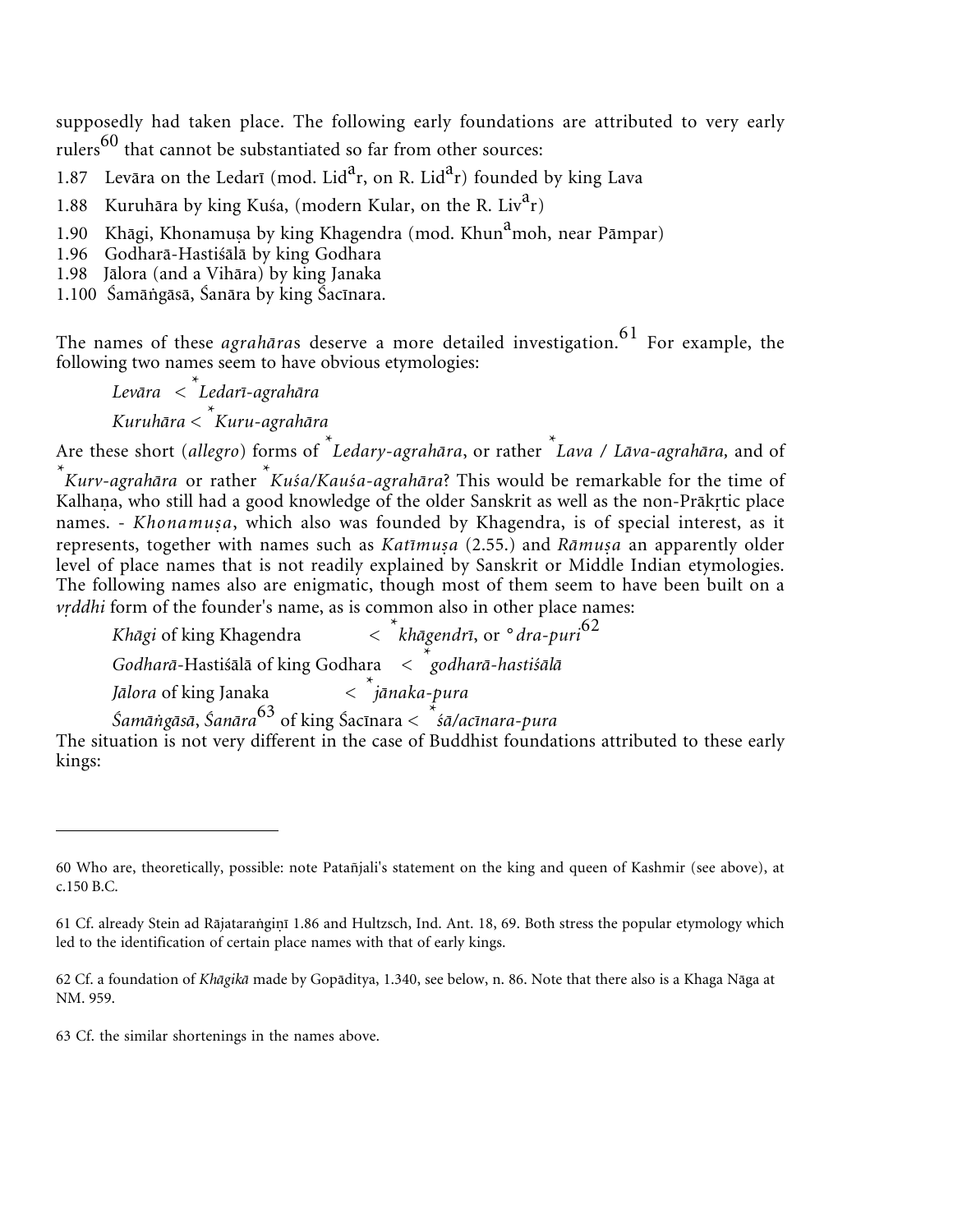- 1.93 Surendra:<sup>64</sup> *Narendra-Bhavana,*<sup>65</sup> *Saurasa-Vihåra*<sup>66</sup>
- 1.96 Godhara: Godhara-Hastiśålå *agrahåra*<sup>67</sup>
- 1.98 Janaka: *Jålora-Agrahåra and Vihåra*<sup>68</sup>
- 1.100 Śacīnara: Śamågåså<sup>69</sup> and Śanarå<sup>70</sup> *agrahåra*<sup>s</sup>

The Saurasa-Vihåra may have got its name in the same way as the establishments mentioned above,  $\lt^*$ Saurendra-Vihāra, with the usual Vṛddhi formation; the exact development again is enigmatic.<sup>71</sup> The more recent development of  $\hat{\mathcal{S}}$ amāngāsā and  $\hat{\mathcal{S}}$ anarā has been explained in detail by Stein,  $72$  but the original naming process remains unclear at least in the case of Śamågåså; on the other hand, Śana2å can be derived, in a similar fashion as that of the names mentioned above, from the name of the king, Śacīnara: One has to suppose a form such as \*<br>*Šacīnara-agrahāra*, and continue, without Vṛddhi, to something like \**Śanara-hār* > Śanarā. However, *Jålora*, founded by Janaka, is a clear-cut case: it must be derived, in the usual Indian pattern, from a Vṛddhi form <sup>\*</sup>*jānaka-pura*.

What surprises is the early onset of Prākṛt forms. While Kalhaṇa still reports both Sanskrit <u>and</u> Prākrit forms such as *Lahkhana* for *Laks(m)ana*, or *Gagga* for *Garga*, the complete loss of one or more syllables in the case of the place names surprises. The only viable explanation is to assume *allegro* forms.<sup>73</sup> This then necessitates to postulate a fairly early age of the name, before Sanskrit was made the official language in the Valley sometime during the first few

<sup>64</sup> He also is reported to have founded the town of *Soraka* near the Darad country, 1.93. The name obviously is a Prakrit form based on *\*Saura-ka*, as the manuscript L indeed reads.

<sup>65</sup> If not altogether fictuous, the name may have been taken from one of his relatives or ministers, or a writing mistake \* *saurendra* > *narendra*.

<sup>66</sup> Perhaps = Suras, on the SangdafŠd (Chatskan<sup>i</sup>) River, in Nāgām Pargaṇa, see Stein ad 1.94 who regards this as another example of popular etymology.

<sup>67</sup> Modern Gudar and Ast<sup>i</sup> hel, on the right bank of the Veśau River, see Stein ad 1.96

<sup>68</sup> Perhaps modern Zōlur (Zohlir) in Zain<sup>a</sup>gir<sup>i</sup> Pargaṇa, see Stein *ad loc*.

<sup>69</sup> Mod. Śāngas on the right bank of the Ar $^{\rm a}$ path River in Kuṭ $^{\rm a}$ hār Pargaṇa, see Stein ad loc.

<sup>70</sup> Mod. Śnār in Vihī Pargaṇa, see Stein ad loc.

<sup>71</sup> Of course, it could simply be derived from *su-rasa-vihåra*.

<sup>72</sup> Śamågåså > \* *śmågåså* <sup>&</sup>gt;\* *śvågås* (in a gloss) > mod. Śangas; *Śanarå* <sup>&</sup>gt;\* *śnarå* > *śnår* (gloss) > mod. Śår. For similar 'telescopic' forms see Stein on Atyugrapura > Agrōr, at 8.3402.

<sup>73</sup> Cf. the similar assumption made by Stein in the explanation of Śamågåså > mod. Śangas, above.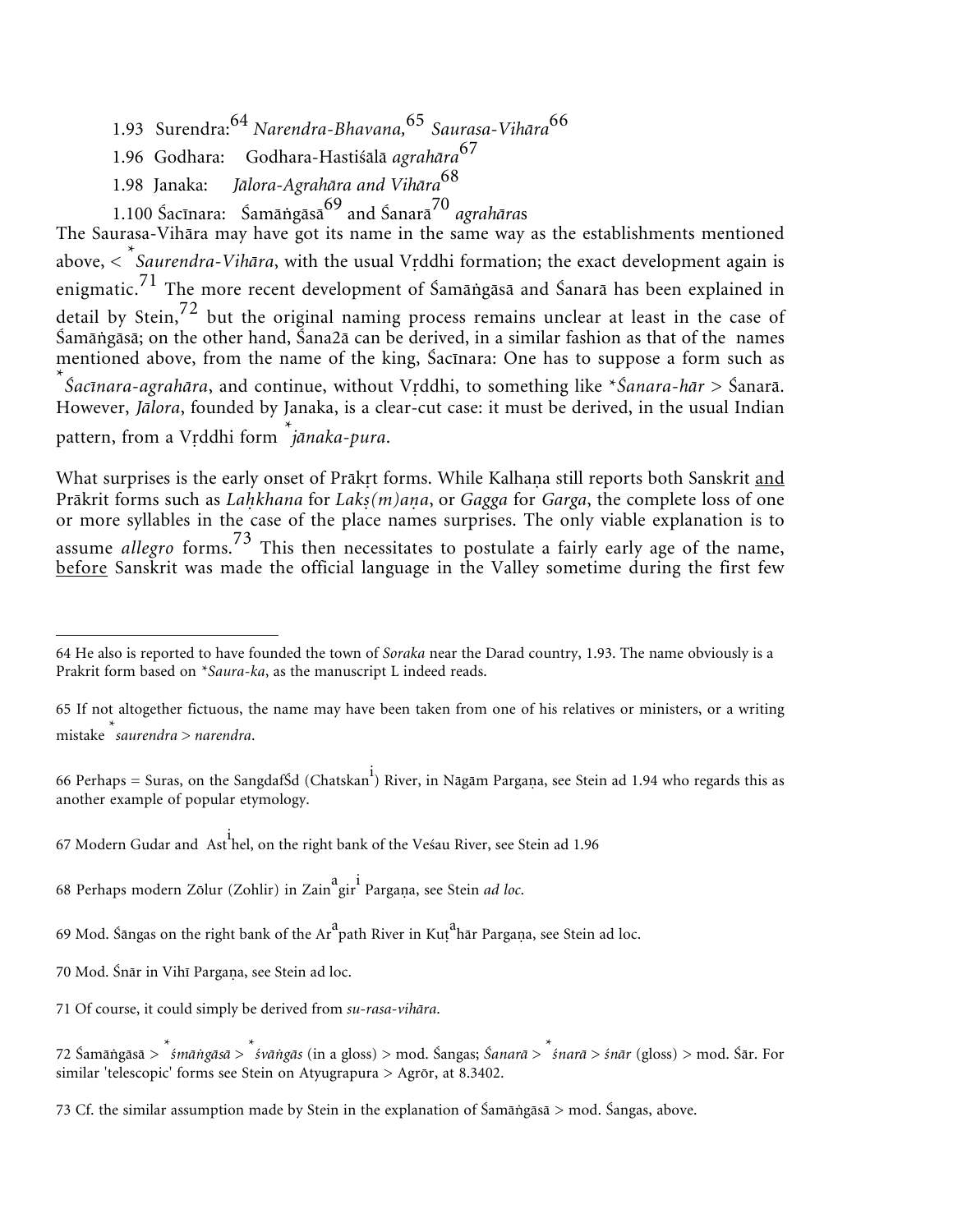centuries A.D.<sup>74</sup> Otherwise, Kalhaṇa would still have reported the name in its proper Skt. form, e.g. \* *Jånaka-pura*; it was, after all, his aim to connect this place name with King Janaka. That he no longer could do so but had to use the contemporary form *Jålora* shows that centuries of development lay behind this form. It also is not very likely that he or someone else would have invented a "popular etymology", as Stein and Hultzsch maintain, such as *Janaka*-  $\degree$  for a form like Jalora. This seems too far fetched;<sup>75</sup> rather, the identification with king Janaka must have been  $old^{76}$  and that that these names were coined in Prakrit or, at least, automatically underwent Prakrit developments.<sup>77</sup>

These and many other place names therefore deserve a detailed study, especially those that cannot be traced back to royal foundations. They may indicate an earlier level of settlement,<sup>78</sup> and some of them may reflect the original language of the Valley, that of the "Någas" and "Piśācas" of the Nīlamata Purāņa.

#### <u>From Aśoka to the Kuṣāṇas</u>

The expectation is that we should be on firmer ground with the well-known Buddhist king Aśoka. However, it is entirely unclear whether Kashmir made out part of his empire. The Buddhist literature, on the other hand, takes note of him and makes him a great supporter of Buddhism in the Valley. On the other hand, Kalhaṇa at Rājataraṅgiṇī 1.101 only reports Aśoka's building activities (many stūpas, etc.). However, Aśoka's alleged son, Jalauka, figures as a proper Hindu, who should be identified with Jalaukas in book 2, at c. 400 A.D. (see below). He and his successor Dåmodara II, "from Aśoka's family *or from another one*", are immediately followed by the Kuṣāṇas. This long interval obviously is not filled by any hard information,

76 Though, it cannot be proved beyond doubt that is was the historically correct one.

<sup>74</sup> In correspondence to the development in the rest of India, cf. the Sanskrit inscription of Rudradåman (c. 130- 150 A.D.), the Guptas, etc.

<sup>75</sup> Something like *jala/jåla*- and perhaps a connection with Jalauka(s) would have been more likely in that case. -- The only explanation along Stein's terms of "popular etymology" could have been an observation by Kalhaṇa that certain syllables disappear in the changes made from Skt. to Pkt. forms and that he therefore was free to connnect any vaguely similar name of a settlement with one of the (early) kings.

<sup>77</sup> Which should then occur in Buddhist records of the time which originally were written in Gåndhårī language. This would also provide a means to find out whether the official names of such monasteries were given in the church language, in Gåndhårī, or in the local Kashmiri Prakrit form, and as such they would offer valuable materials for the development of the local, so far unattested Kåśmīrī Prakrit which preceded the language of such texts as the Mahåparinaya (see below, chapter on pronunciation and writing), or perhaps, as far as Buddhist names are concerned, its Gāndhārī form. -- For Kashmiri we only have the early sentence quoted by Kalhaṇa: rangassa helu dinna (5.397), theoretically of the 10th century but probably of Kalhana's time.

<sup>78</sup> Most of the river names are so thoroughly Sanskritized that their original names no longer are discernable. The situation is quite different in neighboring Nepal, see author, Nepalese Hydronomy, in: Proceedings of the Franco-German conference on Nepal, June 1990, forthc.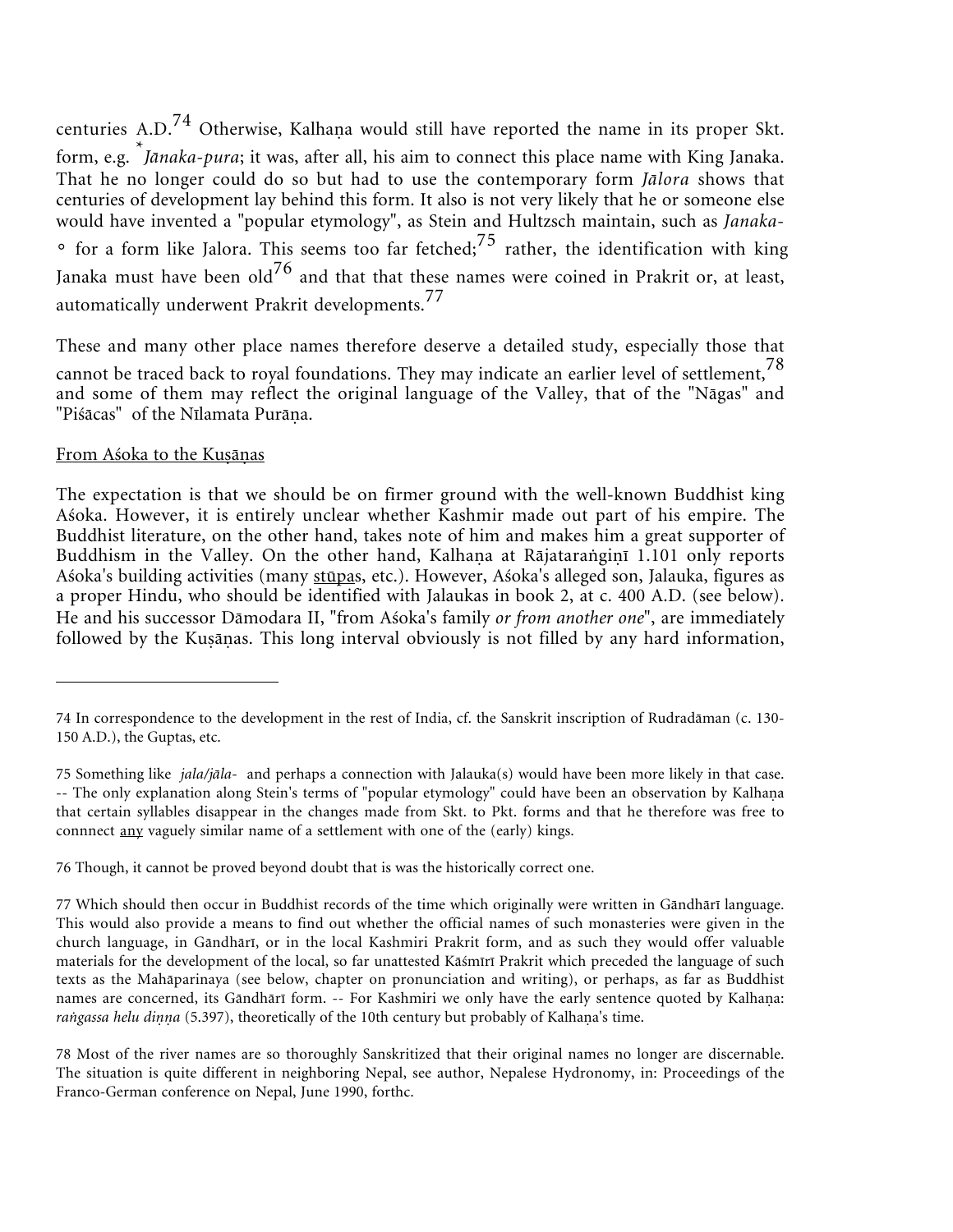and the single post-Maurya king, Dåmodara, seems to signify nothing more than a "revival" of the indigenous Kashmiri Gonanda dynasty. What Kalhaṇa has to say about him, fits the general pattern of a revivalist Hindu reign: "royal fortune was restored again" (1.161) and he is described as a great builder of irrigation dams. Nevertheless, he was cursed and since then has been roaming the Dåmodar Karewa as a Någa.<sup>79</sup>

Kalhaṇa knows only of the three Kuṣāṇa $^{80}$  kings Huṣka, Juṣka, $^{81}$  Kaniṣka, whom he calls to stem "from the Turuska race." At 1.171, 177 he sums up their attitude towards religion in stating that Kashmir was a stronghold of Buddhism, "in the possession of the Bauddhas". In any case, it is clear that Buddhism was (re-)established in Kashmir under the Kuṣāṇas. To this general period belongs the notice that King Abhimanyu founded, according to Råj. 1.174, the Brahmanical *agrahāra* Kanlakotsa, (modern Kandur in Bīru Pargana). Under this king, the famous grammarian Candra (Candrācārya), obviously the author of the Cāndravyākaraṇa, is supposed to have brought the Mahābhāsya of Patañjali into the Valley  $(1.176)$ .<sup>82</sup> It is unclear whether the grammarian Candra is confounded with another Brahmin called Candradeva who appears in Kalhaṇa's narrative as the liberator of Kashmir from Buddhist domination. For the Buddhist influence and predominance are described in terms of calamity and disaster, a

 circa: 25 BC. 30-80 A.D. Kujūla Kadphises c.35 A.D. 80-101 Vīma Kadphises 78-106 103-125 Kanika I 106-138 126-130 Våsika 138-170 130-162 Huvika I/II c.151 143 Kaniska II ? Kujūla Kad. 166/69-200 Våsudeva II c. 166-c. 230 200-230 Kanika III Vīma Kad. 230-262 Våsudeva II 232-260 Kanika I

> 260-292 Huviska I 292-312? Våsudeva I 312? -c.332/50 Våsudeva II

350-360 Våsika

c. 360- Våsudeva III Magra Yosu Samudra

81 That is Vāsiṣka/Vajheṣka, cf. G. v. Mitterwallner, Münzen der spaten Kuṣāṇas, München 1983, p. 55, 59, 119, 159

82 Cf. materials in author, On the Archetype of Patañjali's Mahåbhåya, IIJ 29 (1986), p. 255, and n. 27, Scharfe, JAOS 96, p. 274; Candra's own grammar has been popular in Buddhist countries, such as medieval Nepal where some old MSS are found, e.g. in the Kesar Library at Kathmandu and in the National Archives. Cf. already Liebich, Cāndravyākaraņa.

<sup>79</sup> There is a Dåmodar Någ at Lålgåm, see Stein ad loc. Cf. the chapter on Någas.

<sup>80</sup> As is well-known the history of the Kuṣāṇas is largely unsolved so far. I merely give an overview here, taken from K.-H. Golzio, Kings, Khans and other rulers of early Central Asia, K ōln (Brill), 1984, p. 122: Eggermont Narain G obl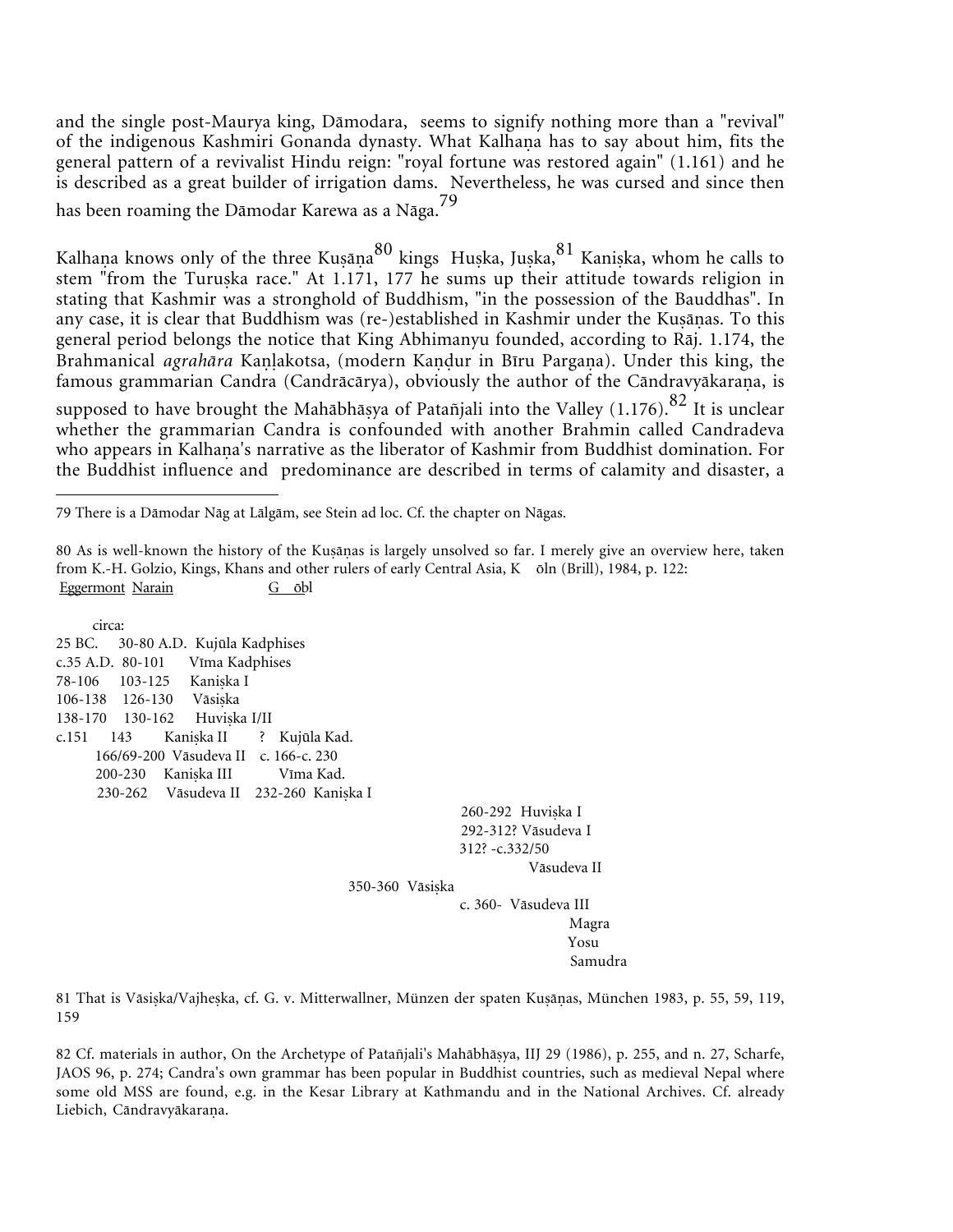type of characterization echoed later, in Jonarāja's Rājataraṅgiṇī, by that poet's description of the influence of Islam on Kashmiri society.

"At the period the Bauddhas, whom the wise Bodhisattva Någårjuna protected, obtained preponderance in the land. After defeating in disputation all learned opponents, these enemies of tradition brought to an end the [observance of the] rites prescribed in the Nīla[mata]purāṇa.<sup>83</sup> When the traditional customs were broken in the land, the Någas, who had lost their [accustomed] oblations, sent down excessive snow, and thus destroyed the people. As the snow was falling every year to cause distress to the Bauddhas, the king resided for six months in the cold season in Dårvåbhisåra and in other [neighboring regions]...<sup>84</sup> Then a Brahman named Candradeva, who as descended from Kaśyapa, practised austerities to please Nīla, the lord of the [Kaśmīr] Någas, amd protector of the land... Nīla having manifested himself to him, removed the excessive snowfall, and revealed anew the rites prescribed in his own Purāņa." (Stein, 1.178-183)

### <u>The Post-Kuṣāṇa Period.</u>

The next verse cleverly connects this period of post-Kuṣāṇa kings with a new beginning under Gonanda III, whose name, of course, recalls the mythical founders of the Kashmiri kingdom, Gonanda I, and II.

"Just as the first Candradeva had stopped the plague of the Yakas, the second brought to an end in the land the intolerable plague of the Bhikus.85 King Gonanda the Third, who ascended the throne at that time, reintroduced the pilgrimages, sacrifices and other [worship] in honour of the Någas, as they had been before." (Stein 1.184- 185).

Gonanda III thus serves, in Kalhaṇa's account, as a sort of (second) founder figure of the Kashmiri kingdom, after the "ravages" brought about by Buddhism. It is not surprising therefore that Gonanda III, who heads the list of actually recorded kings,  $86$  is described as a typical Hindu monarch who re-established the proper rites and rituals in his country (1.185). These are described as those of Nīla, in a direct statement that refers to the Nīla(mata)-Purāṇa. The early occurence of this name, according to the chronology given above, in the 3rd

<sup>83</sup> Note that Kalhana here uses the designation -*Purāṇa* which otherwise is rarely seen in the name of this text!

<sup>84</sup> Note that this echoes the legend of the Piśåcas who reside in Kashmir for one half of the year, during the colder seasons. It is during this period that the king had to go, as many Kashmiris still prefer to do, to the North Indian plains (Jammu etc.).

<sup>85</sup> Note that the Piśåcas are called Yaka here, obviously a pun on Bhiku!

<sup>86</sup> It is here that Kalhaṇa's list of kings begins, while earlier kings had been "restored" from earlier authors and the NM. From here onwards he also gives the number of regnal years for each king. -- The mythical founder of Kashmir, Gonanda I, may have been reduplicated at the beginning of the book 1 of the Rājataraṅgiṇī, just as the Gopålas have been reduplicated in the Nepalese Gopålaråjava śåvalī, see author, JJASAS 2.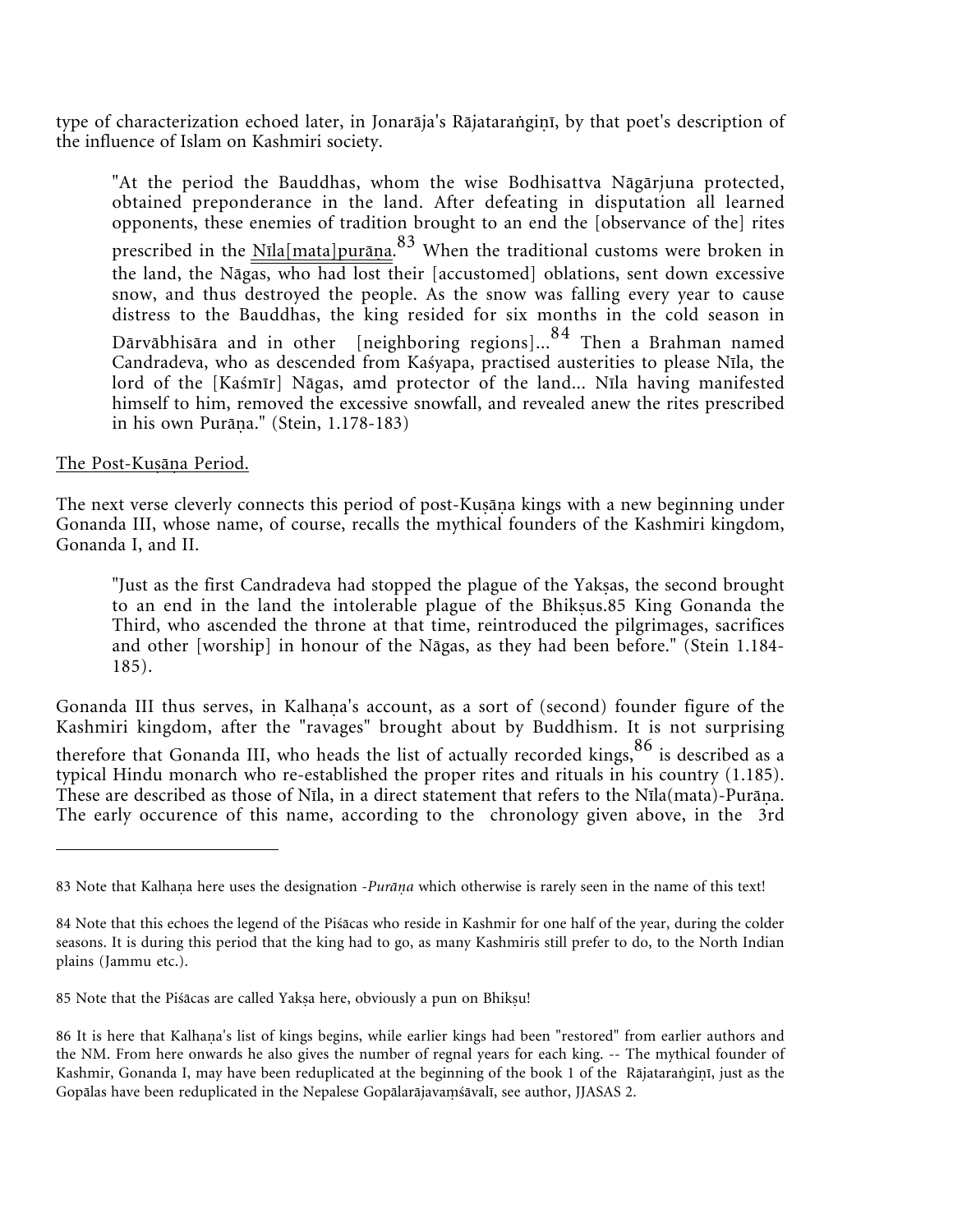century, might indicate a possible date for the composition of the bulk of the texts now found in the Nīlamata Purāṇa. The establishment of a Hindu realm under Gonanda III is, as usual, presented as a re-introduction of old customs, while in reality, it may very well have been the first time these rituals were properly applied by a deliberately Hindu king.<sup>87</sup> Typically, after describing this founder figure in some detail, 88 Kalhana has little to say about Gonanda's immediate successors. They were Hindus and, occasionally, fierce opponents of Buddhism, such as Nara who -- angered by a solitary Buddhist ascetic (*śramana*) monk who had seduced his wife -- took revenge for this and "burned thousands of Vihåras and granted the villages which had belonged to them, to Brahmans residing in Madhyamatha" (1.200). This presupposes a strong settlement of Brahmins with their own meeting place in a *maha*.

If we now turn directly to Kalhaṇa's book 2, for reasons that have been explained above, we note that very little is said about Pratåpåditya and his alleged son Jalaukas. But if we identify Pratåpåditya with Gopåditya of book 1, or at least regard them as contemporaries, we notice a re-establishment of the customs and traditions of the country under Gopåditya. Typically, his measures include the import of Brahmins from the homeland of the Vedic tradition, Āryadeśa. About Gop<u>āditya,</u> Kalhaṇa reports that he "cared for [all] castes and orders brought back the first Yuga before the eyes [of men]." (Stein, 1.339). He established the Agrahåras of Khola, Khāgikā, Hāḍigrāma, Skandhapura, and Samājāsā, Vaścikā.<sup>89</sup> He also founded the shrine on the Gopa Hill (*gopådri* = Śakaråcårya Hill), and established another *agrahåra* there, the Gopågrahåra, for "brahmins born in Āryadeśa", as well as the one called Vaścikå for those "from auspicious countries" (*deśebhyah punyebhyah*, 1.343). In the same vein, he transferred some garlic-eating Brahmins 4o another place (1.342).

After the long proponderance of Buddhism in the Valley under the Kuṣāṇas and in the 5th century, this import of Brahmanisn from the homeland of ś*iṣṭa*<sup>90</sup> conduct, Āryadeśa (Madhyadeśa, U.P.), is a clear reactionist measure. The 'reform' enacted, according to 1.343, against garlic-eating Brahmins falls into the same category. Eating of garlic and onions is

<sup>87</sup> Note that the same takes place in Nepal at c. 350 A.D., as recorded in the first preserved inscription, of Mānadeva, 464 A.D. - Kalhaṇa might have infered that Gonanda III used the text of the µīlamata in the form existing in his time.

<sup>88</sup> This feature, which always stresses the founder or re-establisher of a Hindu rule, is based on contemporary dynastic lists, see author, JJASAS 2.

<sup>89</sup> See Stein ad loc.: *Khola* = mod. Kooli, I believe, in Khur-Nār<sup>a</sup>vāv, in Kherī, south of the Viśokā River (Veśau); Stein thinks of mod. Khuli in Vular Pargaṇa, at 75° 10' / 33° 55'. Note also this is the Nepali (Khas) word for "river" (*kholo/å*), which actually occurs in the south-eastern approaches to the Valley in the Odil (= Skt. Khaśålī) area, about 32° 25'N / 75°40' E; -- *Khågikå* (see above, on 1.90: note that this place has two founding legends, the first of which is relegated to very early, mythical times!) = Khågi; cf. also the Khaga Någa NM 905. -- *Håigråma* = mod. Ār<sub>.</sub>gōm in Nāgām Pargaṇa; Skandhapura = Khondur, (gloss: *Khandōr*) in Kuṭāhar Pargaṇa, at 75° 19' /

<sup>33</sup>° 42' (mod. *kh* < Skt. *sk*); -- *Śamåjåså* remains untraced (gloss: *Śmin-Jåsav*).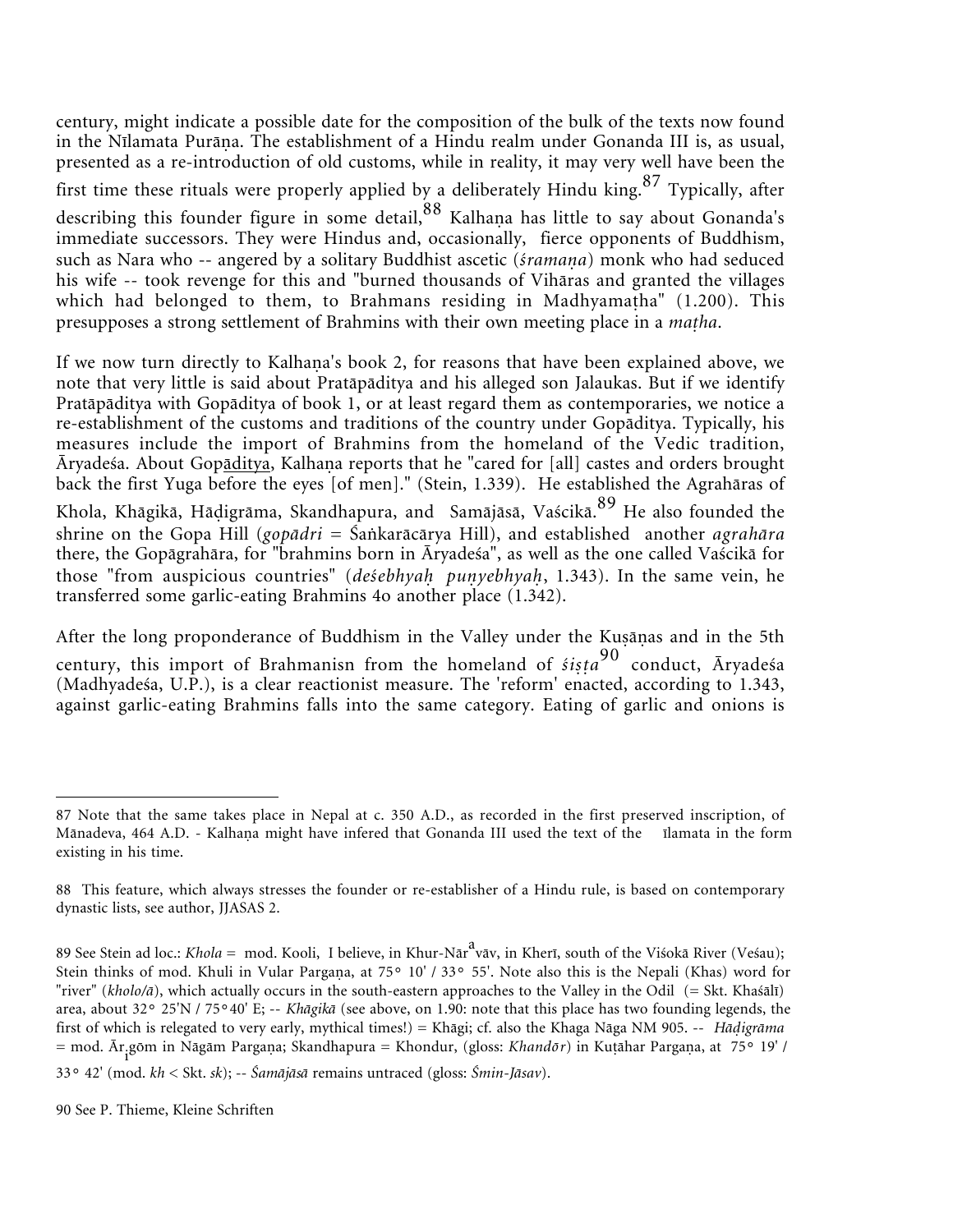forbidden by the *dharma* texts (such as Manu).<sup>91</sup> His son Gokarṇa is attested by a Kidāra type (Hunnic) coin.<sup>92</sup>

If we further identify the successor of Pratåpåditya, the Jalaukas of book 2 with Jalauka, the son of Aśoka (in book 1), a large store of information becomes available. He is described as a Śaiva who also has close relations with the local Någas of Kashmir. Interestingly, Jalauka's queen Īśånadevī has a Śaiva name as well: she put up the *måtcakra*s at the "gates" of the Valley and at other places (1.122, see above).

Such actions, usually undertaken by the king himself, aim at the ritual establishment of the boundaries of the town or country. They indicate the ritual demarkation and ritual establishment of a particular region or a settlement according to Hindu ritual. This has been studied, in its occurences in medieval Nepal, in great detail.<sup>93</sup> Such a ritual demarcation includes the setting up of various Gaṇeśa, $^{94}$  Viṣṇu and Śiva temples and statues as well as a demarcation of the boundaries by the (eight) Mātrkās. The mentioning of the "gates" of the Valley in this connection indicates the major directions of the sky, mostly marked by mountain passes, which lead out of the Valley (Baramula, Pir Panjal, Tosha Maidan, Zoji La, Banihal, etc.). $^{95}$  In the Nīlamata Purāṇa the four directions are marked by four great Nāgas, as the protectors of the Valley. $^{96}$  They are not neglected in this account either. Rājataraṅgiṇī 1.111 says that the king entered the lakes of the Någas and Någinīs. His Śaiva predilection is clear from his foundation and from the fact that his instructor was the *siddha* Avadhūta, who is said to have overcome the Buddhists in discussions  $(1.112).^{97}$  However, while he is described as being accused of damaging Buddhism, he still built the Krtyāśrama-Vihāra.<sup>98</sup> For the Brahmins, he established the *agrahāra* Vārabāla, mod. Bāravul, on R. Kānk<sup>a</sup>nai (1.121).

96 See below, in the chapter on Någas.

<sup>91 5.4</sup> an-abhyāsena vedānām ācārasya ca varjanāt | ālasyād anna-doṣāc ca mṛtyur viprān jighāmsati || 5.5 laśunam grñjanam caiva palāņdum kavakāni ca | a-bhakṣyāṇi dvi-jātīnām a-medhya-prabhavāni ca ||

<sup>92</sup> See Stein ad loc.; Cunningham, Coins of Medieval India, pl. III.6

<sup>93</sup> For details see N. Gutschow and B. K ölver, Ordered space. Concepts and functions in a town of Nepal, Wiesbaden 1975, and : N.Gutschow, Stadtraum und Ritual der newarischen Städte im Kathmandu-Tal, Stuttgart 1982.

<sup>94</sup> Cf. below, for king Pravarasena II, at Rājataraṅgiṇī 3.352.

<sup>95</sup> For a study of these passes, see Stein, Rājataraṅgiṇī, II, p. 397 sq. and elsewhere in this volume '''

<sup>97</sup> A fact unlikely for the early period after Aśoka at which Jalauka is put by Kalhaṇa. Note that the mentioning of the Nandi-Purāṇa at 1.123 is as unlikely at 200 B.C. as the Buddhist-Śaiva debate mentioned above.

<sup>98</sup> Mod. Kits<sup>a</sup>hōm, near Varāhamūla, on the left bank of the Vitastā, see Stein ad loc.: popular etymology.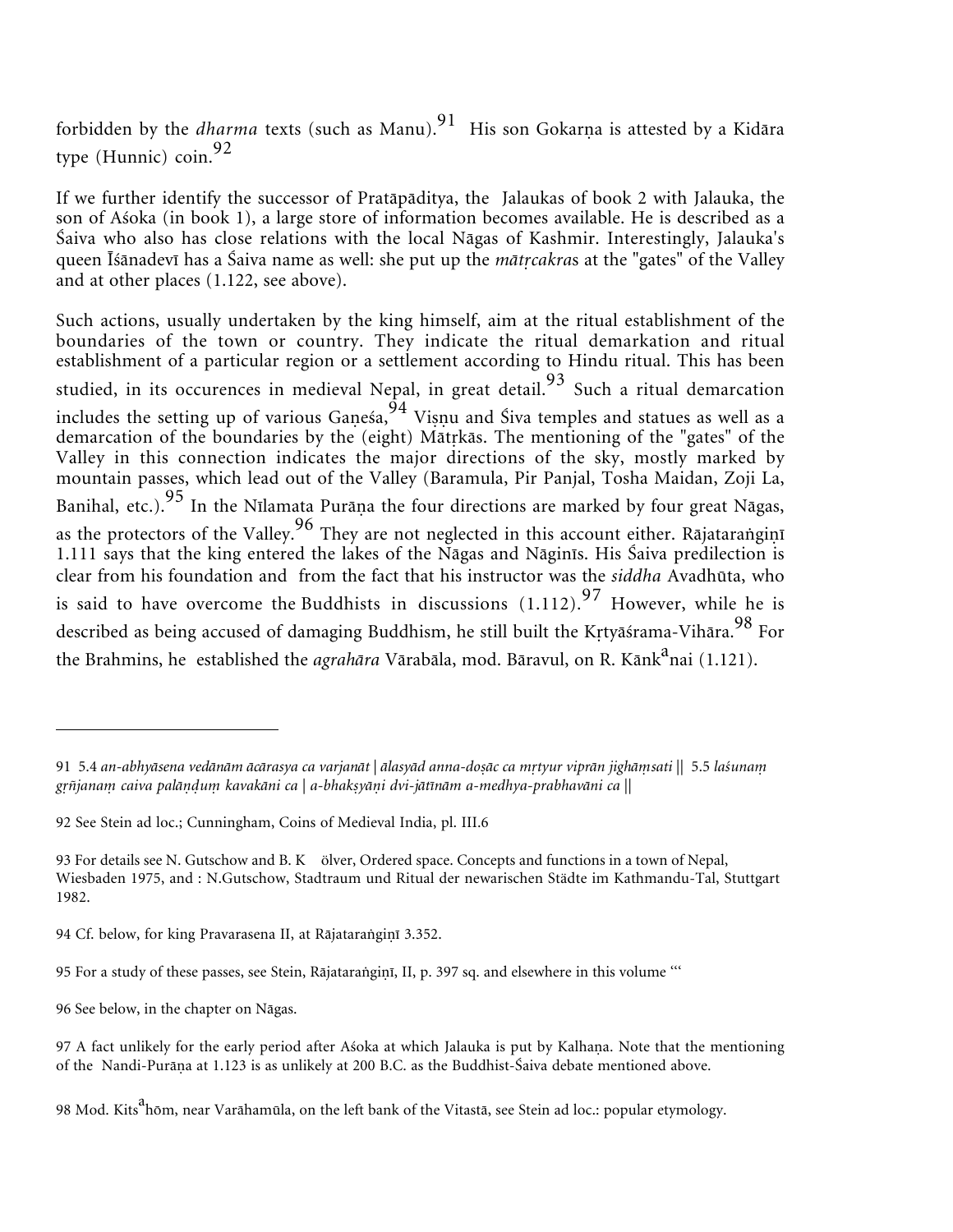These accounts of Jalauka(s) present him as the typical Hindu monarch who "reformed" the country after driving out the foreign invaders and who established a proper Hindu government with 18 offices (*karmasthåa*, 1. 118-120) instead of, formerly, only 7 offices. This reform, too, fits much better a timeframe of c. 400 A.D. than the early one of c. 200  $B.C.<sup>99</sup>$ 

Jalaukas' successor Tuñjīna I was a *śaiva* as well, who built the town of Katikå (2.14).<sup>100</sup> He founded the Katīmūṣa and Rāmuṣa *agrahāra*s (2.55).<sup>101</sup> Such detailed information again points to more reliable sources for these post-Kuṣāṇas kings. If we identify, as has been suggested above, Tuñjīna I with Tuñjīna II Sresthasena (= Pravarasena I), we can add even more information: Just as Jalaukas, the alleged son of Aśoka, Pravarasena set up *måtcakra*s at the "gates" of the Valley, in order to ritually establish and strengthen the *maala* of Kashmir.

King Meghavåhana, however, is reported to have come from Gandhåra. This may be the reason that he, along with his Assamese queen, heavily favors Buddhism or Buddhist attitudes. He thus forbade "like a Jina" the killing of animals, even in offerings where *piṣṭapaśu*s were used (3.4-7, 3.79 sqq.). At 3.60-61 he is contrasted with his supposed ancestor, the murderous Hun king Mihirakula. Nevertheless, he established the Mayustagrāma and the Meghavāhana agrahāra and *matha* (3.8). His queen Amrtaprabhā built the Amrtabhavana,<sup>102</sup> interestingly, for foreign Bhiksus  $(3.9)$ . A foreign, central Asian connection is also indicated by the fact that the foreign *guru* of her father, *Stūnpa* from the country of Loh, built a stūpa, called Lohstonpa 3.10. The king also campaigned outside Kashmir, in a *digvijaya* (3.27 sqq.), during which he is reported to have met with the god Varuna.<sup>103</sup>

The play Pādatāditaka, written in the fifth century (c. 455-510 A.D.)<sup>104</sup> by the Kashmiri<sup>105</sup> author Śyåmilaka, provides much detailed description of contemporary Kashmir, though the

102 Modern Ānt<sup>a</sup>bavan, see Stein ad loc. The word is, like many other foundations mentioned above, based on a Prakrit word, \* Amitabhavana, as is attested by Ou-k'ong's *Ngo-mi-t'o-p'o-wan*.

<sup>99</sup> See Stein ad loc. (Mahåbhårata 2.5.38), and cf. Stein ad 4.141.

<sup>100</sup> Identified by Stein as the village of Kai, near the right bank of the Vitastā in Vular Pargana, near Chachpōr.

<sup>101</sup> Identified by Stein as Kaimoh and Ramuh, in Āḍ vin Pargaṇa, on the left bank of the Veśau River, viz. a village between Srinagar and Śupiyān. The meaning of the "suffix" muśa/muṣa is unclear, a connection with Skt. *mus* 'steal' is unlikely; it may represent a pre-Indo-Aryan substrate; cf. also Khonamus/śa in Kalhaṇa, Bilhaṇa, Jayanta Bhatta's Nyāyamañjari. Note that there also is a Katikā (2.14) and Katīmuṣa (2.55) which underlines the suffix nature of *musa*.

<sup>103</sup> Tuñjīna's successor Vijaya (again, "from another family") executed his minister Sandhimat, who, however, is is said to have been revived by his guru Īśåna and a circle of witches (2.99 sqq.). He then became king (2.117), and took the *abhiseka* ceremony of "coronation": "To the sounds of music made him take the bath of the inauguration ceremony" (*snāpāyām āsur abhiṣekāmbhubhiḥ*) (2.117). -- This is one of the few mentionings of the ceremony by Kalhaṇa, after the initial one under the first Gonandas I and II; cf. below, on this ritual.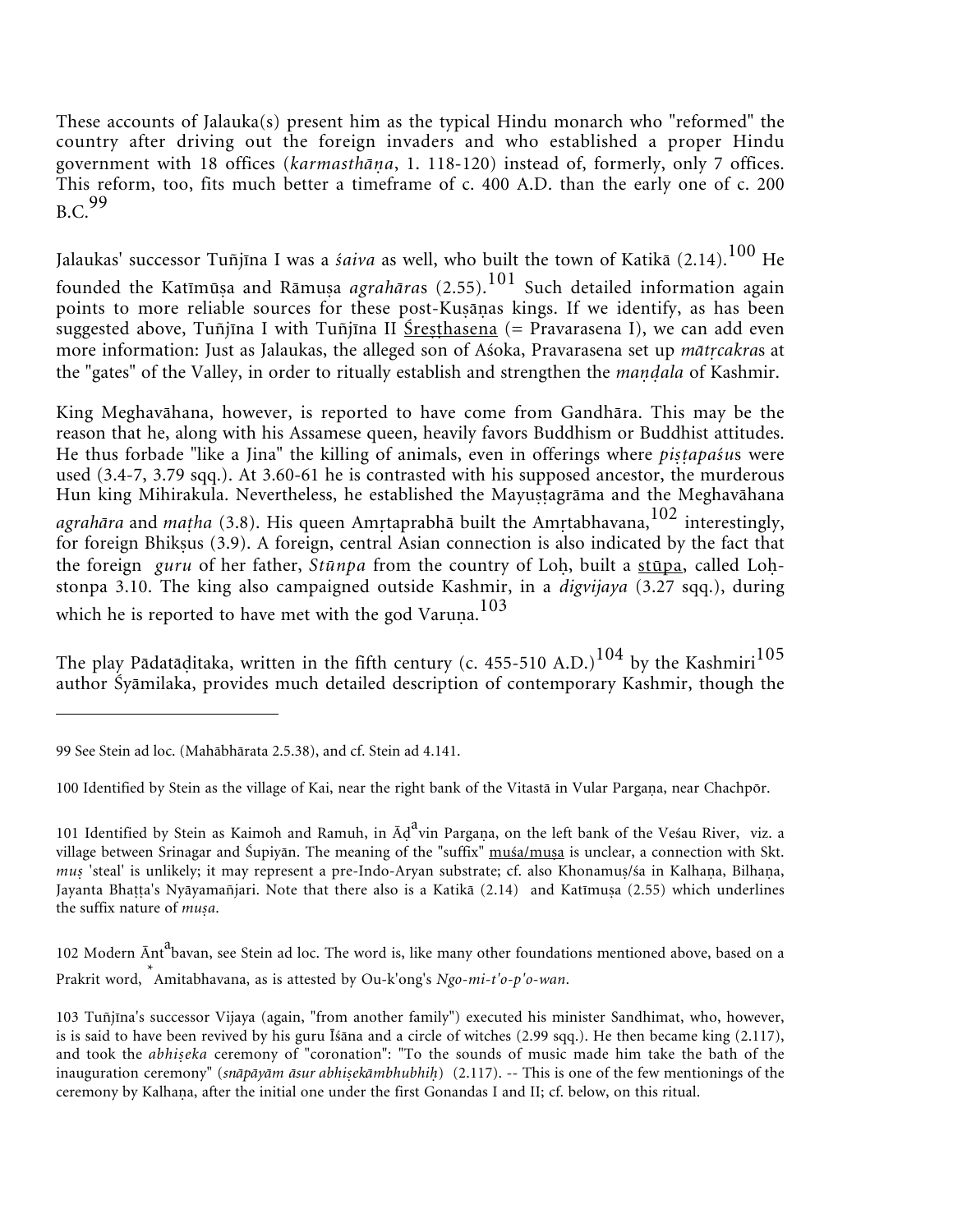poet presents the play as if it were taking place at Sarvabhauma, a pseudonym for Ujjain and Malwa.<sup>106</sup> It takes place in the prostitute quarter but contains much information on the social life beyond this, and also on the contemporary Buddhists<sup>107</sup> and Brahmins, who are called "gods on earth" (*bhūmideva*). They are described as learned in the *three* Vedas (*traividyavddha*) and students of grammar (*śabda*) <sup>108</sup> and logic. The law books of Manu, Yama, Vasiṣṭha, Gautama, Bharadvāja, Śaṅkha, Likhita, Āpastamba, Hārīta, Pracetas, Devala, <sup>V</sup>ddhagårgya are mentioned.<sup>109</sup> A teacher he is described as "well-grounded in the administration of justice, philosophy and the other sciences, who had achieved the highest proficiency, in all the arts, was well-spoken, surrounded by a multitude of students, and possessed a humorous character (*parihåsaprakti*)."

All of this allows to draw the conclusion that the Hindu organization of the social system, as typical for Gupta time Northern India, was well established in Kashmir by the late 5th century, and that the efforts of the Kashmiri kings, such as Gonanda III, as described earlier by Kalhaṇa, had taken fruit. This is in contrast to the Buddhist ambience under the Kuṣāṇas and to the still earlier tribal picture emerging from the Epic and the classical Greek and Latin autors, as well as the depiction of a still aboriginal population (Någas, Piśåcas/Yakas), described in the introductory passages of the Nīlamata Purāņa.

#### The Huns.

Mihirakula conquered Kashmir around 530 A.D. His aversion to Buddhism is well-known from Indian and Chinese sources.<sup>110</sup> Song Yun's description of the Gandhāra area<sup>111</sup> in 520 A.D. is now translated by S. Kuwayama as follows:<sup>112</sup>

104 The Pådatåitaka of Śyåmilaka. A text-critical edition, part I, The Hague 1966, p. VIII, 19 sqq.

105 The MSS also come from Kerala but show many instances of ultimately Kashmiri origin, such as the frequent writing mistakes typical for Śåradå MSS, see de Vreese in IIJ 13, p.44-47.

106 But note that *Sarvabhauma* is the name of the Northern 'world elephant' (Någa) in the Mahåbhårata and Rāmāyaṇa (cf. the chapter on Nāgas in this volume). The name thus clearly indicates a northern territory as well.

107 Buddhists also feature in his play, see 63-4 with a long exposition and a section ridiculing Jåtaka tales in 65.

108 Cf. the roughly contemporaneous statement about Amsuvarman of Nepal, c. 600 A.D. by Hsüan Ts'ang, and cf. M.R. Panta, Śabdånuśåna, Kathmandu 1985, and Schokker, Påd., p. 158, from Daśakumåracarita.

109 This must be one of the earliest mentionings of all these Smti texts in literature and inscriptions. Nepalese MSS of the early 11th c. show that they by then largely agreed with their present form.

110 See the discussion by Stein ad 1.289; J.Marshall, Taxila, Cambridge 1951

111 In: Loyang Gielan-ji (A record of Buddhist Monasteries in Loyang).

112 Shoshin Kuwayama, Tapa Shotor and Lalma: Aspects of Stupa Court at Hadda, Annali, Vol. 47, Istituto Universitario Orientale, <Napoli 1967>, p.153 sqq.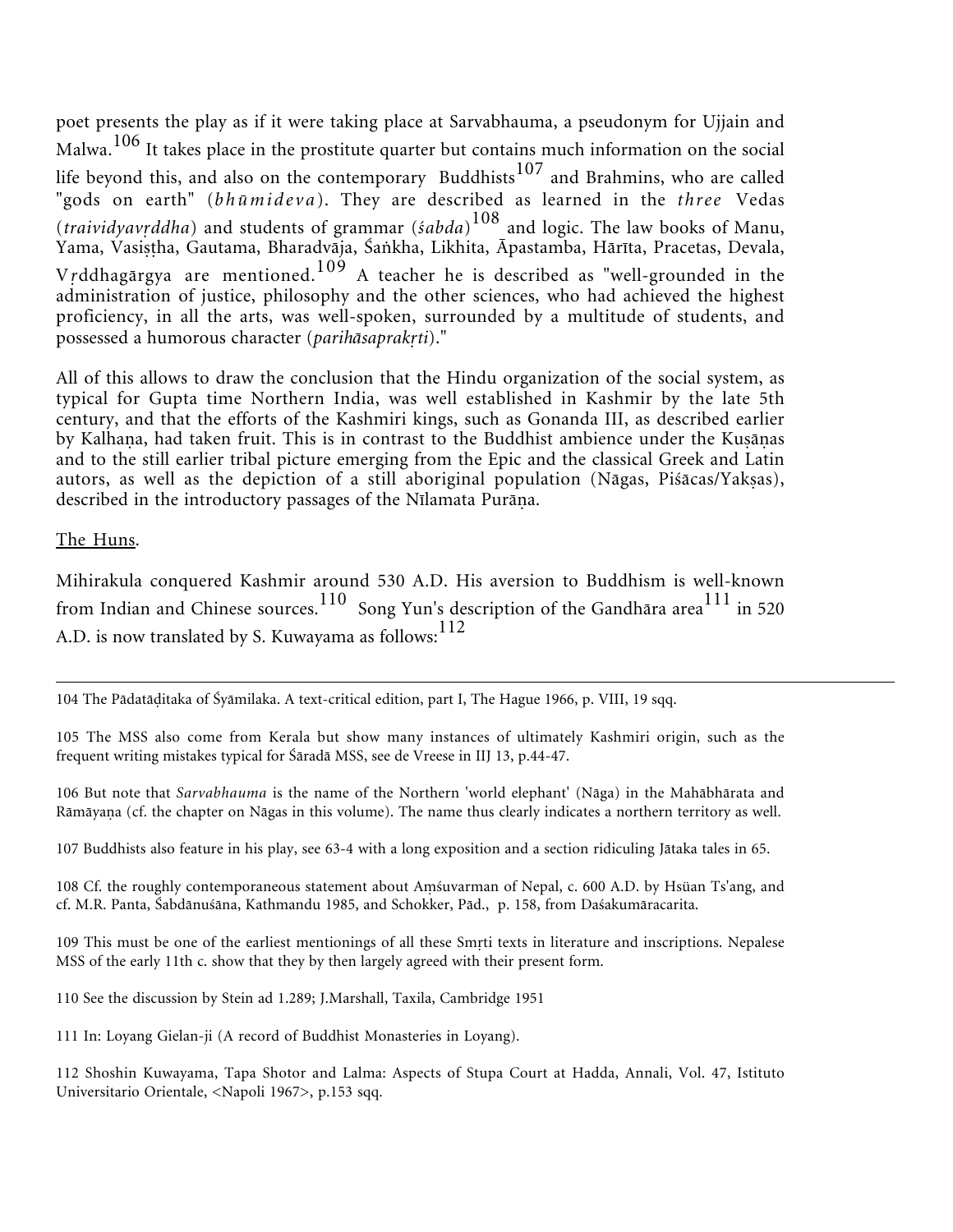"In the middle of the fourth month in the first year of the Zhengguang era (520 A.D.) they entered Gandhåra (...), previously known as the state of Yeboluo... The nature (of the present king) is violent and cruel, and he often conducts massacres. He does not believe in Buddhist faith but devotes himself to non-Buddhist creeds. As all the inhabitants are Brahmans who respect Buddhist teaching and enjoy reading *sūtra*s, so it is deeply against their wishes that they suddenly have such a king. ... All the inhabitants sigh with resentment."

Some points in this account agree clearly with Kalhaṇa and Hsüan Ts'ang, $^{113}$  especially the murderous nature of the king. Kalhaṇa clearly describes Mihirakula as atrocious (1.289 sqq.). However, the nature of his religious orientation remains unclear. Kuwayama thinks that he followed his own (Turkish) religion. That he, as a Turkish ruler, should have favored Brahmins and Śaivism, is somewhat unexpected, indeed. Kalhaṇa reports this particular view only as the opinion of some and as a popular tradition  $(1.311-316)$ .<sup>114</sup> Yet, his coins show a bull and a trident and the legends *jayatu vrṣa*, *jayatu vrṣadhvaja*,<sup>115</sup> which confirms the leaning towards Śaivism. Therefore, Song Yun's contention that the local Gandhåra Brahmins were all in favor of Buddhism and disliked the king's attitude towards that religion must be colored by his own Buddhist background.

Kalhaṇa's description (1.307) of the Gandhāra Brahmins as "the lowest of the twice-born" does not speak very much in the favor of these Brahmins.<sup>116</sup> It may be, however, that Mihirakula wanted to import Brahmins from his own core area (in Gandhāra) into Kashmir to buttress his rule. This might also have been intended as a counter-measure against the strong position of Buddhism in the Valley. That Brahmins from Gandhåra actually accepted *agrahåra*s from Mihirakula (1.307, 1.311) has to be understood as a criticism of these Brahmins who accepted gifts even from such a depraved king. It is well-known that accepting gifts always lowers one's status, and it necessarily means taking over some of the evil of the donor. These Brahmins thus turn themselves into something like outcastes by accepting Mihirahula's gifts. At 1.314 Kalhaṇa reports that he established a thousand *agrahāras* for Brahmins from Gandhāra at Vijayeśvara. - About Baka, Mihirakula's son, we only hear that set up a *måtkå* circle  $(1.325)$ .<sup>117</sup> Again, we notice the establishment of Hindu concepts after a period of foreign domination.

Måtgupta was sent to Kashmir from Ujjain (3.207 sqq.) as a sort of vice-roy for the Gupta emperor. His *abhiseka* is mentioned in detail 3.237:

117 There is a curious inscription in the Gilgit area which shows a round, bearded face, labeled as "*Bakasya mukham*", see O. v. Hinüber, Antiquities of Northern Pakistan, Vol. 1, Mainz 1989, sqq.

<sup>113</sup> Not treated by Kuwayama; cf. Stein ad Rājatarangiņī 1.289

<sup>114</sup> Cf. also Hsüan Ts'ang, Siyuki, p.167 sqq.

<sup>115</sup> Stein, note ad 1. 289.

<sup>116</sup> They are regarded as such also in the Mahābhārata, Karṇa Parvan, see Stein ad 1.307 (Lassen, Pentapot. Ind. 67 sqq.)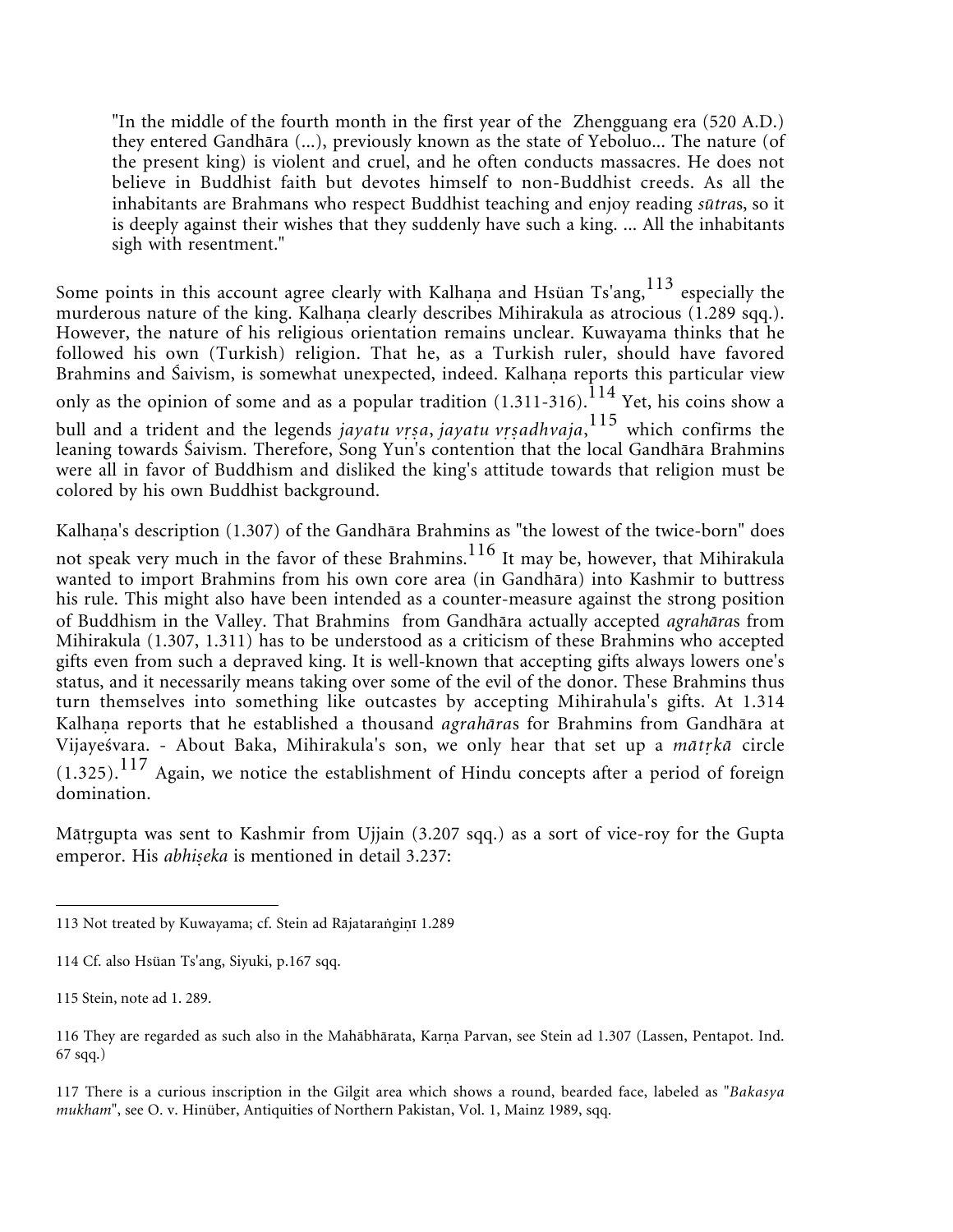"Then was heard the cry: 'Who is present among the officials on duty?' and there was seen the apparatus for the inauguration of a king (abhiseka) already prepared. Then that place became in a moment thronged by crowds of people indulging in confused cries, and resembled the agitated sea. Placed with his face turned eastwards on a golden throne (*sauvarabhadrapīha*), Måtgupta received then the bath of inauguration (*abhyasicyata*) from the assembled high officers of the state. The water of the *abhiseka*-[ceremony] (abhisekāmbu) which flowed down with a loud sound from his chest, broad like the slope of the Vindhya-[range], resembled the stream of the Revå. Then after his body had been bathed and anointed (*snåtånuliptåga*) and all the limbs dressed with ornaments, he stepped on to the royal throne (*råjåsana*), and the subjects thus adressed him as their king..." (3.237-241). He made the day festive by bountiful gifts suited to his new royal power and spent that day of highest luck at the same place. When he was then asked by the ministers on the following day to proceed to the city... (3.247-8, transl. Stein)"<sup>118</sup>

Kalhaṇa here as well as in later instances<sup>119</sup> does not speak clearly about the *rājyābhiseka* as containing a *mttikåsnåna*, an anointment with mud, as described both by the NM (807-833) and the the Viṣṇudharmottara-Purāṇa 2.18 sqq., though this might be implied by the expression *snåtånuliptåga*. This militates against a the development of this of this ritual by the great emperors of the Kārkoṭa dynasty, as contended by Inden.<sup>120</sup>

<sup>118</sup> rājyābhiseka-sambhāro drśyate sma ca sambhrtah ... Cf. also ad 3.528: "performed according to usage high above the head of the king's son-in-law the holy and desired coronation rite (abhiseka) with sacred water poured from golden jars." -- Tuñjīna's successor Vijaya: "to the sounds of music [the Brahmins] made him take the bath of the inauguration ceremony" (snāpāyām āsur abhiṣekāmbhubhiḥ, 2.117).

<sup>119</sup> Cf. 4.720: "Under the guise of the two ornamental earrings .... the moon and the sun... and under the guise of the royal parasol, the splendour of that lotus seemed to rise over him, which is the seat of the goddess of fortune." (Stein)

<sup>120</sup> A test case could be the mantra used in the final great *abhiseka*, from the vessel with kuśa grass and water, where ViDhP 2.18.17, AgP 218.25 where the mantra used differs from the North Indian tradition and follows that of the Kaṭhas (Kashmir) and Maitrāyaṇīyas (Gujarat/ N.Mahārāṣtra). It was already W. Caland who has noticed that certain Purāṇas, the ViDhP among them follow the Kaṭha/Kāpiṣṭhala tradition closely. In the present case, apparently, a Kashmiri Brahmin has used the Kaha form of the mantra.

It is interesting to note that ViDhP does not follow here the Taittirīya tradition (TS 1.8.7.2). This fact seems to contradict the occurence of a *Taittirīya-īśvara* at NM 1152, and the presence of South Indian Brahmins, who are also attested in the neighboring country of Nepal at the time, see the *Taittirīya-go-hī-śålå* in the 8th cent., presumably of priests employed, as until now, at the Paśupati shrine, (inscr. of Jayadeva, Gnoli no. 83, Bajracharya no. 149, see author, Mat. zu den Ved. Schulen, StII 7, p. 129 sq.) and as *Taittiri-śålå* in the Nepalese MS of 1036 A.D. (As.Soc. 4077), with the colophon *Śri Taitiriyasalayadhivåsina kulaputra Ratnasihena likhitam Śri Yambukramåyåm* (= Kathmandu; *sic*, Regmi, Med. Nepal I, p.118), cf. even nowadays, Nambudiris in Badrinath. - Taitt. are otherwise found in N.India only in Assam at c. 600 A.D. (Bhåskaravarman's Nidhanpur inscr., see StII 7, p.130). -- Unfortunately the Nīlamata Purāṇa does not mention the number of verses used in the final *abhiseka* carried out with various sorts of waters. We thus do not know how far the ritual had developed by this time from the shorter one found in Varåhamihira, while ViDhP. 2.18 sqq. has a list of some 200 mantras. -- If the information about a Gupta(?) vice-roy Måtgupta is correct, we might detect a Central Indian or rather a South Indian relation. Next to other religious foundations, he built a Viṣṇu (Madhusūdana) temple, called Mātrguptasvāmin (apparently the first Vișņu temple mentioned, 3.259).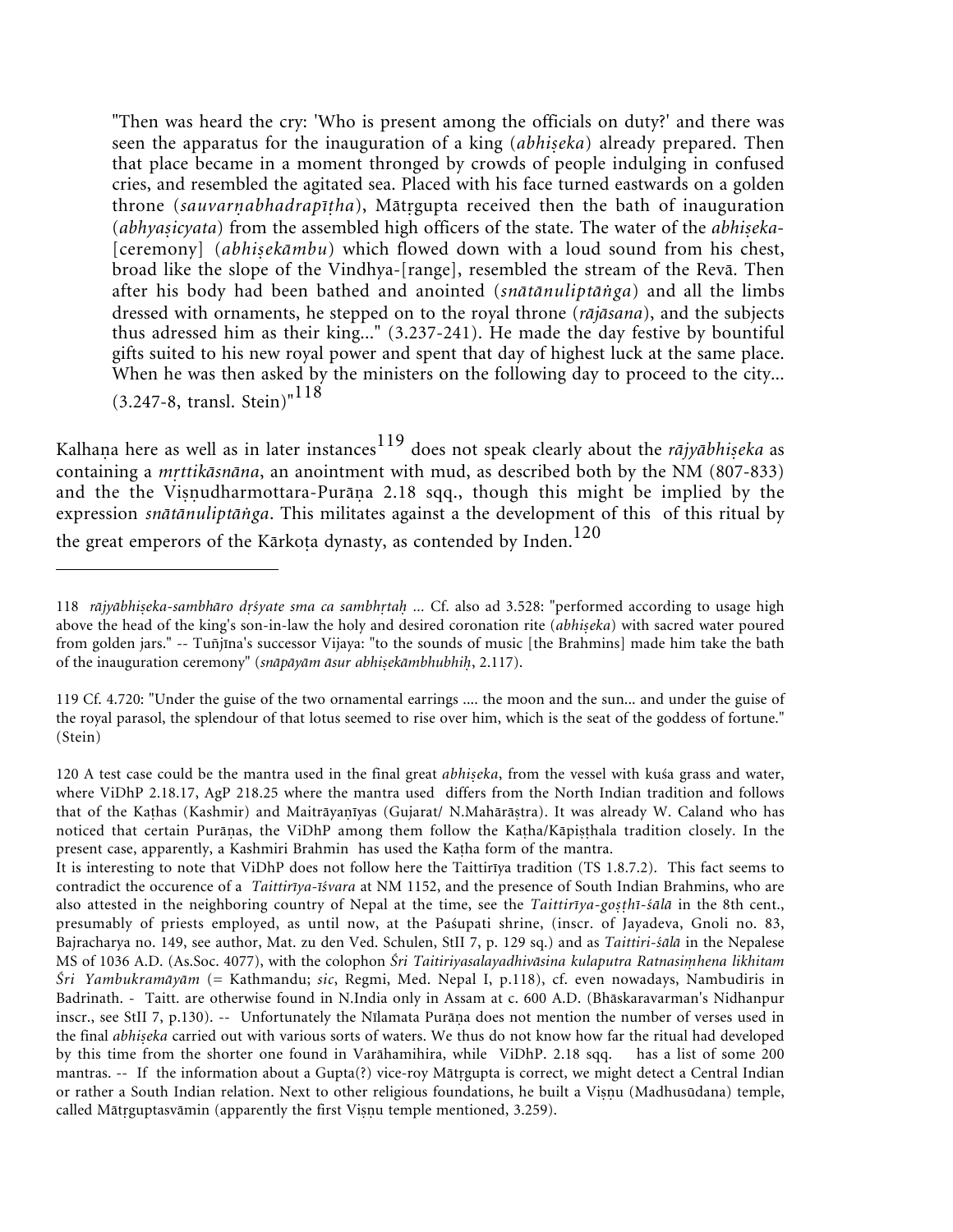### The re-establishment of the Kashmiri Kingdom.

Pravarasena II is to be dated around 580 A.D. He founded present day Srinagar (see 3.349- 363), by an embankment (*setu*, Mod. *Suth*),<sup>121</sup> cut from the body of a local Rakasa, near the village of Śārīḷaka, near the hill of the goddess Śārikā<sup>122</sup> (mod. *Hār<sup>a</sup> = Hari Parbat). The* description is typical of all that of all foundations of new towns or re-establishments of towns from a congregation of several villages.<sup>123</sup> As Pravarasena was a Śaiva, a *yantra* was laid out for the central new *linga* of Pravareśvara, which however, miraculously was occupied by a Viṣṇu image, Jayasvāmin $^{124}$ . This clearly indicates a struggle between the Śaiva and Vaiṣṇava sects and the preponderance of Vaiṣṇavism in this period. A Gaṇeśa, Bhīmasvāmin Vināyaka, $^{125}$  is also mentioned (3.352); he is an equally essential part of all 'new' towns.<sup>126</sup> The same applies to the five Goddesses ending in *-śrī*, as Subhåva-śrī, etc. who apparently stand in for the Eight Mātrkās.<sup>127</sup>

It is interesting to note that the following entry on *agrahāra* foundations by Kalhaṇa can already speak of endowments not made by a king but by a Brahmin, the several Jayanta-Agrahåras by the Kashmirian Brahmin Jayanta (3.376). Such an action can only have been possible when the general level of economic wellbeing of the Brahmin caste was adequate or, as probable in the present case, even exceptional. This endowment under Pravarasena II agrees, for the first time in the recorded history of Kashmir, with the statement of the Chinese pilgrims that others than the king could found monasteries, etc.

Kalhaṇa's report on Raṇāditya (Tuñjīna III), who is said to have reigned 300 years, may as well be spurious; there are no coins of his mint. The legends indicate a struggle between the Śaiva and Vaiṣṇava sects. He finally crossed the Candrabhāgā (Chenab River), and disappeared

123 As is well known, for example, from medieval Nepal. For example, a `measuring line' from Śårīaka to the Vitastā(?) is mentioned, which probably refers top the *pradaksināpatha* around the new settlement.

124 See Stein ad 3.350.

125 The same Ganesa is also mentioned by Suka, Rājataranginī 3.203 sqq. (new stone temple built at c. 1485 A.D. under Hassan ) and even in Stein's time, as worshiped under the same name, at the foot of the southern extremity of the Hari Parbat, see Stein ad 3.352.

126 Nowadays Srinagar has 8 Ganeśas, see The Veda in Kashmir, ch. II.

127 Perhaps there was a scheme of 5 Mother goddess in this time? A set of 7 is normal, and there also are 8 or 9 *mātṛkās*. -- Another establishment of the *mātṛkā*s is reported by Kalhaṇa 1.346, carried out by Pravarasena's grandson Narendråditya, weho is also called *Khikhila*.

<sup>121</sup> See Stein ad 339-349, p. 100.

<sup>122</sup> Regarded as closing a gateway to hell, see Stein ad 339, p.101.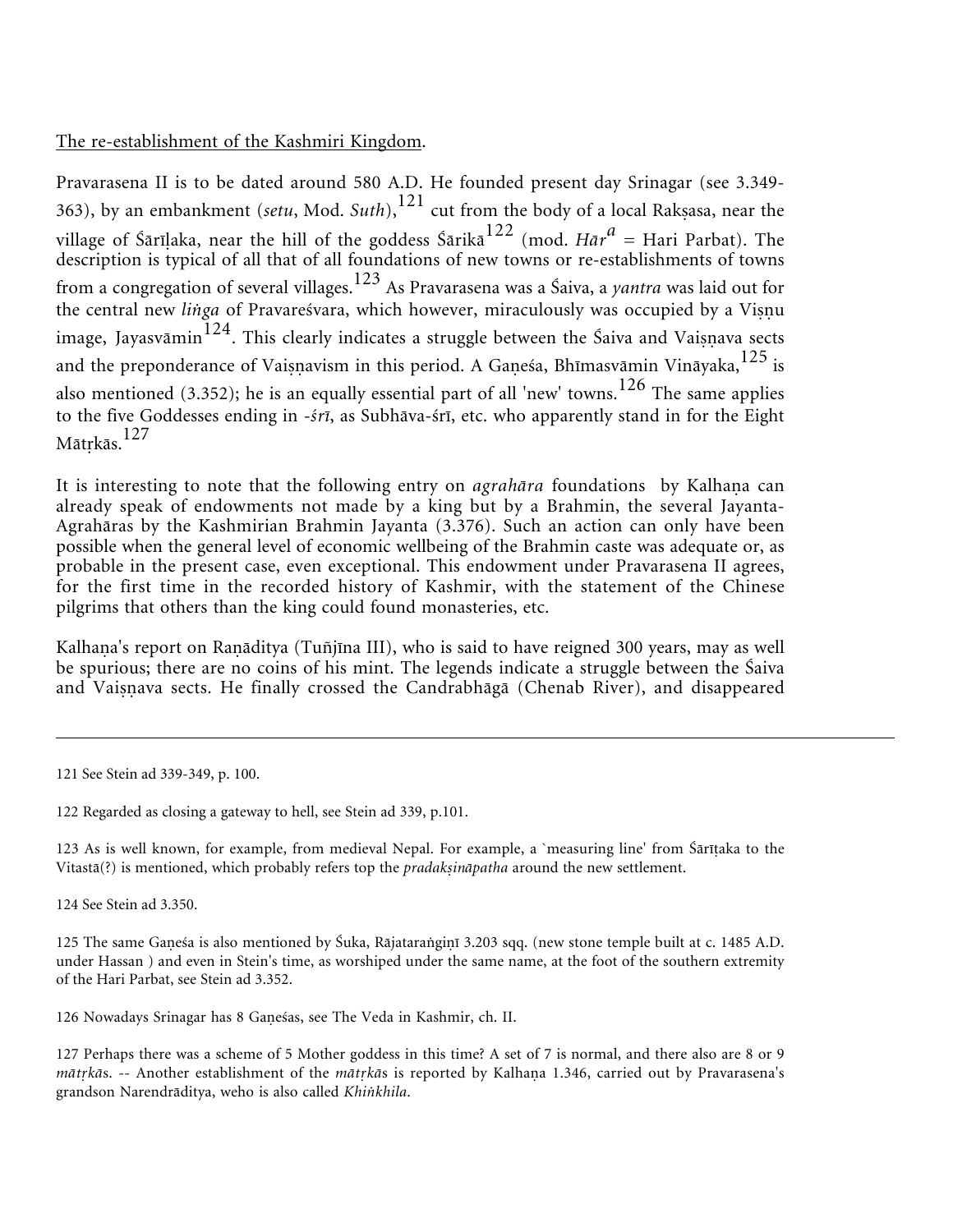$(3.470)$ , in a cave of Daitya women, becoming lord of the netherworld.<sup>128</sup> The ministers of his son, Vikramāditya, were Brahman and Galūna. The last pre-Kārkota king, Balāditya, built a *matha* for the Kashmiris in the territory of the Vankalas, of unknown location (3.480). At Bheḍara (mod. Biḍar<sup>129</sup>), he established an *agrahāra* for Brahmins (3.481). A low grade official, Durlabhavardhana, under the new name Prajñåditya, married his daughter. He was regarded (3.490) as the son of Kārkota nāga, doubtless a fabrication *post factum*, after his taking over power in the Valley upon the king's death. His royal consecreation (abhiṣeka) is mentioned at 3.528.<sup>130</sup>

Summing up, the whole period before the Kārkota can be described as politically rather unstable, but it is clear that several attempts were made, especially after the Kuṣāṇas, about 400 A.D., to (re-)establish 'proper' Hindu rule in the whole of the Kaśmīramaṇḍala. The period also is characterized by a certain amount of struggle of the Śaiva (*kapālika*) and Vaiṣṇava sects. From Nīlamata Purāņa 420 we know that (next to the Bhāgavatas, NM 431, some of) the Vaisnavas of this period were the Pañcarātrins.<sup>131</sup> Brahmins immigrated during the whole period, and were especially called in by the Hun king Mihirakula and by Gopåditya (1.343). They joined the group of already resident, no doubt Sårasvata Brahmins, and quickly merged with them (cf. below).

### The Kārkota dynasty.

This period is, except for the slight difference in dates as recorded by Kalhaṇa and as attested by Chinese sources, much more accessible to study. Kalhaṇa obviously had a good dynastic list at his disposal for this period of the Kārkoṭa kings, though one without actual dates of accession and death. By the time he wrote, in 1149 A.D., it apparently had been "cleaned". That means only the essentials were retained<sup>132</sup> for the description of this dynasty, which was separated from Kalhaṇa's time by several others, that of Utpala (856-939), those of Varṇata and Parvagupta (939-980, including queen Diddå), and the two Lohara dynasties (1003-, 1101- A.D.). It is necessary only to mention the salient features interesting for the present invstigation.

<sup>128</sup> Cf. the interesting discussion on this Tantric type of sorcery by A.M. Shastri, India as seen in the Kuttanīmata of Dåmodaragupta, Delhi 1975, on *asura-vivara*, p.83; cf. also Stein ad 2.57 (and Jonaråja's Råjatar. 343), cf. also Alexis Sanderson, Purity and power among the Brahmans of Kashmir, in: The category of the person. Anthropology, philosophy, history, ed. M. Carrithers, S. Collins, S. Lukes, Cambridge, CUP 1985, p. 213 n. 91.

<sup>129</sup> In Bring Pargana, in Madavarājya, mod. Maraz; etymology from the Kashmiri pronunciation of the name? mod. Bi<sup>a</sup> r < \* Båla(åditya)-agrahåra > MIA *\* bålågrahåra* > telescoped: *\* bålåra* > hypersanskrititism *Bheava*?

<sup>130 &</sup>quot;Performed according to usage high above the head of the king's son-in-law the holy and desired coronation rite (abhiseka) with sacred water poured from golden jars." (Stein).

<sup>131</sup> Pañcarātra ritual is prescribed for the worship of Vișnu (420) and Bhāgavata Brahmins, obviously the priests carrying out this ritual, occur at NM 431. cf. Alexis Sanderson, Purity and power, for a later period, the the 9-11th centuries. -- Nārāyaṇa and four *vyūhas* of Viṣṇu are among the list of in NM 890-1, 888. See Ved Kumari, NM I, p. 156.

<sup>132</sup> Cf. author, JJASAS 2 and R.Thapar, Ancient Indian Social History. Some Interpretations, Delhi 1978.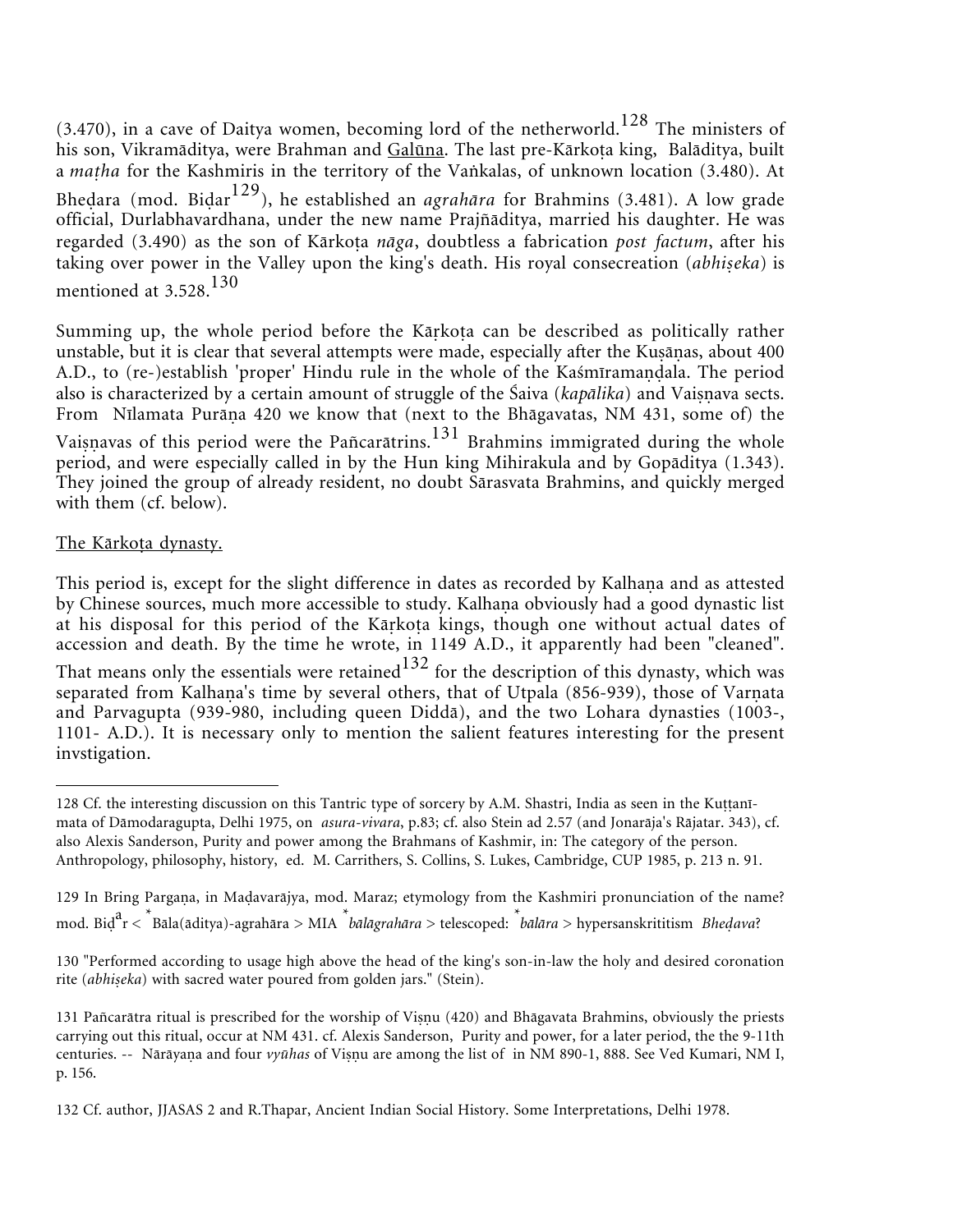During this period, there also are the Chinese pilgrims who attest the state of political and religious affairs, for the late 6th and the following centuries.<sup>133</sup> Hsüan Ts'ang's account, in which he reports that there were 5000 monks and 100 monasteries (but 300 by the time of Ou khong), stresses that the Kashmiris care more for the Deva temples, obviously due to the strong influence of the new Hindu Karkoṭa dynasty (Rājataraṅgiṇī 4.5 sqq.). In general, this information also agrees with that of the NM: There is no doubt that by the time of the Nīlamata Purāṇa and even as late as the time of Kalhaṇa, Buddhism flourished in the Valley. It is notable, however, that Kalhaṇa mentions married monks living separately from unmarried ones already at 3.12, under the king Meghavåhana, who regulated Buddhist affairs and built many *vihāras*. Nīlamata Purāņa gives a detailed description of the festivities occuring at Buddha's birthday.<sup>134</sup> However, the incompatibility of Buddhism with Vedic *śåkhå*s is seen at Kutt. 266. $135$ 

Buddhism survived well for several hundred years after the compilation of the Nīlamata. For example, Ksemendra (11th c.) still found it necessary or interesting to write a Sanskrit gist of the Avadāna stories. $^{136}$  Kalhaṇa mentions Buddhism, and Buddhists at many instances, also those close to his time. Even after 1323 A.D., the time of the early Islamization of the country,

cf. Naudou, p., 51

<sup>133</sup> The accounts of the following ones have been translated so far. Naturally, their records stress the situation of Buddhism in the Valley:

<sup>520</sup> A.D. Sung-Yun: cf. Stein ad 1.289;

<sup>631-633</sup> A.D. Hsüan Ts'ang: S. Beal, Si-yu-ki. Buddhist Records of the Western world, translated from the Chinese of Hiuen Tsiang (A.D.629), by Samuel Beal, Popular ed., London; see now the detailed translation and commentary by S. Mizutani; cf. also Th. Watters, On Yuan Chwang's travels, London 1904; S. Beal, The life of Hiuen-Tsiang (Hwi Li and Yen Tsung), London 1888; see also Stein, Rājataranginī, Memoir § 9;

<sup>673-685</sup> A.D. I Tsing: Takakusu, A record of the Buddhist Religion as practised in India and the Malay Archipelago (A.D. 671-695), by I-Tsing, transl. by J.Takakusu, Oxford 1896; Chavannes, Mémoire ..sur les Réligieux Eminents ... par I-Tsing. Paris 1894;

<sup>759-763</sup> A.D. Wu k'ung (Ou khong) (751-790): Lévi-Chavannes, L'Iténaire d'Ou-K'ong, J.As. 1895, p.341-384;- cf. Stein, Råj.Tar. and Notes on Ou Kh'ong's account of Kashmir, SB Akad. Wien, 135, Vienna 1896; his stay in Kashmir, 759-763 A.D. acc. to Naudou, The Buddhists of Kaśmīr, Delhi 1980, p. 56

<sup>720</sup> A.D. Ambassador U-li-to: T'ang Shu, transl.: Naudou, p.50: story of Mahåpadma *(mohopotomo)*;

<sup>747</sup> A.D. Kao Sien-che (Kao Sien-tche, a Korean): See Naudou, Engl. tr. p. 51; he crossed the Pamirs and got as far as Gilgit; did Muktāpīda help him?

<sup>134</sup> The birthday celebration lasts for three days in Vaiśåkha. The description reads like a description of present day Buddha's Birthday (*buddhajanma*) celebrations in Nepal (cf. on present Nepal, G.Roth, StII 5/6 p. 181 sqq.). According to Stein, introd. p. 9, n. 31, the festival was even retained in the Brahmins' calenders in his time, one hundred years ago.

<sup>135</sup> *abhimata-sugatåvasthitir abhinandita-caraa-yugalaracanå ca.* Cf. Subandhu, Våsavadatta, ed. with Engl. transl. by H. Gray, repr. Delhi 1962, p. 194

<sup>136</sup> Though he is not always favorably disposed towards the Buddhists, see Deśopadeśa 2.6.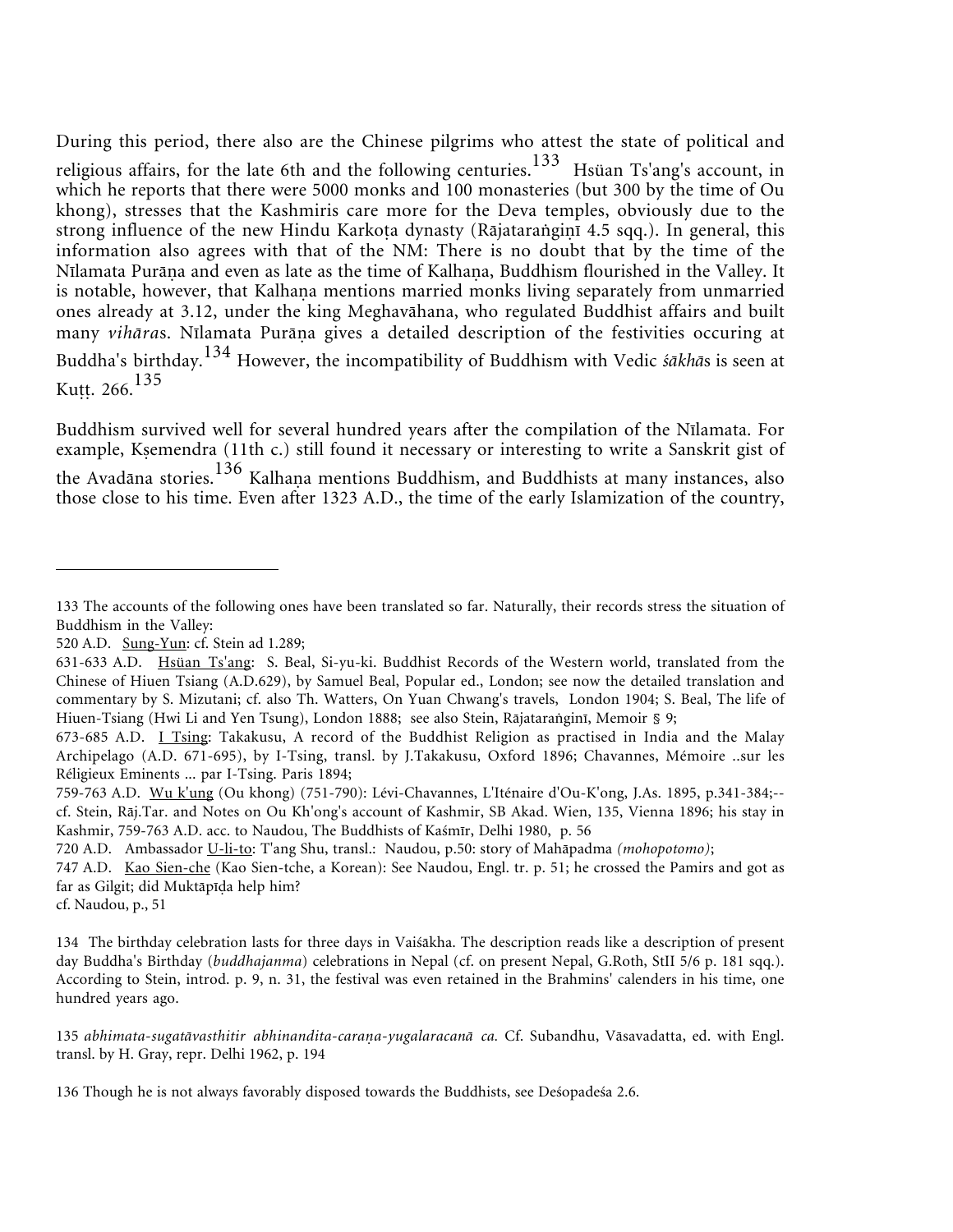Buddhism still seems to have survived in the valley.<sup>137</sup> Even the appendix138 to the later Rājataraṅgiṇīs written by Jonarāja and Śrīvara in the 15th century, still describe Kashmir in this way: "The good country of Kashmira is adorned by the Vedas,... by the followers of Śiva and Viṣṇu, by the worshippers of the sun, by the Buddhists with their paintings, and Vihāra and Mahas." <sup>139</sup> Under king Zain-ul-Abīdīn (1420-1470), a Buddhist minister, Tilakācarya,  $^{140}$  received, together with Jonarāja, the writer of the later Rājataraṅgiṇī, a high position in government.  $^{141}$  He probably is the last Buddhist attested by name in Kashmiri history. The disappearence of the religion was so complete that no Buddhist ms. has been found in the Valley so far.

If we place the Nilamatapurāṇa in this general period, at least as far as the compilation of the bulk of the text is concerned,<sup>142</sup> we can add a large body of information on the Brahmins<sup>143</sup> of the period. Mostly, however, they refer to the Brahmins' participation in the customs and many festivals of the Valley in which the local Brahmins take part, most often by performing a fire ritual (*homa*) or by receiving gifts.<sup>144</sup> These items are described elsewhere in this volume. The special position of some of the Brahmins, described as Pañcaråtrins in temple (NM 420) as well as in royal rituals (NM 804-5) such as the Laksahoma and Kotihoma, and in the royal consecration (NM 807 sqq.), and especially the stress on immigration (NM 839) perhaps points to a connection with South India, which is confirmed for later periods, (see below).

138 App. H in ed. S. Kaul, Hoshiarpur 1966, and vs. 473 in ed. Bombay.

140 It is notable even at this time, Buddhism still survived, if feebly, in Kashmir, note also the mentionings of Vihāra in the later Rājatarāṅgiṇīs of Śrīvara, e.g. 1.5.41 next to *agrahāra, maṭha*, 1.5.62 at Mārī in Srinagar, or at 3.195 next to *maha, agarahåra, masjeda* (mosque), and the explicit mentioning of a *vihåra* and of Buddhism (*bauddhamårga*) at 3.203. - For late Buddhism see also: Lokaprakåśa, ed. A. Weber, Ind.Stud. XVIII, 357, with Naudou, Buddhists of Kashmir, Delhi 1980, p. 263. -

#### 141 vs. 823 sqq.: *saugatas Tilakåcåryo mahattamapade kta.*

142 Important is the mentioning of the Pañcaråtrins and Bhågavatas are mentioned, along with a Taittirīya *śaiva* shrine (NM 1157), as well as the description of the royal consecration between that of Varåhamihira (6th c.) and of the Visnudharmottara, and finally, the absence of typical Śaiva (Tantric, Trika) rites. This tends to date the NM in the early Kārkoṭa period, if not, as is pointed out in n. 275, at the time of Gonanda III, after the Kuṣāṇas and their successor Abhimanyu (Rājataranginī 1.131).

<sup>137</sup> The great Buddha figure at Śrīnagar (Śrīvara, Rājataraṅgiṇī 1.430 sqq.) was saved from destruction by the early Muslim king Śihåb ud Dīn. In 1304/6 A.D., Buddhism is attested by Rashīd al Dīn's in his History of India (ed. by Karl Jahn, The Hague 1965; review JRAS 1967, p.44. He still had a Buddhist informant, Kamalaśrī. Marco Polo mentions a Kashmiri monk as the head of the Buddhists in the Mongolian empire, in ch. 48, he refers to Kashmirian witchcraft, and in ch. 41 to Buddh. monks.

<sup>139</sup> Transl. Dutt; text: *bauddha-sahitair citrair vihåra-mahai*r ...

<sup>143</sup> The NM reports in great detail about the customs, festivals in which the local Brahmins take part, see Ved Kumari, NM I pp. 7, 9, 24, 77, 78-80, 81-85, 87,92, 98, 119-121, 124, 132, 137, 139, 146, 172, 173, 190-96, 198-99, 201-203, 205, 206, 208, 209, 211, 214, 226, 237, 242. 152, and p. 79 on *brahmaghosa*.

<sup>144</sup> See the chapter on Festivals, and cf. Ved Kumari, NM I, p. 78, NM 385, 431, 474, 475, 490, 808, etc.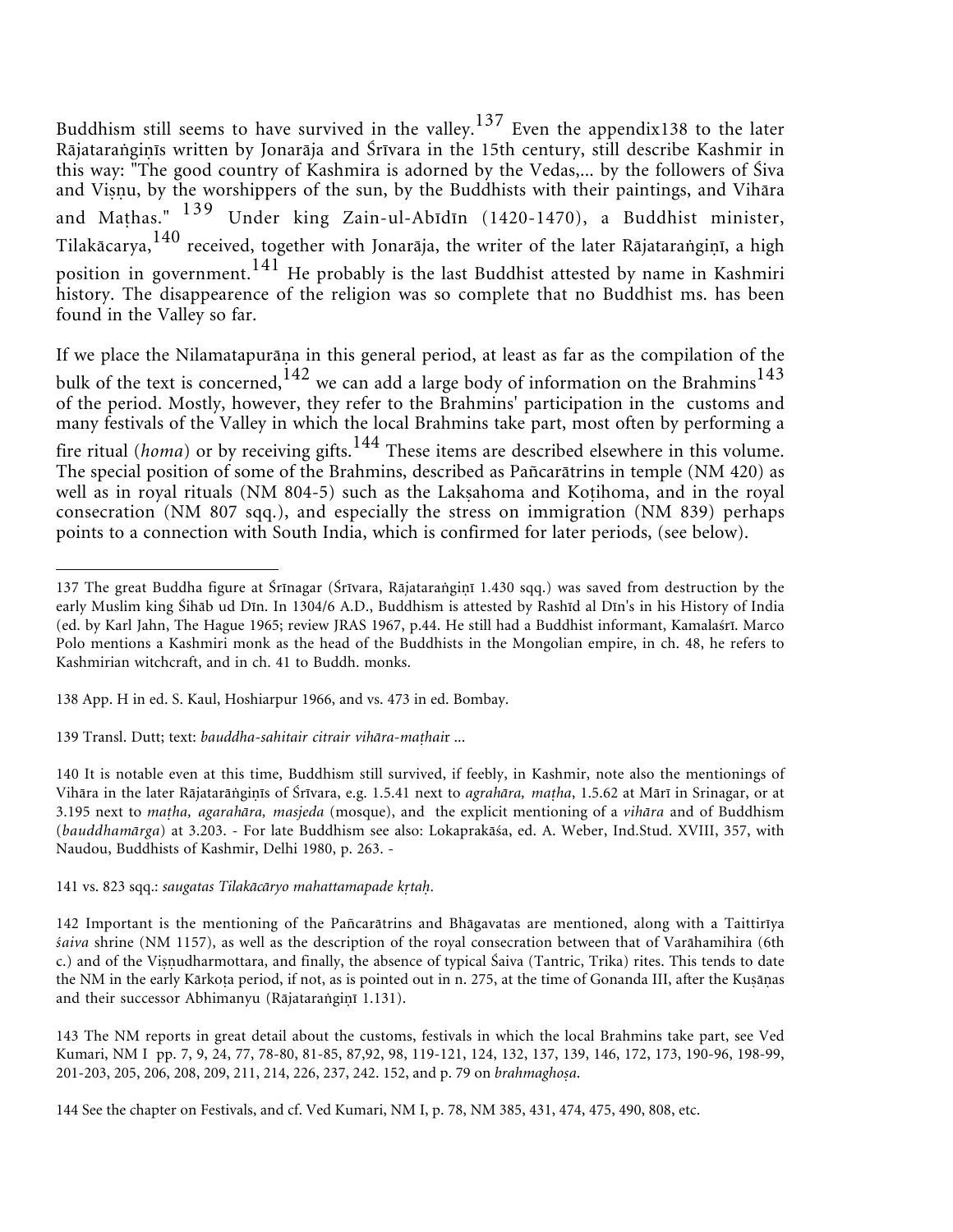#### o=o=o=o=o=o

After this general overview of early Kashmiri history, lacuneous and hypothetical as it must be in parts, we can now turn to the history of the Brahmins in medieval period under the Kārkoṭa and Lohara dynasties, as it is well described by Kalhaṇa in his Rājataraṅgiṇī, book 4 sqq.

#### The Brahmins under the Kārkoṭas.

It is here that reliable historical accounts starts, with the Kārkotas  $(c. 625/26 A.D.)$ , if the calculation mistake by 24/25 years inherant in Kalhaṇa's chronology for this period is corrected.<sup>145</sup> He provides, at various instances, the following notes<sup>146</sup> on other agrahāra foundations, until the time he writes (1149/1150 A.D.).

4.5 Durlabhavardhana, the first king of the Kārkoṭa dynasty,  $(625-637$  A.D.<sup>147</sup>) gave the Village of Candragrāma, in the Pāreviśoka-Kota<sup>148</sup> and other places to the Brahmins.

4.9 Several *agrahāras* were founded by Hanumant, son of Īda (Odā, Aida?), minister of king Durlabha-Pratåpåditya, (637-87 A.D.)

4.12 Noṇa from the Rauhītaka country built the Noṇamaṭha for Brahmins born in Rauhītaka (in Multan, or mod. Rohtak in Haryāṇa). $^{149}$  This is remarkable as it is a private foundation by a foreigner.

4.190 Lalitāditya-Muktāpīda (725- A.D.) built a temple for Jyestharudra<sup>150</sup> and added a land grant of villages for Brahmins, among so many other grants, and he erected so many buildings that Kalhaṇa, in despair, asks: who could count all of them (4.206). His Brahmin minister Mitraśarman built a linga (as several other persons did in their own interest and name), and the Lāṭa king Kayya built the Viṣṇu temple Kayyasvāmin (4.209). Notable, again, is the connection with Gujarat.<sup>151</sup>

<sup>145</sup> See author, JJASAS 2. The discrepancy had already been noted by Cunningham, Bühler and Stein, see transl. introd. p. 67, but had not been given an explanation. The reason simply is that Kalhaṇa apparently had a list with dates in the Kali Samvat era but mistook it for one in the Laukika era which starts 24/25 years later.

<sup>146</sup> There are many more notes on foundations of *Maha*s and temples which are not included here.

<sup>147</sup> According to the revised chronology of Kalhana (24/24 years added, see above).

<sup>148</sup> East of the R. Viśau in the SE corner of the Valley.

<sup>149</sup> Cf. Rohitaka in Alberuni, I p. 308, 316 (cf. Vedic *Rohītakakūla* PB 14.3.12, LŚS 6.11.4), see Stein ad loc.; and Ep. Ind. I p. 10 sq.

<sup>150</sup> Cf. see Stein ad loc. and ad 1.113.

<sup>151</sup> See above on Candragupta II (c. 386 A.D.), 4.209, 6.304, and cf. Rājataranginī for water brought to Gujarat, cf. Albiruni II 104 on daily offerings of flowers brought from Kashmir to Somnath in Gujarat, and also, Śyåmilaka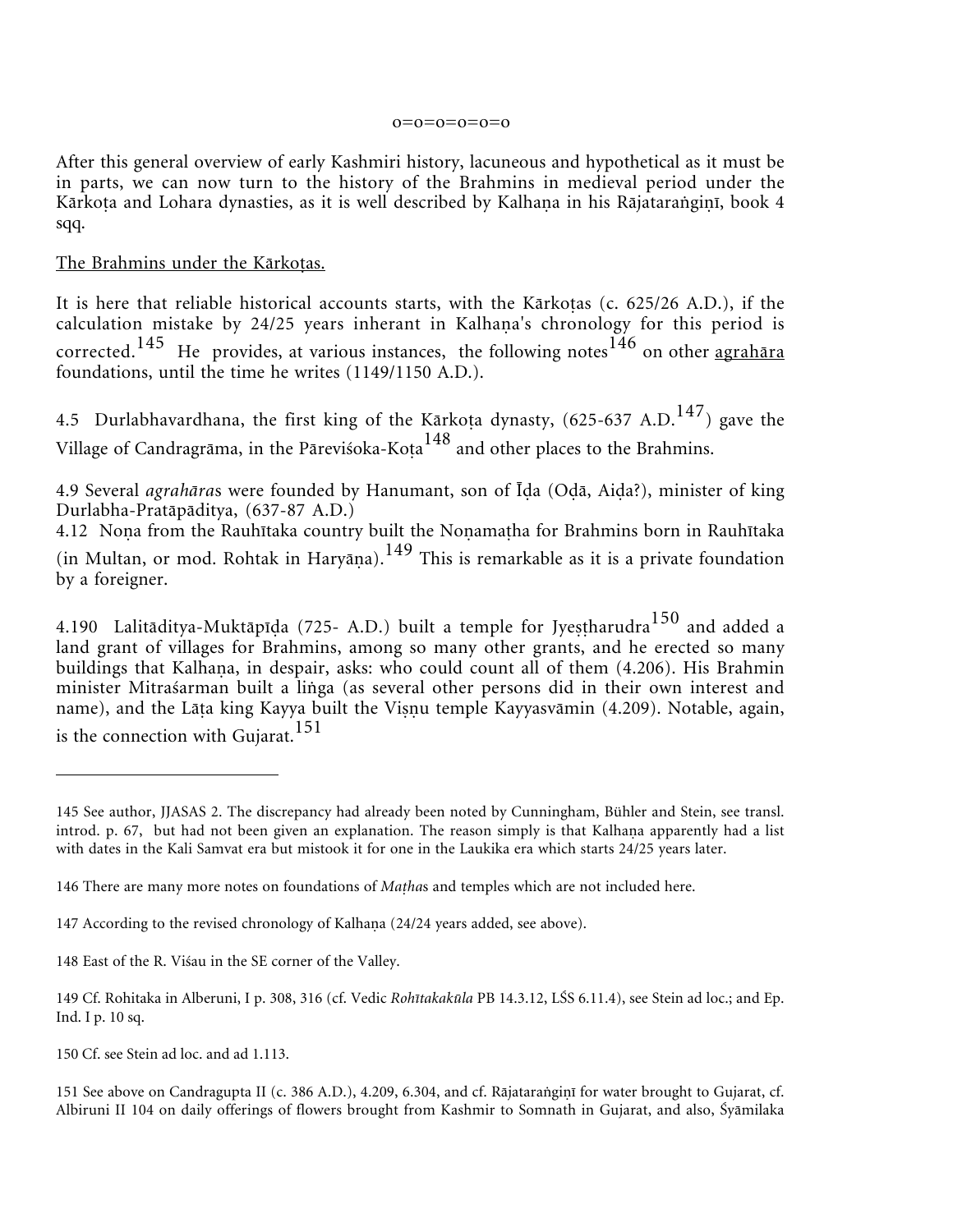4.639 Jayāpīda (c. 776-807 A.D.) confiscated various sorts of land grants, but not the *agrahåra*s at Tūlamūlya on the Candrabhåga.

4.673 Lalitāpīḍa granted [agrahāras] of Suvarṇapārśva, Phalapura, Locanotsa to the Brahmins.

5.23 Khādhūya, Hastikarņa were founded by king Avantivarman, 855/6-883 A.D., as well as (5.24) Pañcahastå.

5.170 King Śakaravarman (883-902 A.D.) also rescinded some *agrahåra*s.

5.397 (The village Helu was given to Ranga, a low caste person, by king Cakravarman, 936-937 A.D.)

5.403 Brahmins accepted *agrahåra*s from king Cakravarman.

5.442 Brahmins accepted *agrahåra*s from king Unmattåvanti (937-39 A.D.)

6.87 King Yaśaskara (939-948 A.D.) built a Maha for students from Āryadeśa (*chåttrååm åryadeśååm*). This is the first indication, as far as I see, of the popularity of Kashmir for foreign students, as is attested independently by Albiruni and by Kemendra who wrote a satire on a student from Bengal in his Deśopadeśa; cf. below at 6.304. 6.89 Another 55 *agrahåra*s were given by king Yaśaskara.

6.300 A Matha for persons from Madhyadeśa, Lāta and Sudotra $152$  was built by Queen Diddā, the grandmother of king Nandigupta (972-73 A.D.); this is the modern Didmar.

6.304 A Maha for foreign (*daiśika*) Brahmins was built by Nandigupta.

6.336 Brahmins holding the chief *agrahåra*s held a fast (*pråyopaveśa*), under Queen Diddå (980/1-1003 A.D.)

7.182 The Āśåcandra-Maha, provided with an *agrahåra*, was built by Sūryamatī, queen of king Ananta (1028-1063 A.D.) in the name of her brother Kallana also called Āśåcandra; she also built Mahas in the name of her brother Sillana and king Ananata. 7.184 At Vijayeśavara she gave away 108 *agrahåra*s to the Brahmins.

7.185 In the name of king Ananta, she established *agrahāras* at Amareśvara<sup>153</sup>

7.214 The king built some temples at the confluence of the Vitastå and the Sindhu, with Mathas and *agrahāra*. Bilhaṇa confirms this: at this confluence there were landgrants to Brahmins made by Haladhara (a minister of King Ananta, vs. 19). Also, he adds, there were at Candrasīma, next to the temple built by king Saṃgrāmarāja on the banks of the Jhelum, land grants made by king Ananta (vs.24). Others were located at Vijayaketra (vs. 39), a place

152 Of unclear location.

153 Cf. also Bilhana on *agrahāra*s founded by Haladhara, a minister of King Ananta and Queen Sūryamati, Vikr. 18.19.

depicting Ujjain as the scene of his drama Pādatāḍitaka; cf. also below n. 180, and, later on Bilhaṇa, Vikr. 18.97) see n. 285).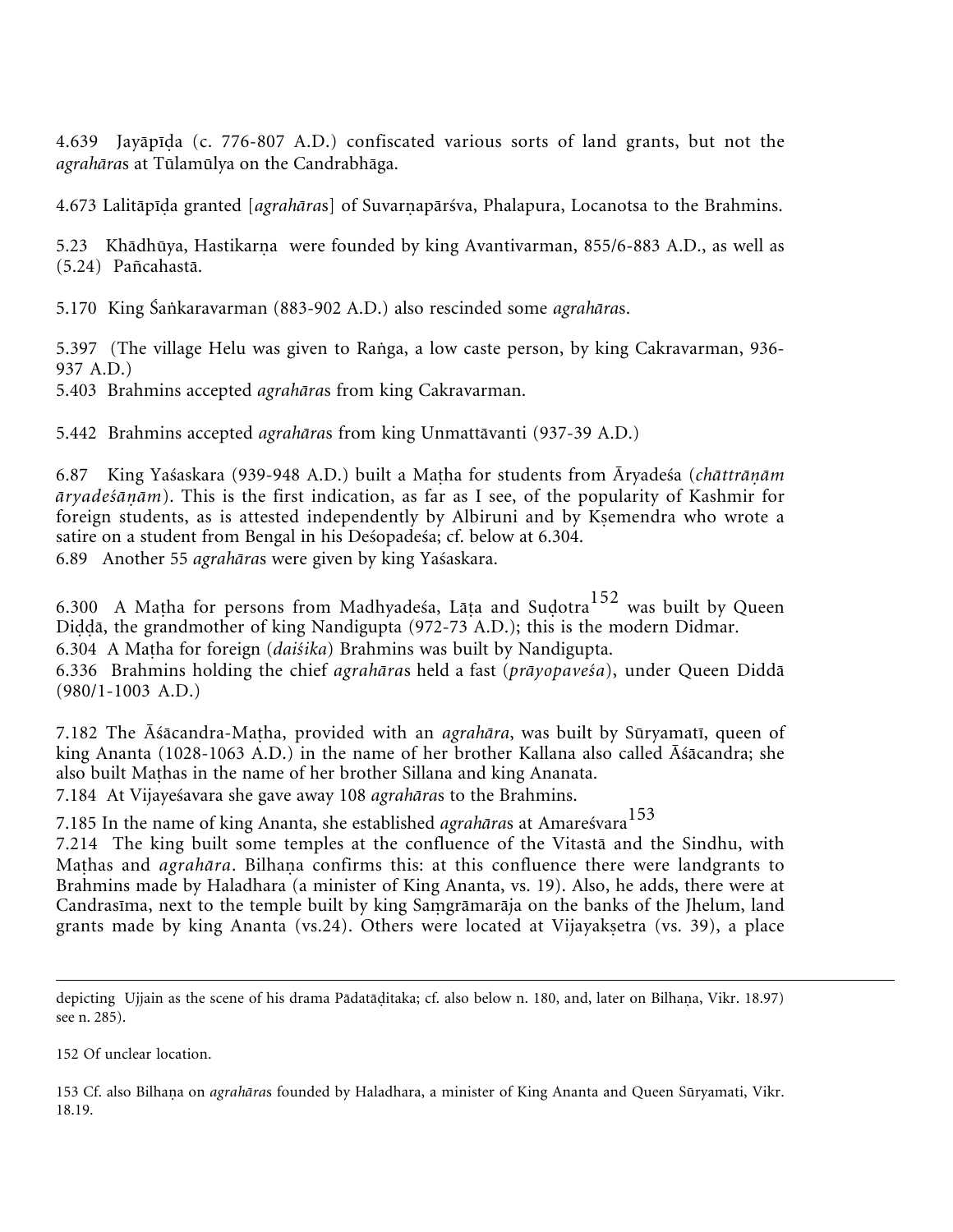already mentioned for an earlier period by Kalhaṇa. Anantadeva's wife Subhaḷā "proclaimed the free acceptance of land by Brāhmaṇas" (vs. 45).

7.608 Many *Maha*s, *agrahåra*s, etc. were built by king Kalaśa (1063-1089 A.D.)

8.898 Aksosuva was plundered by Tilaka, the army chief, under king Bhiksācara (1120-21) A.D.)

8.899-908 The Brahmins holding *agrahāras* and *parisādyas* held a fast in their assembly place, the Gokula,<sup>154</sup> and at Råjånavåikå, mod. Rånivōr in Srinagar.

8.2408 Numerous agrahāras in Purāṇadhiṣṭhāna (Pandreṭhān) and Pravarapura (Srinagar) were given by king Jayasiṃha (1128-) for the upkeep of Maṭhas built there.

8.2419 Mahas and *agrahåra*s were established by minister Dhanya, and ditto,

8.2420 other Mathas and *agrahāras* by minister Udaya.

8.3355 Some *agrahāra*s were granted by Sumanas, the younger brother of Rilhaṇa, a former minister of king Sussala, under the reign of king Jayasi ha.

These notes of Kalhaṇa which end in c. 1149 A.D. can be divided into several classes. General grants by kings are numerous. Here belong 3.481, 5.23-24, 5.403, 5.442, 5.448, 6.89, 7.608, 8.2408.

The Brahmins thus settled and richly endowed, quickly gained considerable power. This development has been described and characterized by Kalhana and summed up by Stein.<sup>155</sup> The effects can be seen at 6.336, 8.899, 8.908 where the Brahmins holding such grants organize a fast to put pressure on the King. Gandhi's "*satyågraha*" and some others of his coercive methods have their predecessors. This kind of fast was often held at or in the *Gokula*, apparently a *matha*-like place where the Brahmins always assembled to discuss important religious and political issues.<sup>156</sup>

Grants can also be made by the queen  $(7.182, 7.184-185)^{157}$  or by ministers (4.9, 8.2419, 8.2420, 8.335), that means, throughout the medieval period described by Kalhana. One case is of special interest: Noṇa from the Rauhītaka country built the Noṇamaṭha for Brahmins born in Rauhītaka. Stein identifies this country either with Multan or with modern Rohtak in Haryāṇa, which had been known since Vedic times as *Rohītakakula*. It is remarkable that a foreigner took the interest and was wealthy enough to execute a donation of this kind in

<sup>154</sup> See Rājataranginī 5.23, 5,461, and cf. Jayanta Bhaṭṭa, Āgamaḍambara.

<sup>155</sup> Note Kalhaņa 5.461-466, and cf. Stein, introd. p.19-20.

<sup>156</sup> See Stein, Rājatarangiņī, p. ad 5.23.461, 8.900; at 8.24.36-37, it is nothing more than a grazing ground for cows. -- Cf. the council of the various representatives of all religious denominations of Kashmir, desribed by Jayanta Bhatta in his Āgamadambara.

<sup>157</sup> Sūryamatī founded even 100 *agrahåra*s!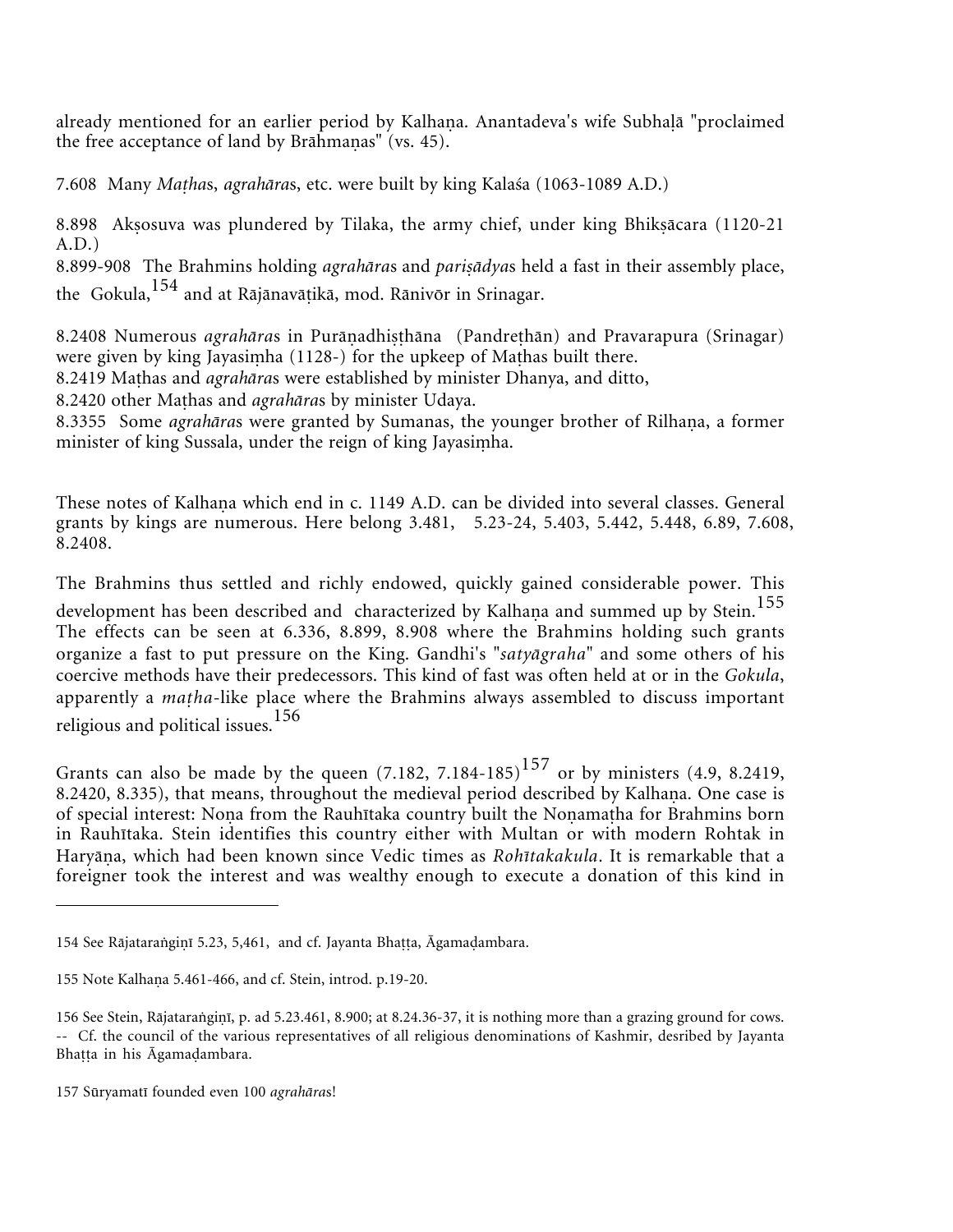another country. In any case, the action points to the close links between the two countries at this comparatively early period (4.12, c. 625-660 A.D.)

This is not the only grant made on behalf of non-Kashmiris: there are those (6.87) for students (from the area of modern U.P.), $158$  and at 6.300 for U.P., Lata (Southern Gujarat) and Sudotra people, or at 6.304, a more generally defined grant "for foreign Brahmins".<sup>159</sup>

The wording of these items shows that immigration was not, or, rather, that it was no longer involved in such cases of land grants. Individual immigration, however, continued but large scale imports as had been reported from the period before 600 A.D. are no longer met with. This development must have coincided with the stabilization of Hindu rule in the Valley under the Kārkoṭas. Similar developments are known from other outlying areas of India.<sup>160</sup> Rather, the *agrahåra*s, given to such *maha*s for their upkeep, seem to be meant for the temporary accomodation of foreigners during pilgrimages and periods of study.<sup>161</sup> That such travel took place regularly indeed is known from the Rājataraṅgiṇī: the famous Malwa king Bhoja commissioned a building at Kapateśvara (7.190-193) and regularly received water from its pond at Dhåra, through a commercial relay service; the Bengali students in Kashmir have been well described by Kemendra in his Deśopadeśa; the popularity of Kashmir for Hindu studies is also (indirectly) testified by Albīrūnī when he says that Hindu learning had retreated, in his time, to Benares and Kashmir (1.22).

In spite of the general generosity of the kings, which was, often enough, motivated by acute political interests, there also loomed a threat of consfiscation of *agrahåra* land by certain kings and their generals. This contradicts the general rule that such donations are made "as long as the sun and moon last." One the other hand, the inclusion of this phrase, in conjunction with the adhortation to future kings not to encroach on the grant is, taken by itself, already evidence enough that such actions were committed more or less regularly, particularly under new dynasties who re-distributed older *agrahåra*s to Brahmins of their choice. Examples of such threats in the Rājataraṅgiṇī are: 4.639 by Jayāpīḍa, or 5.170 by Śaṅkaravarman. He resumed villages belonging to temples (see below). Again, *agrahåra*s were plundered by the king's general (8.898).<sup>162</sup> This violates the common rule which forbids the entry of soldiers (*cāța-bhața*) into the area of such grants.

<sup>158</sup> Yaśaskara (939-48) built *Maha*s for non-Kashmiris, see J. Naudou, Buddhists, p. 118.

<sup>159</sup> Cf. also those for foreign Bhikṣus (3.9)., Noṇa from the Rauhītaka country built the Noṇamaṭha for Brahmins born in Rauhītaka (in Multan, or mod. Rohtak in Haryāṇa) 4.12; a Maṭha for foreign (*daiśika*) Brahmins was built by Nandigupta, 6.304.

<sup>160</sup> Cf. for example Orissa, which knows of large scale imports of Brahmins under the early dynasties until c. 1000 A.D.; but this is no longer reported in later inscriptions, cf. author, Prolegomena on AV tradition, (forthc.)

<sup>161</sup> This is especially clear in the case of the Maha on the *Pañcåladhårå* pass (Pir Panjål), described by Kemendra in his Samayamåtrikå 2.90 ff., see Stein II p. 375 n. 14.

<sup>162 5.397</sup> does not really belong here as it concerns a gift to a low caste man, Ranga, with the oldest specimen of Kashmiri language in his complaint. Such grants were made to Katriyas etc. to recompensate them for their efforts in war, administration, etc.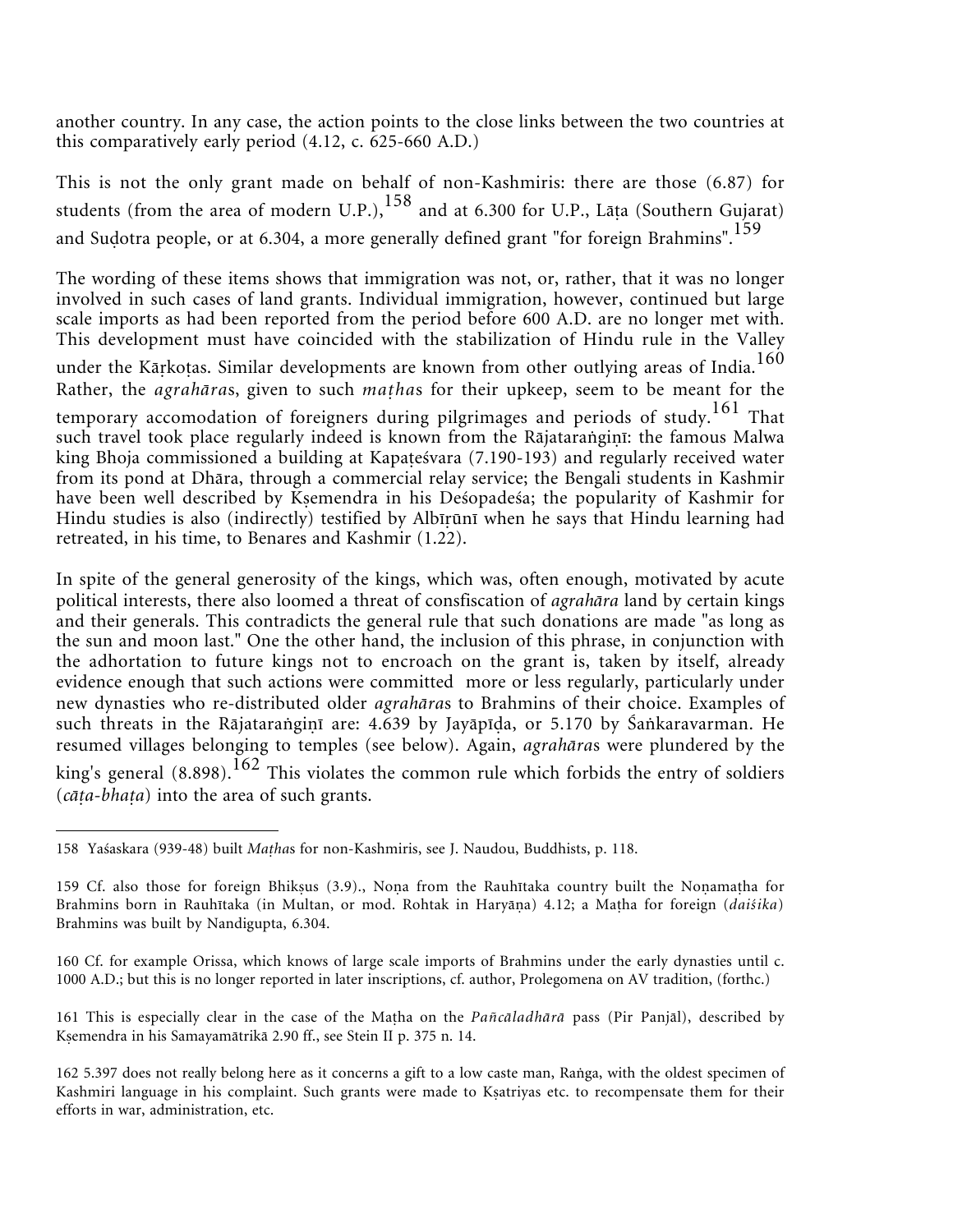Kalhaṇa's knowledge about all these *agrahāra*s surprises. Apart from legendary information (see the first few entries) he must have gained definite data from copper plate inscriptions recording such donations,  $163$  as he indeed mentions in his program of study for the execution of the Rājataranginī, at 1.15. In one case, they are apparently referred to.<sup>164</sup>

While most of these donations deal with Brahmins who were already present in the Valley, some of Kalhaṇa's notes mentioned above indicate the immigration and re-settlement of foreign Brahmins in the Valley.

### Immigration.

Thus, an early wave of immigration is mentioned by Kalhaṇa at the beginning of what he calls the restored Gonanda dynasty. It is typical that a new dynasty such as the (restored) Gonanda,  $165$  stresses their legality or the attempt to (re-)inforce Hinduism by the settlement of Brahmins from highly regarded areas such as Madhyadeśa, modern Haryana and Uttar Pradesh. We find this phenomenon in various outlying parts of India, such as Orissa, Assam, etc.,  $^{166}$  but even in old and rich centers such as the Cofamandala, we can observe the import of foreign Brahmins, for example under the Cofa kings, around 1000 A.D.<sup>167</sup>

This historically earliest reference to immigration, if the identifications made above are accepted, typically comes from the center of Brahmanical culture and learning in Manu's Āryadeśa. It takes place under King Gopåditya, who was the in all probability, already a predecessor to the Hun kings. He founded the Gopågrahåra (1.341, according to Stein, modern Gup<sup>a</sup>kar, on the Dal Lake, near the so-called Śaṅkarācarya Hill).

Another early wave of immigration is of a quite different sort. It is clearly mentioned by Kalhaṇa at 1.307,311 as having occured under the Hūṇa king Mihirakula: Brahmins from Gandhåra, "the lowest of the twice-born," (*dvijådhama*) as he calls them, accepted *agrahåra*s from Mihirakula. At 1.314, Kalhaṇa even speaks of one thousand *agrahāra*s (sahasram *agrahårååm*) for these Brahmins from Gandhåra that were founded at Vijayeśvara.<sup>168</sup> This is

164 The laudatory verses contained in such grants are mentioned at 1.344, cf. Stein ad 1.15.3.

165 Note that Gopāditya occurs in Kalhaṇa's treatment under the restored Gonanda dynasty preceding the Kårkoås, see author, JJASAS 2. Cf. also the anti-Buddhist activities of Gonanda III, who restored the Någa cult.

166 See author, Regionale und überregional Faktoren..., in: H. Kulke u. D. Rothermund, Regionale Tradition in Südasien, Heidelberg 1986, p. 37-76.

167 Regionale ..., op. cit. p. 49

168 Cf. below, the statement by Bilhana on this agrahāra.

<sup>163</sup> It is a curious fact that so far none of these copper plates has been found in Kashmir, see author, The Veda in Kashmir, ch. I and II; cf. B.K. Kaul Deambi, Corpus of Śåradå Inscriptions of Kashmir, Delhi 1982, p.95.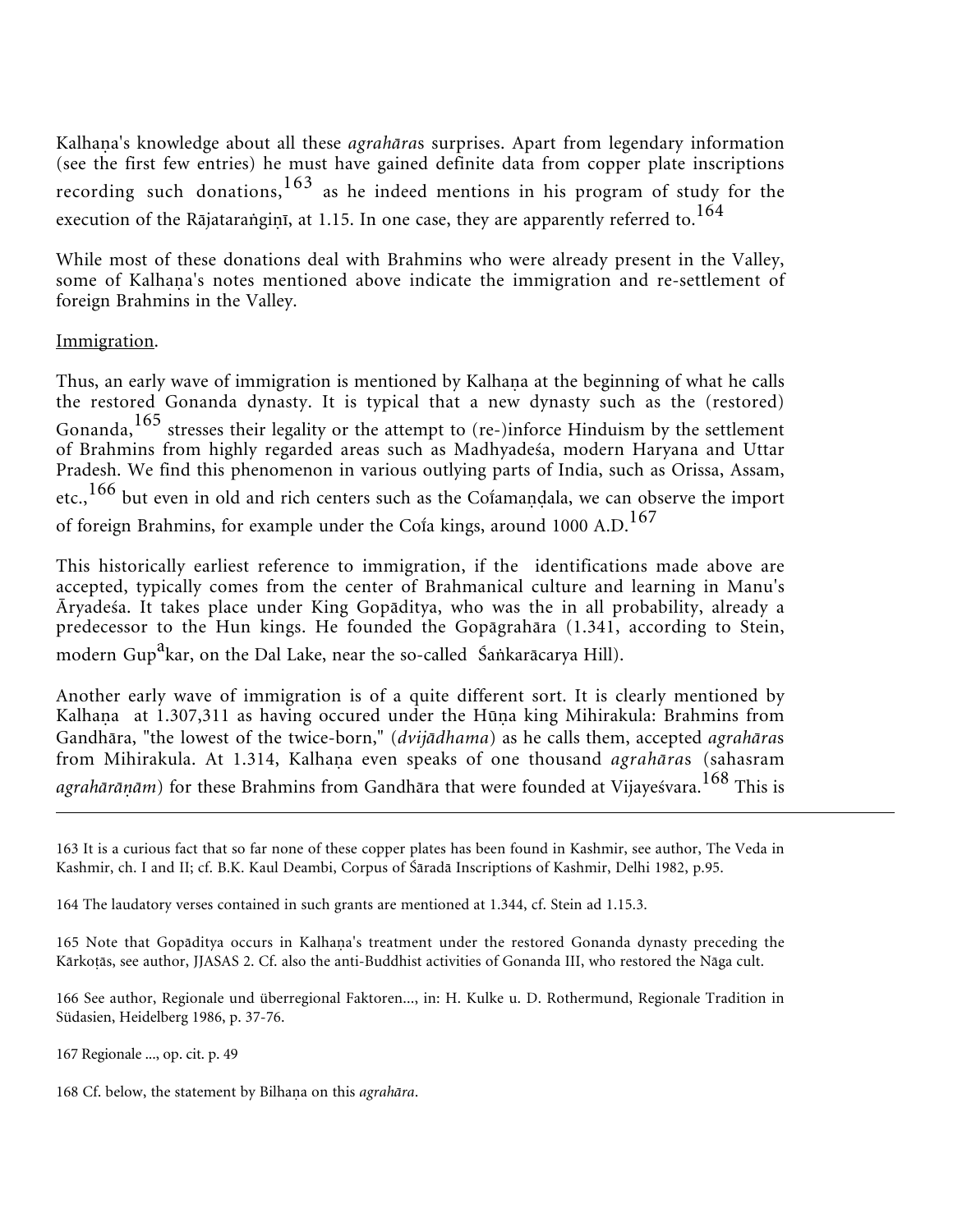difficult to understand unless he means that 1000 shares of a large *agrahåra* were given to each one of 1000 Brahmins sharing the land grant.<sup>169</sup>

Immigration is expressively referred to by NM 839, and in a positive way: *ågataś ca jana* sarvah pūjanīyo digantarāt. interestinmgly, this occurs in a discussion appended to the rules concerning the royal consecration.<sup>170</sup> Such immigrations usually were well recalled by the descendants of the new-comers and were present in the general historical awareness of the learned people as well. Good examples are Jayanta Bhatta (9th century) who remembered his Bengali ancestors of several centuries ago  $171$ , or Bilhana whose family belonged to the Kauśika-gotra and had supposedly been brought from Madhyadeśa by king Gopåditya. Thus, even around 1100 A.D., one still could recollect the origin of ones's family in Uttar Pradesh, more than half a millenium ago. Bühler even met Brahmins in 1875 who had kept family records reaching back for more than a thousand years.<sup>172</sup>

Immigration is also known to Albiruni, see vol. I, 22; 173 as occuring both to Benares and to Kashmir; these movements continued even down to the Afghan period, 1756-1819. Even under their fiercely anti-Hindu governors, immigration to Kashmir took place from the Panjab; this continued in the following short period of Sikh rule (1819-1846).

However, newcomers always were quickly absorbed, perhaps until the period of the the Jammu Råjås in the last century, - just as they were integrated, for example, among the Newari speaking Brahmins in Nepal, or among the Brahmins of Orissa. The manifold geographical and various ethnic origins of the Kashmiri Brahmins are still reflected in the nearly 200 *gotra*s they are divided in today.<sup>173</sup> This is similar to the situation Gujarat where

171 They originally had immigrated from Gauda five generations before him, about 650 A.D., cf. Stein, Rājatarāṅgiṇī I p.124, note 24. The complete family line of descent is given by Jayanta's son Abhinanda. Jayanta's grandfather had obtained the village Gauramūlaka (tr. p. 567, Vizianagara ed. p. 274); see K.S. Nagarajan, Contribution of Kashmir to Sanskrit Literature, Bangalore 1970, p. 204; cf. also J.S. Bhattacharya, transl. of the Nyåyamañjarī, p. xxxiii. For the name of the village, see the chapter on script and pronunciation below.

172 His collaborator, Pandit Cāndrām's pedigree went back to Ratnākara Rājānaka, the famous poet living under King Avantivarman (855-884 A.D.). (For a similar case from Nepal, see author, Zur Geschichte der Råjopådhyåyas von Bhaktapur, in: Folia Rara, ed. by H. Franke et al., Wiesbaden 1976, pp. 155-175). The study of such pedigrees, will shed much light on the literary history of Kashmir, if combined with the frequent autobiographical remarks in medieval works written by Kashmiris, amd similar materials.

<sup>169</sup> Or, if the number was less, more shares to certain important Brahmins, as frequently is the case.

<sup>170</sup> In connection with the mentioning of Pañcaråtra Brahmins (NM 420, 431) and the Taittirīyeśvara (NM 1157), this might even point to early immigration from South India as by this time, as only Brahmins in S. India did belong to this Yajurveda school at the time. The only exception known to me is from Assam, (see author, Materialien zu den vedischen Schulen: I. εber die Caraka-Schule, StII 7 (1981), pp. 129), and the obvious immigration from the South into Nepal, as priests of the Paśupati temple of Kathmandu, attested from c. 750 A.D. onwards, (just as more recently, the Nambudiri Brahmins at Badrinath), cf. above, n.118.

<sup>173</sup> See the list in Anand Kaul, 1924, p.86 sqq.; in his appendix, however, he gives only 189 names. Originally there were, he reports, only 6 gotras which later multiplied to 199: Dhattåtreya, Bharadvåja, Påladeva, Aupamanyava, Maudgalya, and Dhaumyåyana (sic).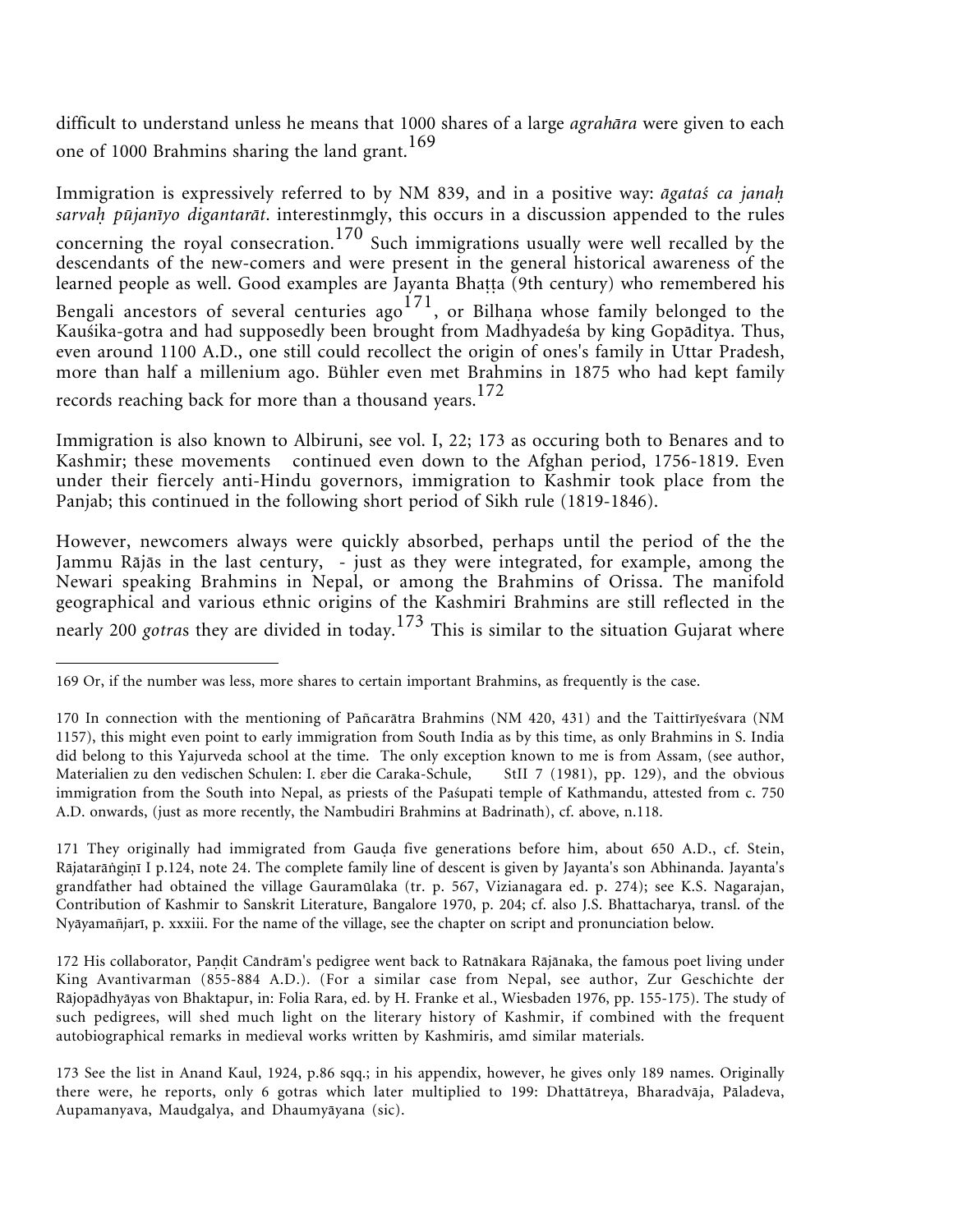we also find some 100 different groups among the Brahmins, some with such revealing names as *Udīcya.*<sup>174</sup>

While sporadic, and sometimes more massive immigration to Kashmir took place throughout its recorded history, the Kashmiri Brahmins more often then not, were also eager to see the rest of the subcontinent. They travelled<sup>175</sup> to various parts and also settled outside their country.

# Emigration of Kashmiri Brahmins

Kashmirian Brahmins are seen leaving their country at any stage in her history. Exceptionally, we even hear of a reason, and not an unlikely one, when Kalhaṇa reports that the Brahmins were threatened by King Jayāpīda  $(4.631)$  so that some of them emigrated. Or, at 6.45, a Brahmin, under Yaśaskara (939-948 A.D.), says that "after wandering about abroad, I have returned to my country on hearing of its good government (*sauråjya*)". At 8.2227 sq. Vijayarāja, a descendent of the famous Bhatta Udbhata, "having great problems (*gåhadurgata*), was preparing to go aborad", which clearly shows the economic motive of emigration. <sup>176</sup> At 4.632, Kalhaṇa reports that many people, including Brahmins, left Kashmir under king Jayāpīḍa, due to his heavy taxation; those who remained behind, complained loudly about their fate or committed suicide by fasting to death and by drowning (4.639). They also composed quite involved Sanskrit verses secretly criticising the king under the mum of grammatical discussion (4.635-7).

Evidence for Kashmiri emigration also comes from the inscriptions at the Tiruvalleśvara temple, South of Madurai in Tamil Nadu, which were made under the Pallavas and which clearly state that Kashmiri Brahmins had come and settled there.<sup>177</sup> This movement was connected with the spread of Śaivism and the interrelations of Śaiva centers in the various parts of the subcontinent.

It is notable, for example, that the ritual handbook of the Śaivas, the Karmakāṇḍakramāvalī, is used both in Tamil Nadu and in Kashmir. Its author, Somaśambhu, is believed to have been a Kashmirian. The text is, however, also thought to have been composed in South India, at c. 1073 A.D. or in the second half of the 12th cent.<sup>178</sup> The earliest manuscript of this text,

<sup>174</sup> For a list of Gujarati Brahmin groups see Yajnik, JBRAS X (1870-74, pp. 93-110.

<sup>175</sup> Cf. the case of the *a Brahmin* from Kashmir in Nepal (c. 1200 A.D.). Cf.also a royal priest, *śåivaråjaguru,* 1184 A.D., see D.R. Regmi, Medieval Nepal I, p.192 -- cf. below, on Bilhaṇa, etc.

<sup>176</sup> For these reasons cf. author, review of Swati Datta, Migrant Brāhmaṇas in Northern India, Delhi 1989, in JAOS (forthc.)

<sup>177</sup> Diss. London by K.D. Swaminathan: Tiruvalisvaram. A study of its history and inscriptions, School of Oriental and African Studies, London 1964, cf. Hist. Zeitschr.,Sonderheft 10, München 1982..

<sup>178</sup> Or 1096 A.D., see H. Brunner-Lachaux, transl. Somaśambhupaddati I, p. xl sq. but see below n. 176, 266 for Somaśambhu as a Kashmiri.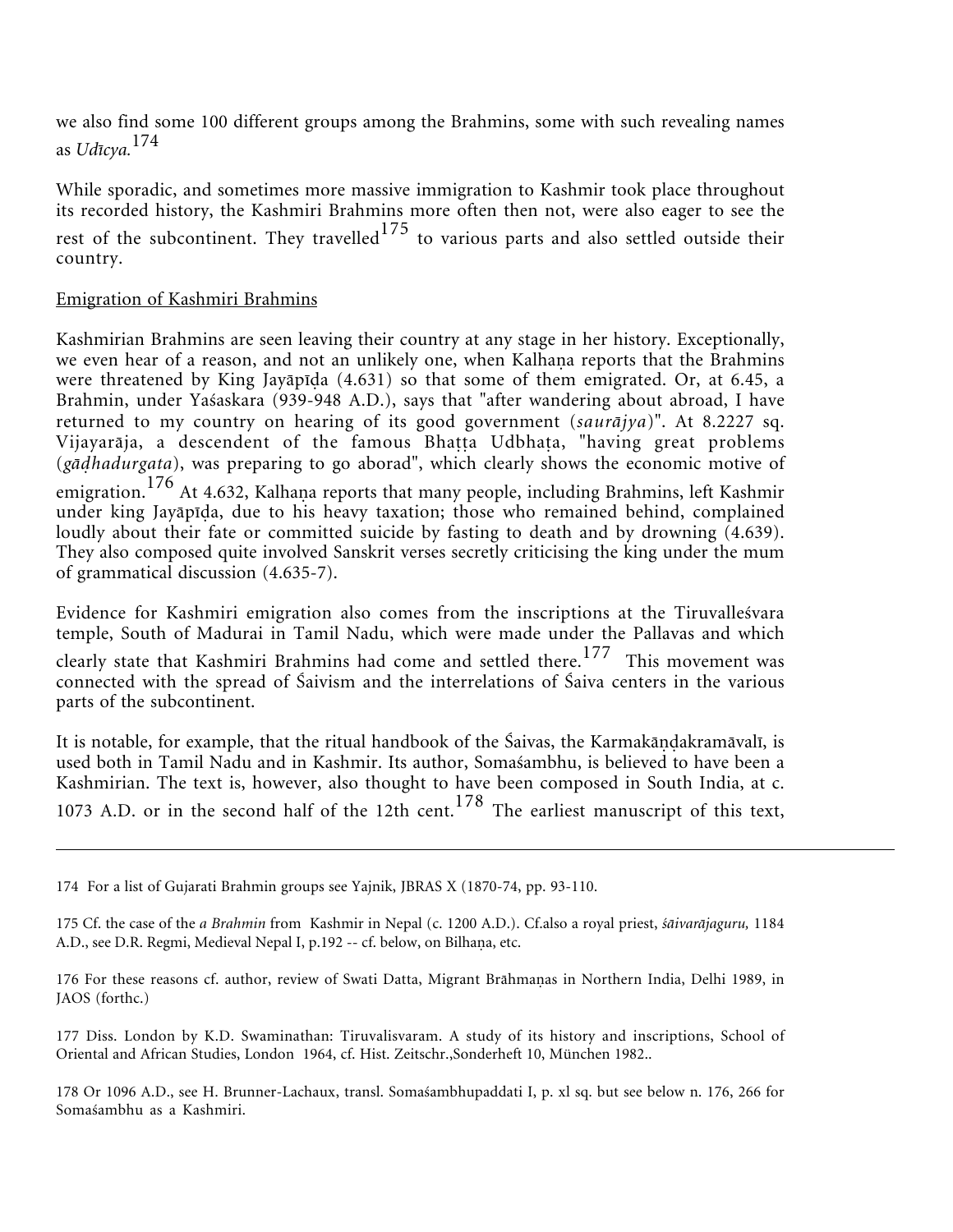however, comes from Nepal, as far as I remember to have seen myself. It was written there, if I remember correctly, only shortly after the time of the author. This is not entirely surprising, for Nepal, too, has been a strong Śaiva center and its main Śiva shrine, Paśupatinåtha, has been in existence since Licchavi times (c.300-750 A.D). Indeed, we find *a Kåśmirian Brahmin* in the colophon of a manuscript from Nepal, c. 1200 A.D., $^{179}$  cf. a Nepalese MS. which names a *śaivåcårya*<sup>180</sup> The relationship with South India was kept up or taken up again under the Vijayanagara kings. We have a number of inscriptions made by one of the Vijayanagar generals which state that he settled 60 Kashmirian Brahmins in his territory.

Occasionally, we hear of a Kashmiri emigrant who had found a certain measure of success outside his homeland. A well known case it that of the poet Bilhaṇa who lived at the end of the 11th and in the first part of the 12th century. He had travelled widely in Northern and Western India before finding a position with Vikramāditya, the Cālukya ruler of Kalyāṇa (reigned until 1126 A.D.)<sup>181</sup> Another successful emigrant who gained a high position at a foreign court was Sohala, the son of Bhåskara, a Kashmirian Brahmin, was the chief of the royal chancellary (śrīkaraņādhipā) under the kings Jaitrapāla and Bhīllana of the Yādava dynasty at Devagiri (Daulatabad) in c. 1200 A.D.<sup>182</sup>

Larger groups of Brahmins emigrated under some of the Sultans,  $183$  notably Sikandar, (1489-1413), and especially also during the Afghan occupation  $(1752-1819)^{184}$  when they spread, as for example the Nehru family, all over Northern India.

Cultural Contacts

181 On Bilhana, see below; Stein thought he lived at c. 1080 A.D., see Intro., p. 10; K.S. Nagarajan, Contrib, p. 215, dates him at approximately 1025-1075 A.D.

182 Sohala's son Śårgadeva (c. 1210-1247 A.D.) is the author of a book on music, the Sagītaratnåkara, see Simon, Kl.Schriften p. 938. -- For more possibile Kashmiris in foreign service, see The Veda in Kashmir, ch. II (Uvata, at Bhoja's court in Dhāra, etc.).

183 Such as the famous Dhar family who claim that they originally emigrated under Sultan Sikandar, were employed by the Bahmanis and later worked for the Moghuls, for example under Jahangir. Chander Bhan served as a *munshi* in the office of the unfortunate Moghul prince Dara Shukoh.

184 See author, The Veda in Kashmir, ch.I (forthc.).

<sup>179</sup> In addition, Alexis Sanderson has recently discovered quite a number of Kashmirian Śaiva texts in the National Archives of Nepal, (NAN, formerly the Bīr Library) and in the Kesar Library of Kathmandu which were believed lost in Kashmir herself, see his paper: Purity and power, p. 206 sqq.

<sup>180</sup> And a *śaivaråjaguru*, Vasudha p. 38 n. 20 (1184 AD., see Regmi, Med. Nepal I p. 192). cf. author, On the history and the present state of Vedic tradition in Nepal. Vasudha, Vol. XV, No. 12, Kathmandu 1976, pp. 17-24, 35-39; and cf. author, Regionale... p. 71 n. 92. - There also is a close connection of Nepal with Gujarat, see ditto, and cf. Bender, The Nepal connection, Proceedings of the Stockholm Conference on Nepal, 1988 (forthc.)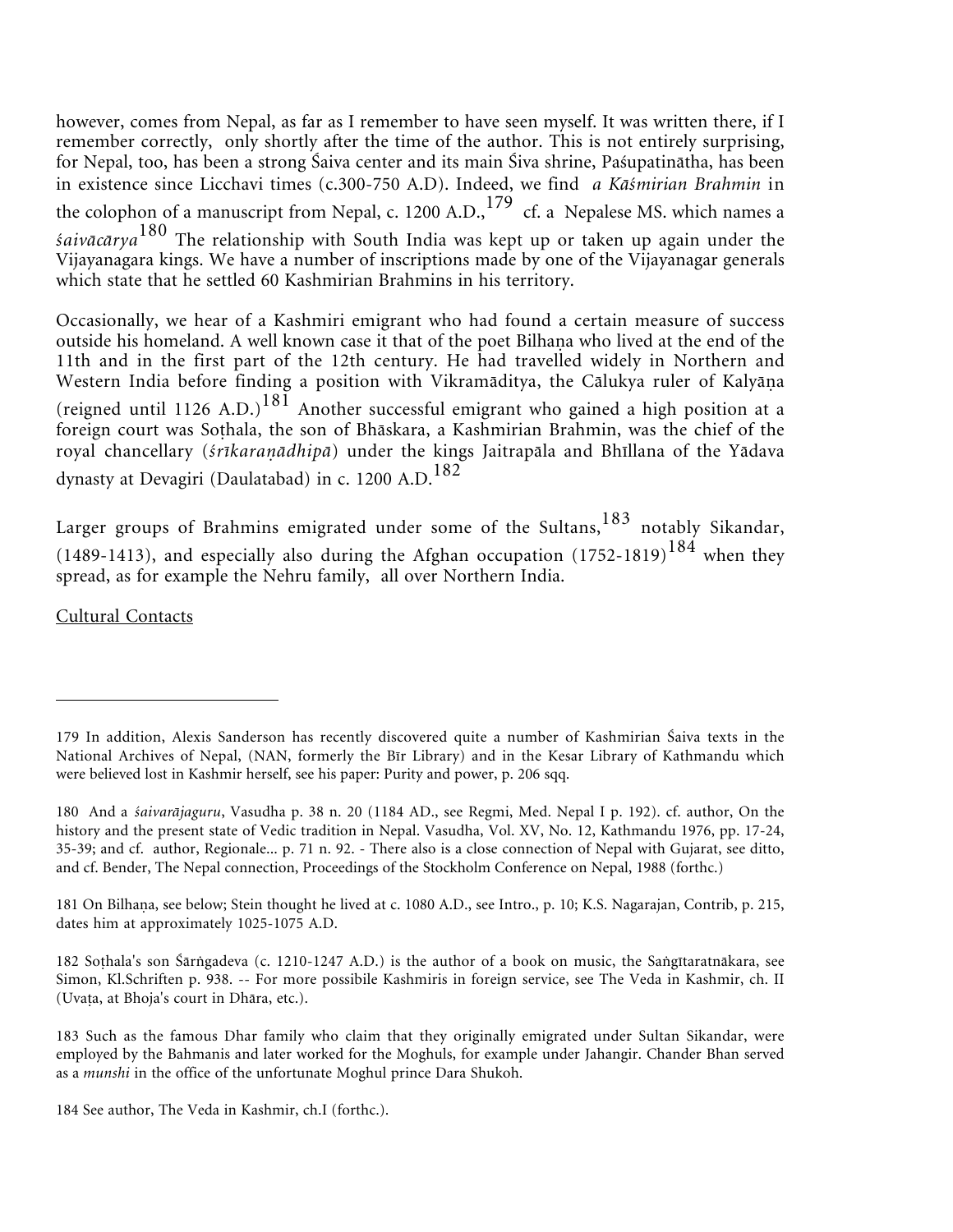Other sources for close cultural contacts with countries south of Kashmir are such as the reference of the Rājataraṅgiṇī to a donation made by the Malwa king Bhoja who built at the sacred Pāpasūdana spring of Kapateśvara. He also employed Padmarāja, a betel merchant, to regularly send him the water of this spring to Malwa. (7.190-193). This took place early in the 11th century. Earlier, as Kalhaņa<sup>185</sup> specifies, Kayya, the King of Lāṭa (S.Gujarat, 4.209), built the Viṣṇu temple of Kayyasvāmin (under Lalitāpīḍa, c. 804-819), and under Nandigupta (972-973), a Matha for people from Madhyadeśa, Lāta and Saudotra was built.<sup>186</sup>

Indeed, there seem to have been some quite early contacts between Kashmir and Gujarat/Mālwa, as can be seen in the selection of the Kashmirian poet Śyāmilaka, of Ujjain<sup>187</sup> as the scene of his drama Pådatåitaka (see above) and the detailed description he gives of some of the local characters, especially of the Lāta people.

Other evidence for the emigration of Kashmiri Brahmins, or perhaps rather for intensive cultural relations can be seen in the several links established by exchanges of manuscripts. A whole stream of traditions seems to connect Kashmir and Gujarat, and further down on the coast, even Kerala. There is, for example, the evidence gained from a study of the manuscript traditions of such texts as the Pādatāditaka, $^{188}$  or the Caurapañcāśikā.<sup>189</sup> Other evidence comes from Nepal.<sup>190</sup> A Nepalese MS. mentions a this: *śaivåcårya* from Kashmir.<sup>191</sup>

Such "streams of tradition", linking often distant areas of the subcontinent, have been little studied so far but deserve much more attention in order to establish certain traits of the cultural history of India.

### Brahmins in Kashmiri Sanskrit Texts

<sup>185</sup> And cf. J. Naudou, Buddhists, p. 56.

<sup>186</sup> Indeed, there are more indications of a closer contact between Kashmir and Gujarat. Already Bühler pointed out the use in Gujarati MSS of a verse, written by an otherwise little known Kashmiri poet, Amtadatta, who had lived under King Śåhåb ud-Dīn (A.D. 1354-1373).

<sup>187</sup> Nevertheless, the name hints at a northern location, that is Kashmir herself, as Sarvabhauma is the northern 'world elephant' (Någa), see the chapter on Någas.

<sup>188</sup> Ed. and transl. by G. Schokker, The Hague 1966 sqq., cf. critique de Vreese in IIJ, who shows that many of the mistakes in the Malayalam MS go back to misreadings of Śåradå letters and ligatures.

<sup>189</sup> See Barbara Stoler Miller, Phantasies of a love thief (Caurapañcåśika) New York (Columbia) 1971; cf. also W. Solf, Die Kåśmīr-Recension der Pañcåśikå, Diss. Halle 1886.

<sup>190</sup> See above for important Kashmiri Śaiva texts, and where we also find such early copies of Kashmiri texts such as the Somaśambhu Paddhati (? if I remember correctly) and the Kuṭṭānīmata. Now A. Sanderson has discovered a number of other Kashmiri texts in Kathmandu, see above, n. 177.

<sup>191</sup> See author, On the history and the present state of Vedic tradition in Nepal. Vasudha, Vol. XV, No. 12, Kathmandu 1976, pp. 17-24; 35-39: cf. also a *śaivaråjaguru*, 1184 AD., see Regmi, Med. Nepal I p. 192 (cf. n. 268).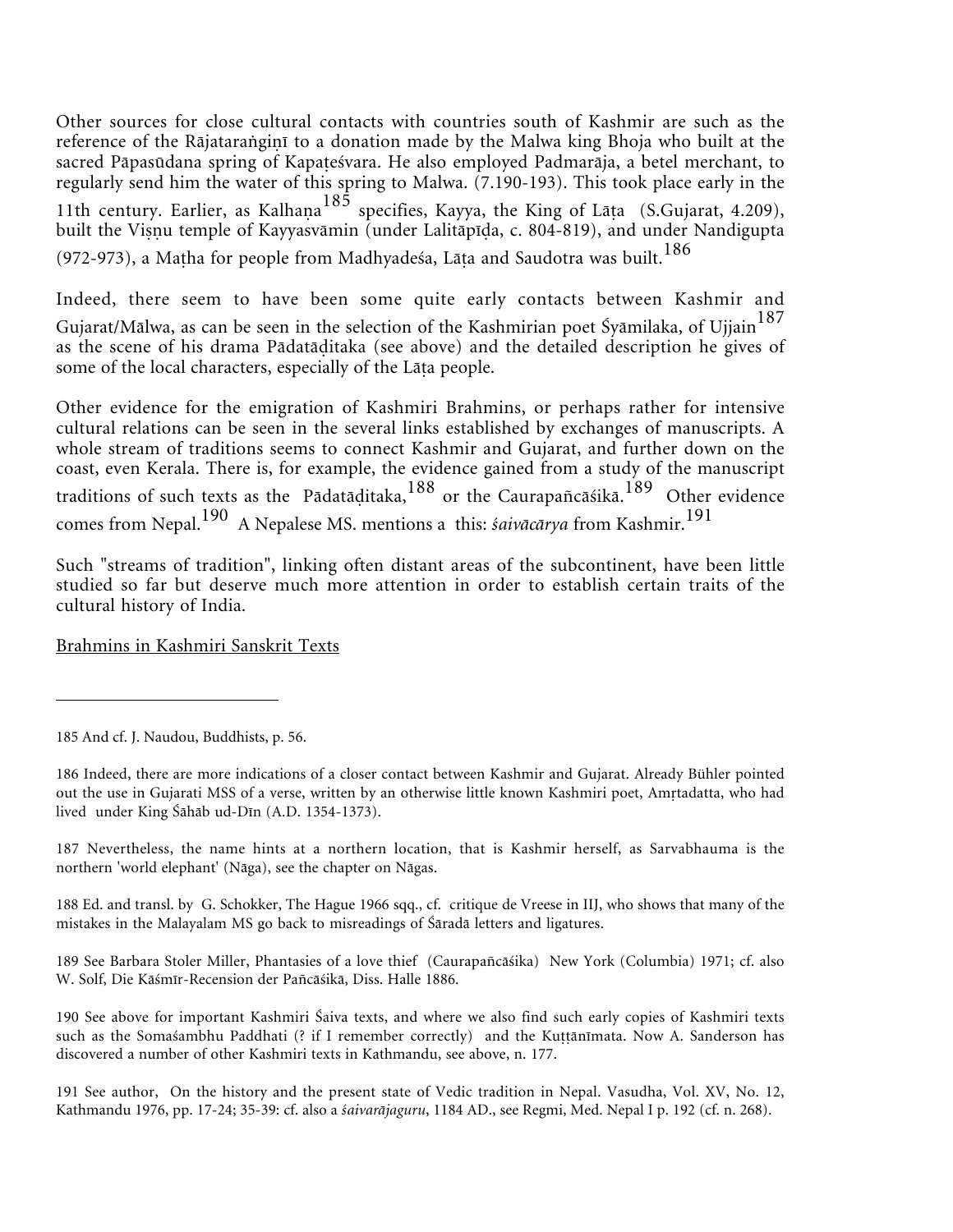For more detailed accounts of the Brahmins in the middle ages we now turn to the Sanskrit texts themselves. There are but a few texts which may be as old or nearly as old as the Nīlamata Purāņa.

# Pādatāditaka of Šyāmilaka.

This monologue play was written by the Kashmiri<sup>192</sup> author Śyāmilaka, son of Viśveśvaradatta, in the fifth century.<sup>193</sup> It takes place at Sarvabhauma, a pseudonym for contemporary Ujjain (which, nevertheless allows to understand it as indicating a northern country, i.e. Kashmir.) $^{194}$  Just as in the later text, the Kuṭṭaṇīmata, the author mixes his local Kashmiri background with a description some famous places of Northern and Western India. Nevertheless, the Kashmiri background is visible often enough (see below). And just like the later texts of a somewhat similar genre, such as the Kuṭṭanīmata, Sayamamātṛkā, etc.<sup>195</sup> it takes place in the prostitute quarter of the town but it contains much information on the social life beyond this, even on Brahmins and Buddhists.

### Dāmodaragupta, Kuttanīmata.

Another relatively early texts writen by a Kashmiri is the Kuttanimata, written by Dāmodaragupta.<sup>196</sup> The text<sup>197</sup> might still fall into the general period of the Nīlamata Purāņa $198$  and will therefore be excerpted here in detail. "Although there is no direct reference to Kashmir, ... the poem gives a fairly accurate account of contemporary Kashmiri life."<sup>199</sup> This has to be contrasted, however, with what is specifically said about the main location of the story, that is Benares, and also Pātaliputra, Mt. Abu.

194 See above: Sarvabhauma is the Någa of the north.

195 Cf. also the exploits of the Bengali student in Kemendra's Deśopadeśa.

196 Perhaps its title is a deliberate a pun on the sacred rules of conduct of Kashmir, the Nīla-mata :: *Kuttanī*<la>-*mata*, in the tradition of Kashmiri humor, emerging with Śyåmilaka. -- For a detailed study of the text, see A. M. Shastri, India as seen in the Kuttanī-mata of Dāmodaragupta, Delhi 1975.

197 Transl. J.J. Meyer, Leipzig 1913; a Newari ms. of the text, already of NS 292 = 1172 A.D.; The text was written ca. 750/780 or 800 AD. (see p. 5-6), "second half of the 8th century."

198 Nagarajan assumes 650-700 A.D., see Contrib. p. 608 sq.

199 A.M. Shastri, p. 41.

<sup>192</sup> The MSS also come from Kerala but show many instance of ultimately Kashmiri origin, such as the frequent writing mistakes typical for Śåradå MSS, see de Vreese in IIJ 13, 44-47.

<sup>193</sup> The Hūna are mentioned, at 41.15, see comm. by Schokker p. 206. As the White Huns entered India in the 5th century, and Kashmir at c. 530 A.D. (see above), the Pad. should be dated after these events. However, as the sentence quoted above speaks only of horse ornaments, which could easily be copied from neighboring or invading tribes, a slightly earlier date could be imagined. In fact, horse trappings could easily be imported, along with the usual yearly import of horses from the Sindhu, Afghanistan, Bactria, and Sogdia areas.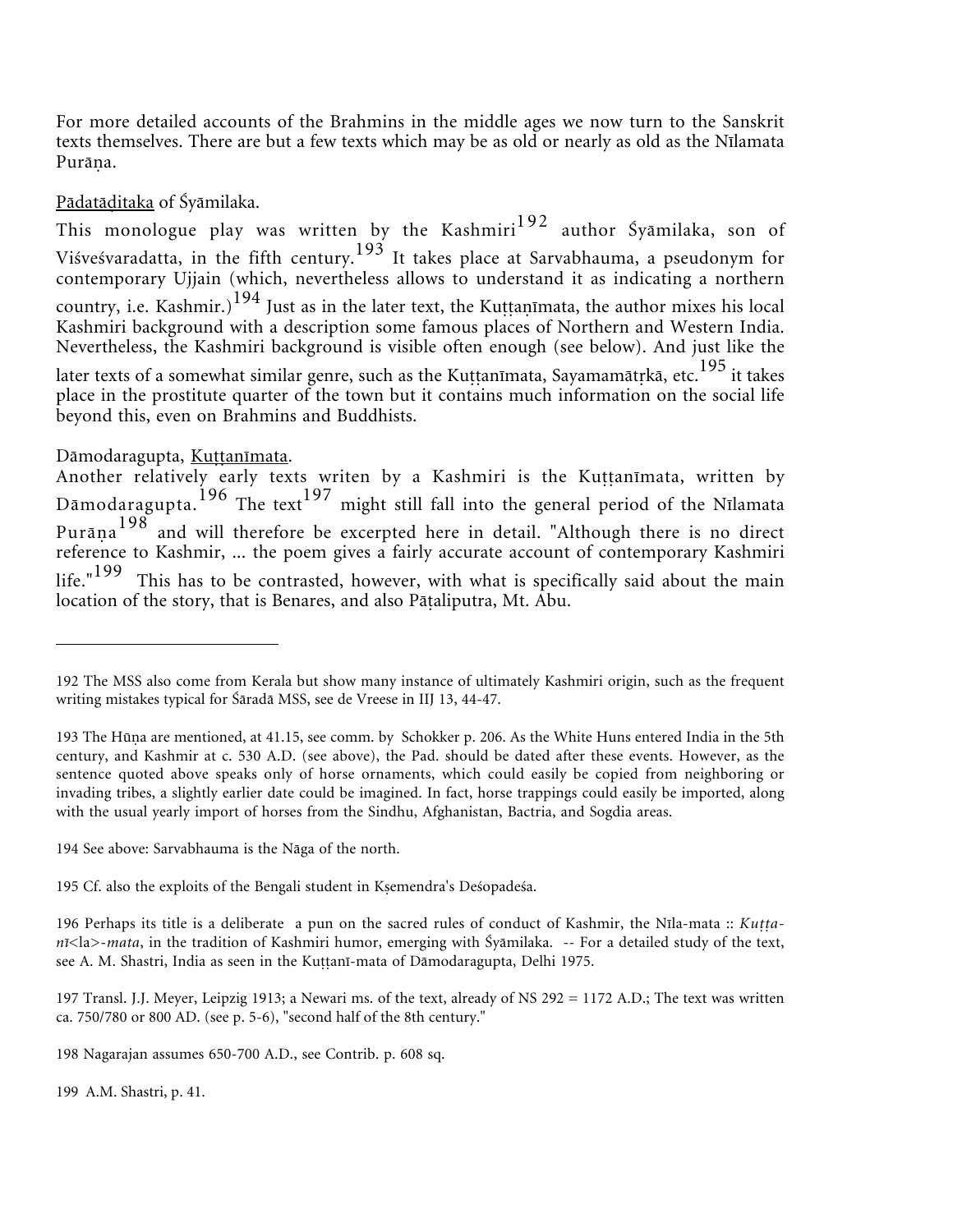The more or less contemporary Nyāyamañjari of Jayanta Bhaṭṭa $^{200}$  who is described by his son Abhinanda as a Vedic scholar, contains little that is of direct importance for a description of the social conditions of the Brahmins of his period. It furnishes us, however, with quite a lot of details on the Vedic and philosophical texts actually studied in Kashmir at the time. Occasionally it also provides a sidelight on the actual religious conditions, such as the commotion created by the arrival of a new Tantric sect,that of the Nīlambaras. This is elaborated in his philosophical, allegoric drama, the  $\bar{A}$ gamadambara, $^{201}$  - which indicates his involvement in the political discussion of the time.

For detailed information on the Brahmins of Kashmir which comes from a period definitely later than the Nīlamata Purāṇa, but still one of interest for a general picture of medieval Kashmir, one can turn, with profit, to a foreign and to two local accounts of Kashmir: those of Albīrūnī, Bilhaņa and Kalhaņa.

Albīrūnī, a Khvarezmian Iranian writing in Arabic, provides a lot of detailed information in his "India" (*Tarīkh al Hind*), which was concluded in 1030 A.D. His data were mostly collected, in a way not unlike that of present day anthropological field workers, from his local Panjabi and some Kashmiri collaborators, $202$  and from wherever else he could get information, be it from learned Brahmins or from books, often acquired with difficulty. His statements on Kashmir generally have proved to be correct.<sup>203</sup>

Bilhaṇa, <u>Vikramāṅkadevacarita</u>.<sup>204</sup>

Canto 18 of this work describes the life of the Cālukya king Vikramānka or Vikramāditya VI, whose court poet Bilhaṇa was for some time. $^{205}$  In the last quarter of the canto Bilhaṇa describes his travels outside Kashmir and towards the end, apparently, his wish to return to

203 See for example, Stein's estimation, Rājataraṅgiṇī II 360, etc.

<sup>200</sup> For his ancestry etc., see above: his ancestors had immigrated from Gauda five generations before him, cf. Stein, Rājatarāṅgiṇī I p.124, note 24. $^{200}$ 

<sup>201</sup> Mithila Institute Series, Ancient Text No. 7; see A. Wezler, Zur Proklamation religi ös-weltanschaulicher Toleranz bei dem indischen Philosophen Jayanatbhatta, Saeculum 27, p. 329-347, cf. Ph. Granoff (forthc.), and cf. Alexis Sanderson, Purity and power, p. 208 n. 3 sqq.

<sup>202</sup> Quoted according to Edward C. Sachau's translation, in 2 volumes, London 1888, and reprinted Delhi 1964. - For Albīrūnī's experiences -- and frustrations -- with his Indian collaborators and the general populace, see his introduction, and p. 179 sqq. (Cf. now see review by R.Rocher, in JAOS 111, 1991, p. 442, of: A.T. Embree, Imagining India, Delhi 1989).

<sup>204</sup> Ed. by G.Bühler, Bombay 1875; translated by Sures Chandra Banerji and Amal Kumar Gupt, Bilhaṇa's Vikramāṅkadeva Caritam. Glimpses of the history of the Cālukyas of Kalyāṇa. First English rendering. Calcutta (Sambodh Publications Pvt. Ltd.); cf. also B.N. Misra, Studies on Bilhana and his Vikramankadevacarita, (Thesis Tübingen 1972 =) New Delhi 1976. -- Bilhaṇa must have lived at the end of the 11th and in the first part of the 12th century, see Stein, intr., p. 10; cf. Bühler, ed. Bombay 1875, introd.

<sup>205</sup> Cf. the colophons, and canto 18, 101, sqq.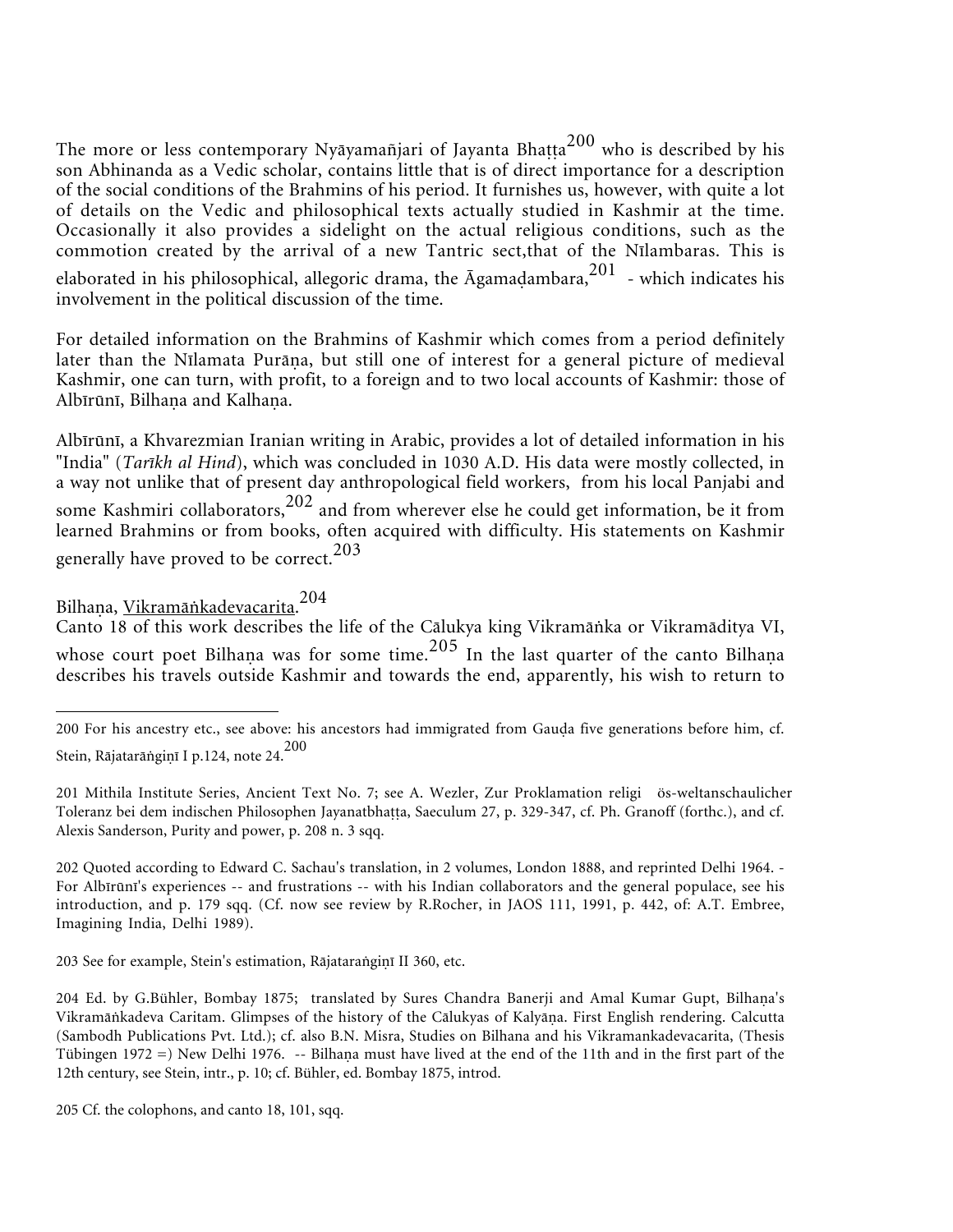Kashmir to spend his old age in Śaiva meditation. This is followed by a detailed description of his homeland, his village, and his family.

# Kalhaṇa's R<u>ājataraṅgiṇī</u>

was completed in 1070 Śaka / 1147 A.D.; the introduction was written in 1148/49; he completeted work in following year. It must not be forgotten, however, that book 8 of the text has come down in two versions, the Vulgate representing Kalhaṇa's final version which was meant to be agreeable to the contemporary king, Jayasi ha. An older version has been preserved in a single ms., now kept at Berlin. $^{206}$  The evidence from his Rājatarāṅgiṇī, which, in any case, is a little late for the period dealt with in this investigation, must be divided into two sections: (1) Kalhaṇa's report of distant and more recent historical facts, and (2a) what he has to say about his own time and (2b) what he says, by way of describing earlier times, about his own period, for example in similes and metaphors.

### The Brahmins and their customs.

In the following discussion, drawing from the said texts, I always begin with the Kuttanimata, in which the Brahmins play a conspicious role though this text rather deals with the seamy side of city life. Though some of the descriptions given about them are fairly traditional, it still is possible to assemble a lot of information on their status at this comparatively early time in Kashmiri literary history.

Traditional descriptions are: The Brahmins adhere to the six duties, that is: study, teaching, performing sacrifices for themselves, officiating for others, making gifts, and accepting gifts. Similarly, according to Albiruni, a brahmin's continous duties are described as: "he must continously read, perform the sacrifices, take care of the fire which he lights, offer before it, worship it, and preserve it from being extinguished, that he may be burned by it after his death. It is called *homa*." (II, 133).

The Brahmins, according to the Kuttanimata, receive the traditional designations *vipra*,  $^{207}$ *dvija,*<sup>208</sup> *dvijanman,*<sup>209</sup> *agrajanman,*<sup>210</sup> *bhūmideva,*<sup>211</sup> *vasudhådeva*; <sup>212</sup> and they are highly

207 vs. 101, see A.M. Shastri, p. 128 sqq.

208 vs. 14

209 vs. 183

210 vs. 412

211 vs. 99

212 vs. 763

<sup>206</sup> See B. K) ölver, Textkritische und philologische Untersuchungen zur Rājatarangiṇī des Kalhaṇa, Wiesbaden 1971.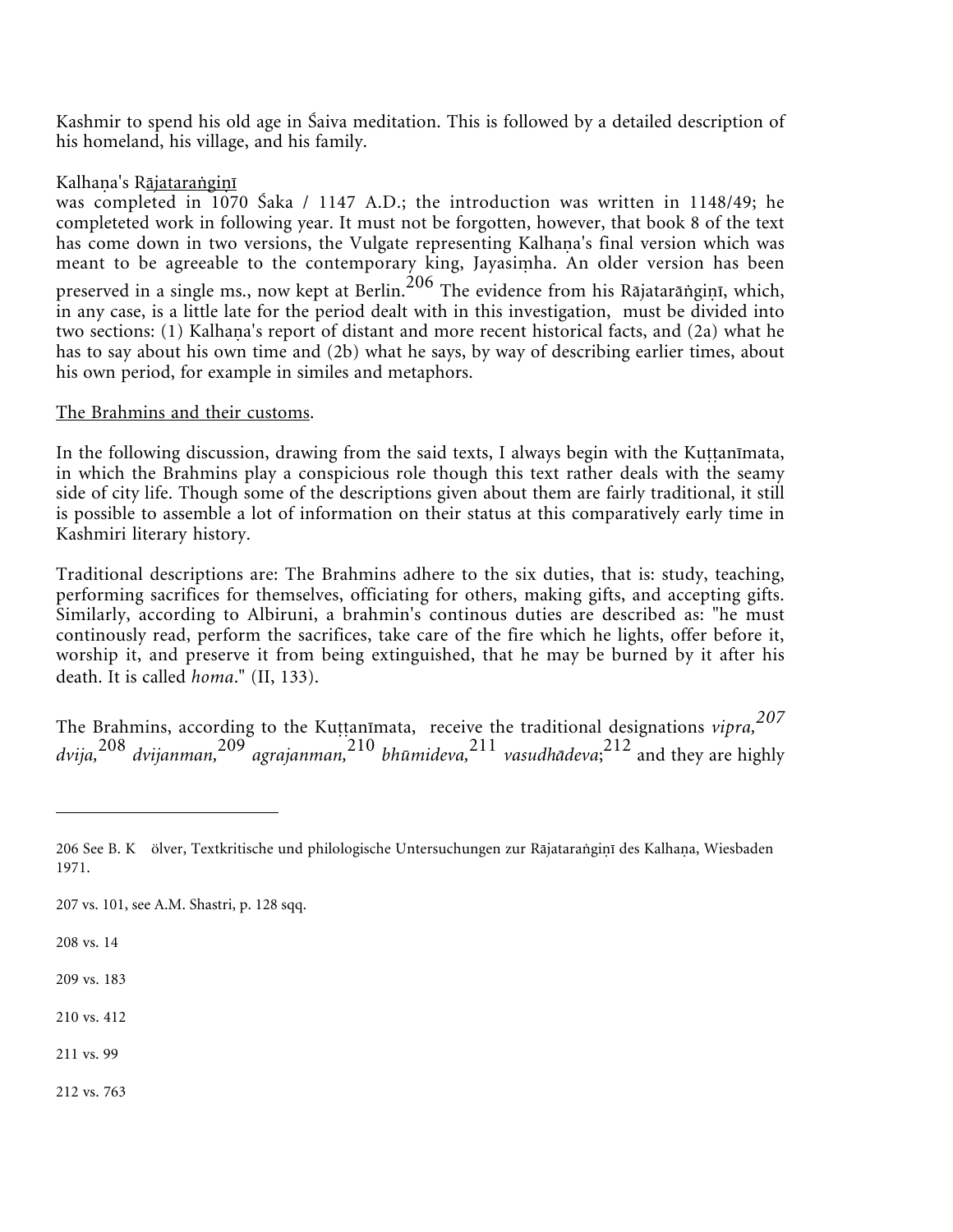respected.<sup>213</sup> They also are called "earthly gods" (*bhūmideva*) at Påd. 12.3. Brahmin's names end in -*sena*, <sup>214</sup> *svåmin*; <sup>215</sup> they carry the titles: -*dīk-ita*, the title of one initiatied to 4he solemn Vedic sacrifices such as the Soma ritual,<sup>216</sup> -*miśra*,<sup>217</sup> bhaṭṭa (originally the title of a Veda teacher)<sup>218</sup> or *bhāva*,<sup>219</sup> the title of a Śaiva teacher. -- Bhaṭṭa also occurs in compounds indicating their sons (*bhatta-putra, bhatta-suta, bhatta-taneya, bhatta-dāyada*).<sup>220</sup> At Pād. 14.1, Śāṇḍilya Bhavasvāmin is mentioned. Note that Bhava is a common Kashmiri name. $^{221}$ According to Albirunī, a brahmin is called in various ways. "When he is busy with the service of one fire, he is called *istin*, if he serves three fires, he is called *agnihotrin*, if he besides offers an offering to the fire, he is called *dīkṣita*."<sup>222</sup>

On the Veda, Albirunī reports that it was allowed to be learnt only by the Brahmins and Kṣatriyas<sup>223</sup> (I,104, 125). The latter, however, do not teach it (II, 125,136). It was learnt by rote and recited by heart by the Brahmins (I,125) after having undergone the initiation. Albiruni expressively mentions the girdle (*= mekhalå*) next to two kinds of *yajñopavīta*, 224 details the knowledge of which might point to Kashmiri informants or to those who followed prescriptions of the Grhyasūtra of their school (II,130). The *mekhalā* still is worn today.<sup>225</sup>

214 vs. 538, 540, 745, Shastri p. 128-9

215 vs. 530, 541

216 vs. 38

217 vs. 566

218 vss. 365, 529, 563, 565; According to Shastri, first attested in the Yūpa inscr. from Barnāla, EI 26, 176 line 1. (A.D. 279).

219 vs. 538

220 vss. 37, 75, 79; 59, 60, 80, 88, 138.

221 Cf. The Veda in Kashmir , ch. II.-- There are many *bhava* Gotras, such as Kāpisthala, etc., see The Veda in Kashmir, ch.II. This may make Bhavasvåmin a Kashmiri, after all.

222 For Brahmins' names cf. also Mankha, Śrīkaṇṭhacarita (1128-44 A.D.), in his last canto, the list of his listeners and critics.

223 It is unclear why the *vaiśya*s are left out; if a *śudra* or *vaiśya* dared to recite the Veda, their tongue was cut out (II 125, 136).

224 One consisting of 9 strings, twisted together (II,130) and one of a simple cloth. This cloth is also worn by the *śūdra* (II,136).

225 Bühler says: "The Pandits wear both the brahminical cord as well as the *mekhalā*, which they both receive at the Upanayana ceremony." This is a remnant of a very ancient tradition, otherwise unknown in India. The

<sup>213</sup> Cf. A.M. Shastri, p.101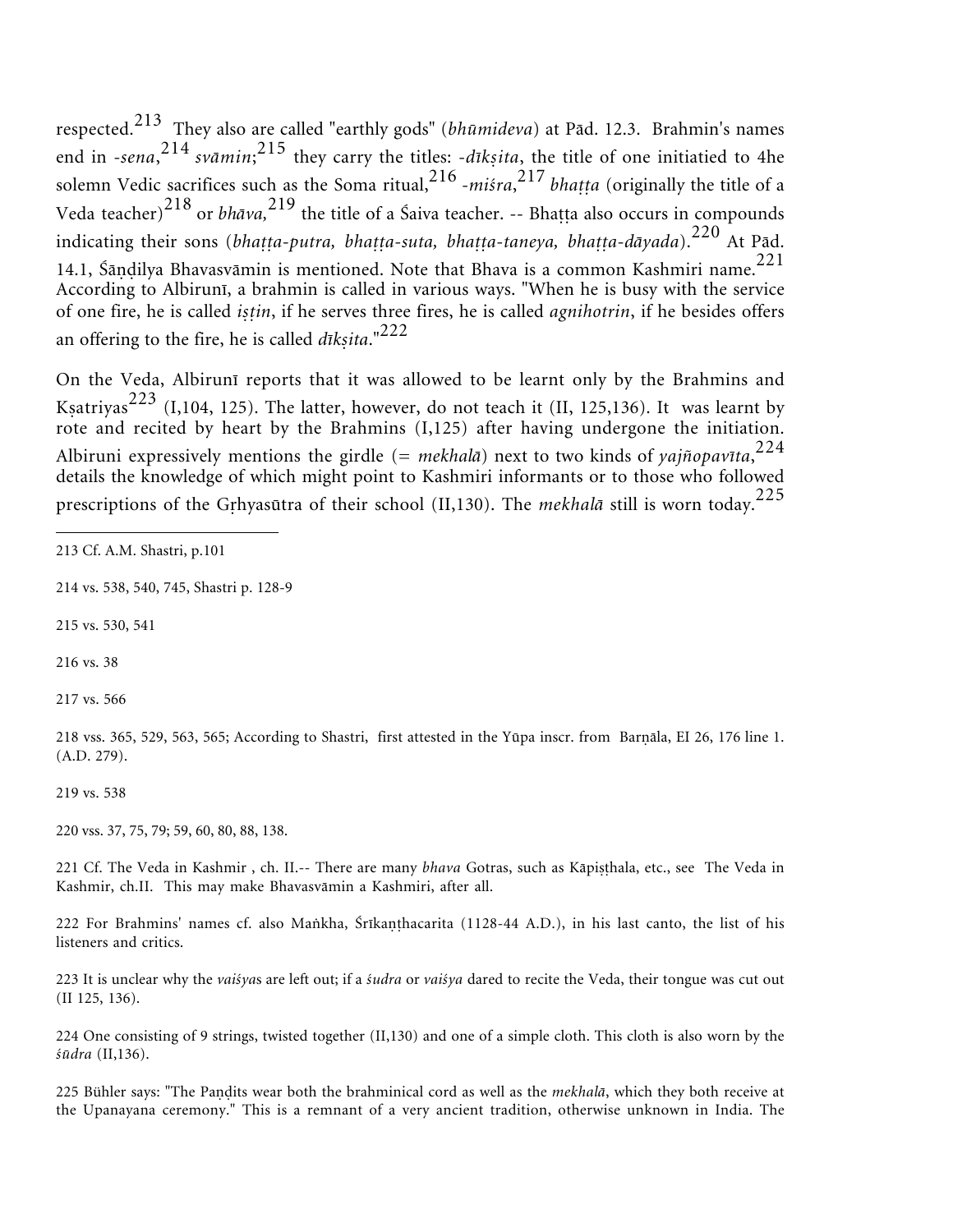The study period extends until the 25th year for a young brahmin (II 131), which again reminds of Kashmiri conceptions.<sup>226</sup>

Though Dåmodaragupta especially describes one person, the Brahmin Purandhara of Pātaliputra (103-200, 411-424), we may take him as typical for the contemporaneous Kashmiri Brahmin as well, though the descriptions are, again, largely traditional.

As in all Vaidika families (420), Purandhara studied with his teacher, wearing the deer skin and the (typical Kashmiri) girdle (*mekhalikå*) <sup>227</sup> at the time of his *brahmacårin* vow (197). When its breaks it is replaced (198). A Veda student is called *vatuka* (198).<sup>228</sup> He cuts fire wood for his teacher (414 sqq.) and *samidh*s, a work that Vaidika Brahmins learn early in their childhood (400, cf. 200). Pupils have to serve their teacher (421,436) with whom they usually reside (433).

Some Brahmins (and that means: "only some") were skilled reciters of the Veda (414,422).<sup>229</sup> However, Påd. 12.3 describes the local Brahmins as learned in the *three* Vedas (*traividyavddha*), probably a traditional attribute. Kashmir, later on always has had Brahmins who studied all *four* Vedas. However, the expression it may very well reflect the typically Kashmirian (i.e. Kaha school) practice of beginning and ending the study of the Veda with the *traividyaka vrata*. <sup>230</sup> Vedic recitation is also occurs at Påd. 22.

At Pād. 14.1, Śāṇḍilya Bhavasvamin is mentioned. $^{231}$  He is the son of a teacher, who is described in the usual fashion as very learned: "who himself was a teacher well-grounded in the administration of justice, philosophy and the other sciences, who had achieved the highest proficiency, in all the arts, was well-spoken, surrounded by a multitude of students, and possessed a humorous character (*parihåsaprakti*)." This last characterization is well adaptable to the author of the play. Just like Kṣemendra and Kalhaṇa half a millenium later, he is a close observer of the follies and foibles of his countrymen.

Bilhaṇa's describes his ancestors as learned people in similar words: Muktikalaśa was "the abode of the four beloved Vedas" (vss. 75-56). His son Rājakalaśa and Rājakalaśa's son Jyesthakalaśa

226 See The Veda in Kashmir, ch. II.

227 The use of the word *mekhal(ik)å* clearly indicates a Kashmiri background, see preceding notes.

228 Shastri, p. 104.

229 Shastri, p.174.

230 See *The Veda in Kashmir*, ch. V; cf. Schokker p. 157 for further evidence from MBh., Manu etc.

231 Schokker, p.160, identifies him, tentatively, with the commentator on the Nårada Smti, see now R. Lariviere, The Nåradasmti, Part Two, Philadelphia 1989, p. xxviii sq.

*mekhalā* is mentioned in the Grhyasūtra of the Kaṭhas (Kāṭhaka-Gṛhyasūtra), and in a small Brāhmaṇā on it (in the Kāṭhakasaṃkalana, ed. Sūrya Kanta).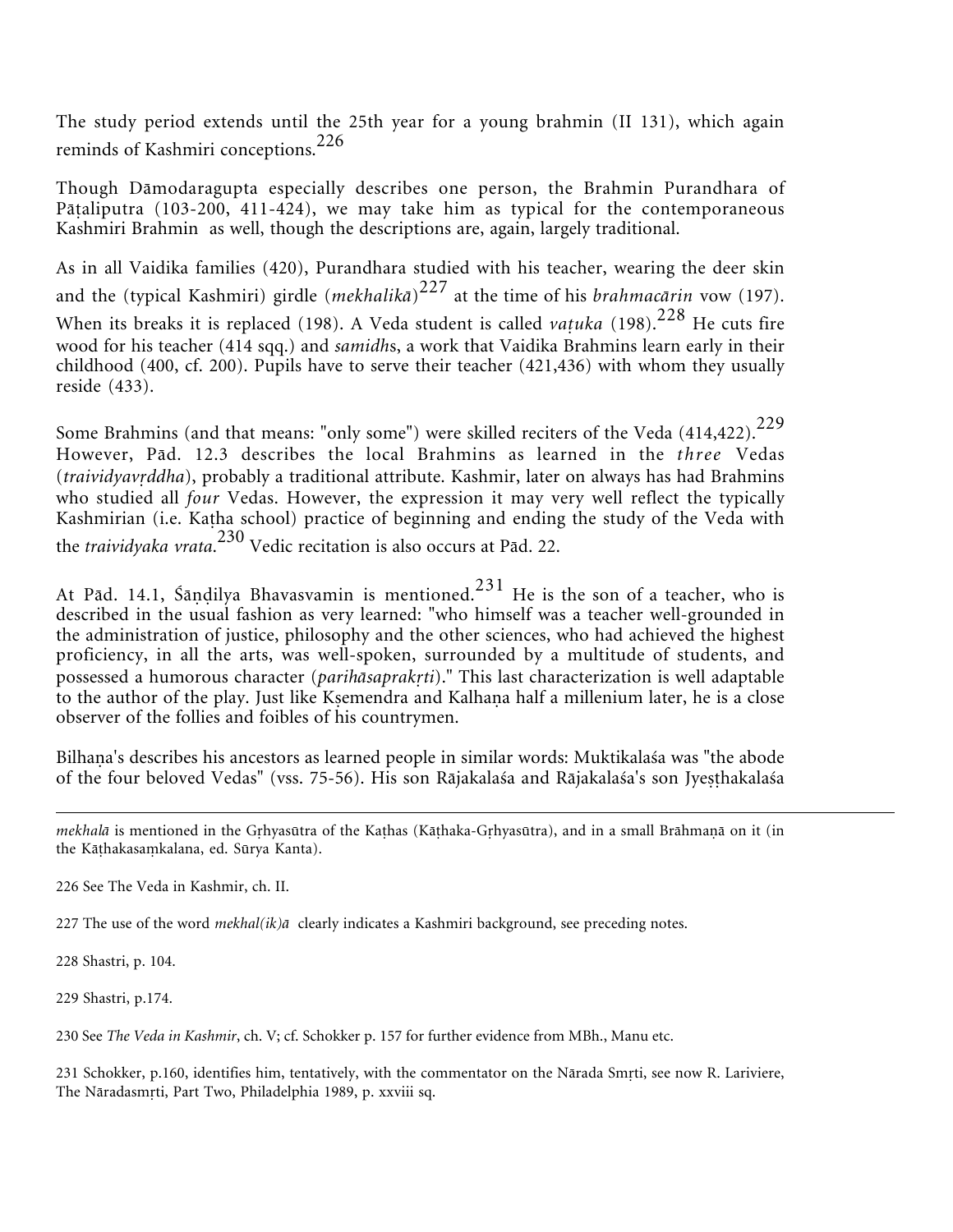also were learnt in the Vedas. Bilhaṇa depictes himself as having studied the Vedas and its Angas, among other topics. --

The Vedic texts studied in Kashmir at the time are known from the quotations contained in Jayanta Bhaṭṭa's Nyāyamañjari.<sup>232</sup> They include texts from all the four Vedas. The Rgveda was studied in the Śåkalya version, but in slightly different sub-resension, including a special rescension of the Rgveda Khilas, which only here were collected in a single text.<sup>233</sup> The Yajurveda of Kashmir is represented by the Katha School which still possessed, at the time, fragments of its Śatādhyāya-Brāhmaṇa, the Śrautasūtra and other texts now lost. The Grhyasūtra, under its alternate<sup>234</sup> name of Laugāksi-Sūtra, has become the mainstay of Kashmiri ritual until today. (It has also influenced Śaiva ritual). There are several commentaries and numerous Paddhatis of this text. The Såmaveda seems to have followed the usual Kauthuma tradition, traditionally linked with the Kahas. The Atharvaveda was very well known at the time, not in the Vulgate form but in the Paippalåda version. Apparently it still was recited with *svara*s at the time. Some of its later texts were also studied, and the Atharvavedins were proud to have a special initiation; only someone having undergone it, was allowed to study their texts.

In contrast to this mine of information in the Nyåyamañjarī, the only passage in the Rājatarangiņī which refers to Vedic learning is, as far as I see, the interesting stanza 5.159, which in rather conventional terms states: "In [charge of] these two temples of the lord of Gaurī, he placed the Brahman Nåyaka, who was versed in the four Vedas, and who was like a familiar dwelling-place to Sarasvatī."<sup>235</sup> Even in in the last century, at the time of Hügel's and Bühler's visits, the Kashmiri Brahmins still claimed to be Cåturvedins, though little of the texts outside the YV was actually studied.

However, already in the fifth century, at Pād. 22, the law books of Manu, Yama, Vasistha, Gautama, Bharadvåja, Śakha, Likhita, Āpastamba, Hårīta, Pracetas, Devala, Vddhagårgya are mentioned. Similarly, NM knows of text from all four Vedas. In the NM recitation from the RV (809-811), SV (714), YV (809-811), and AV (805) is refered to, though not always by name. Of special interest is the mentioning of the  $\bar{\text{A}}$ tharvana Kalpas, $^{236}$  as it confirms the evidence gleaned from Jayanta Bhaṭṭa. The *kalpas* and the various śākhās of the Veda are also refered to at NM 853. $237$  The mantras occuring in the royal consecration and its anniversary

<sup>232</sup> See author, The Veda in Kashmir, ch.IV, forthc.

<sup>233</sup> Ed. by I. Scheftelowitz, Die Apokryphen des Rgveda, Breslua 1906.

<sup>234</sup> Otherwise called Kåhaka-Ghyasūtra; for details see The Veda in Kashmir, ch. VIII.

<sup>235</sup> Stein, note, compares Bhaṭṭa Nāyaka, an author on Alaṃkāra.

<sup>236</sup> In connection with the performance of the Laksa- and Kotihoma, that is referring to AV-Pariśista 30-31. For details see The Veda in Kashmir, ch. III and IV.

<sup>237</sup> This is not very surprising as the bathing of the statue is directly refered to, at NM 856, as being patterned on the *rājābhiṣeka* of the king. The same applies, e.g., to the present royal consecration in Nepal, in the case of a Viṣṇu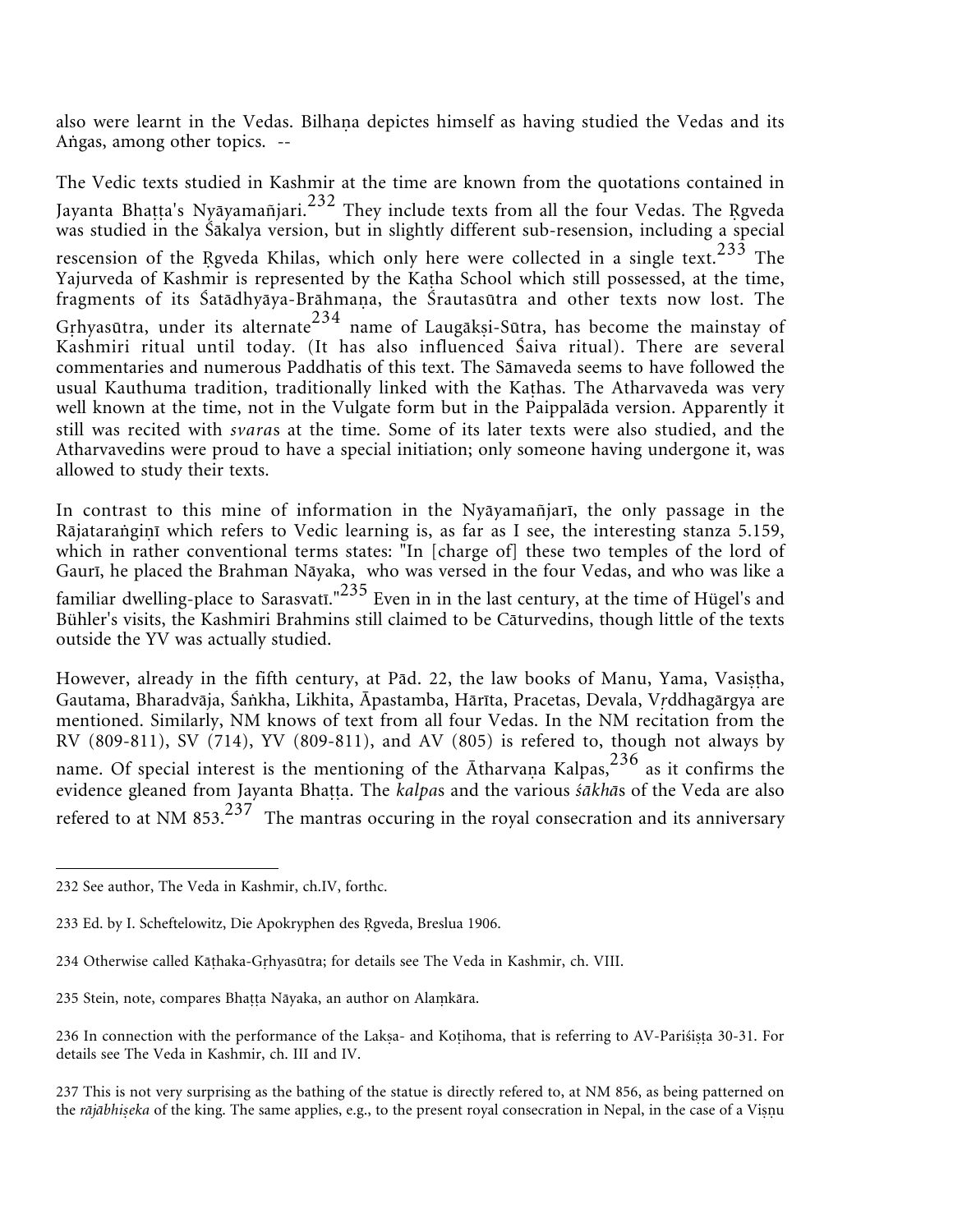are: the *gana, pratiratha, śabda, varṣa, āyuṣya, abhaya, svastyayana* Mantras (NM 808-809), as well as Viṣṇu, Śakra, Savitā, Brahmā, Rudra, and Varuṇa sections (NM 809-11). At NM 412, 750 *brahmaghosa* occurs, which means, as in modern Kerala, the recitation of Vedic texts by a group of Brahmins. Similarly, the singing of Såmans at NM 714 is mentioned as *såmadhvani*.

#### Life cycle and other rituals.

The Kuttanimata describes the life of a Brahmin as follows: After completing his studies, Purandhara settled down as a householder and performed sacrifices (193), which include *japa*, and the customary rites for the ancestors (197). A detailed description of life in his family is given at 193-200, which stresses the carrying out of sacrifices, keeping to truth and restraint, good conduct, avoiding weapons and destruction of life.<sup>238</sup> The solemn *śrauta* rituals are alluded to: The eyes are filled by tears caused by the smoke of the three sacred fires (180-2, 416). Vedic mantras are recited (414, vasat 417, 422), and sacrificial posts (*kratuyūpa*) are referred to at vs. 180.<sup>239</sup> Vedic texts are also mentioned. They are popularly studied (419) and include many *vrata*s (419). Manu is an author of the past (719).

An interesting passage (Kut. 14) describes the scanning of a text (of which sort?) with marks indicating long and short syllables:<sup>240</sup> *chandaḥ-prastāravidhau guravo yasyām anārjavasthitayah* "In the rule of `spreading out the meter' (enumeration of all possible combinations of short and long syllables in a meter) in which the heavy ones (long syllables) are crooked." This must mean that the marks employed to indicate long syllables are bent.<sup>241</sup>

Bilhaṇa mentions the traditional Vedic and other rituals (e.g.) at Kāṣṭhāla $^{242}$  which is "resonant with the exposition of the Śåstras" (vs.25); the heads of its inhabitants are "grey by the smoke of the fire in which sacrifices are performed in the evening and in the morning," referring to Agnihotra or *såndhya* type *homa*s (vs.25). His home village of Khonamua is described as "having many sacrificial posts" (vs.71). His family was "renowned and ... inclined to Vedic studies (or meditation on Brahman." They also were eager sacrificers whose "column of sacricial smoke was filling the sky." (74) Among h)s ancestors, Muktikalaśa's family is described as "perspiring, as it were, generated from the constant practice of Agnihotra

238 See A.M. Shastri, p. 102.

239 See A.M. Shastri, p. 85. Kalhaṇa also mentions a "drinker of Soma" in a simile, at 5.393.

240 Shastri, p. 176.

241 Note that those in Albiruni, transl. Sachau I, 138 sqq. look different ( | long, > short syllable); perhaps those indicated here looked like the marks, used later on, in Śatapatha Br. mss. to indicate the tone preceding the Svarita. Only these accent marks are bent, vaguely *u*-shaped. All other Vedic accent marks are straight, either horizontal or vertical; in addition we find some hooks. Cf. author, On some unknown systems of marking the Vedic accents, Vishveshvaranand Indological Journal, Vol. XII, 1974, pp. 472-508.

242 Cf. Rājataraṅgiṇī, the place name *Kāṣṭhīla* 8.1169, in the gloss *Kāṣṭhela* 6.89, modern *Kāṭhül*, a quarter of Srinagar, cf. Stein II 451.

figure, see author, The coronation rituals of Nepal, in: Heritage of the Kathmandu Valley, ed. by N. Gutschow and A. Michaels, St. Augustin 1987, 417-467.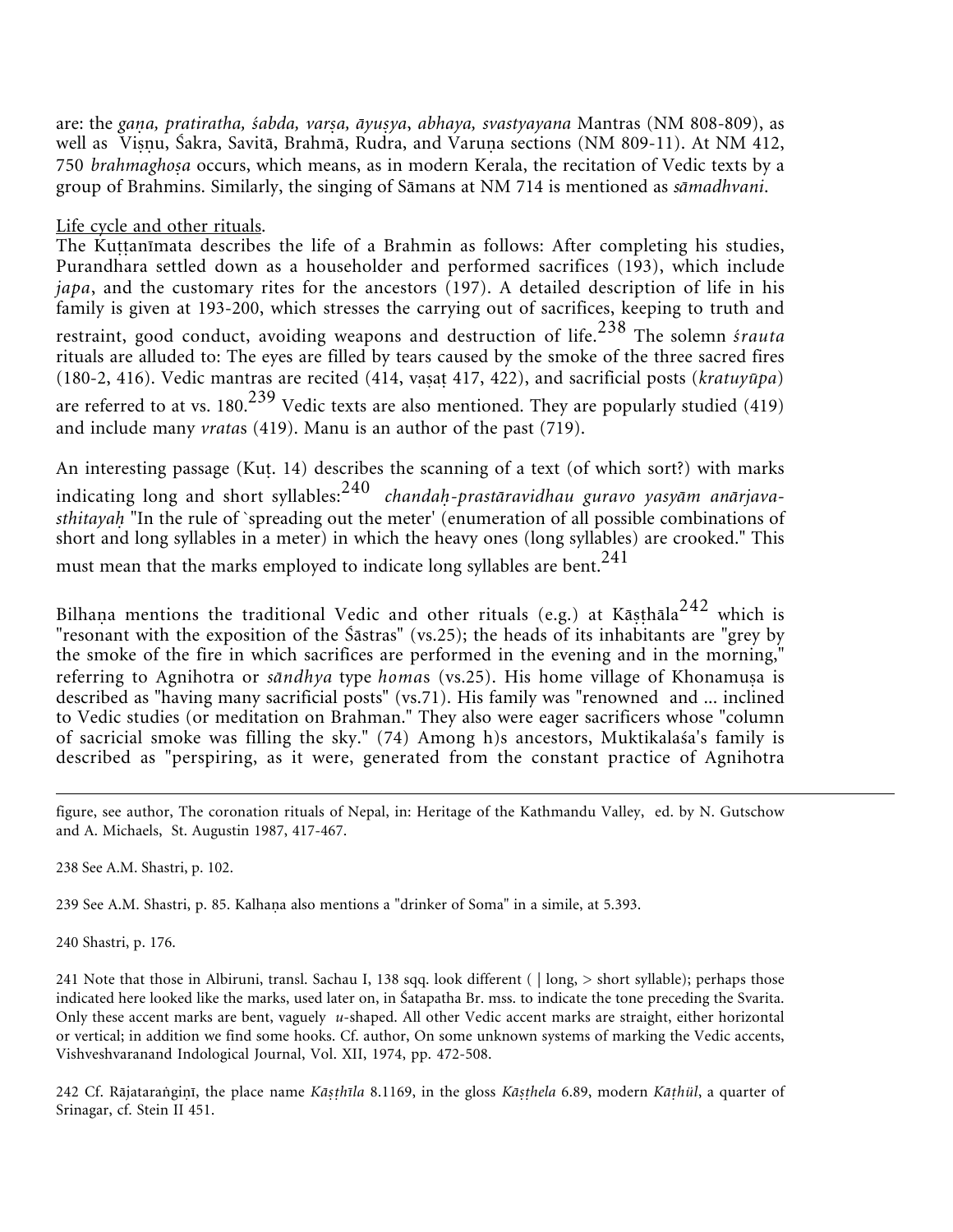sacrifices". Rājakalaśa was learned in the Vedas and a great sacrificer; his son Jyesthakalaśa also was "preoccupied in the performance of religious ceremonies" (80).

Among the Vedic or rather, the post-Vedic elaborate rituals, the ceremonies of the consecration of the king (abhiseka) plays a special role, which is described in great detail at NM 807-833, in a form intermediate between that of the various rites refered to by Varåhamihira in the sixth century and, later on, the more elaborate rituals of the Viṣṇudharmottara Purāṇa.<sup>243</sup> The NM mentions a number of solemn Vedic rituals244 -- but only in comparisons with the immediate benefit of the *darśaa* of a god, or certain pilgrimages. By the time of the NM, just as today, it is rather the post-Vedic solemn rituals of Lakṣahoma and Koṭihoma (NM 805) that are actually performed.<sup>245</sup>

In the Kuttanimata, among the rites of passage, marriage is mentioned as *parināya* (792), p*āṇigraha* (167).<sup>246</sup> (Kalhaṇa mentions a *jātakarman* for Gonanda II's son at 1.759.) In connection with the funeral rituals, Agni is called *hutavahana* (489), *hutåśana* (491), *bhagavat*  $(489);$ <sup>247</sup> the pyre of wood for cremation is mentioned at 490. The *śrāddha* rituals are referred to in connection with the prescription of securing rhinoceros meat, skin and horns  $(198)$ .<sup>248</sup> Purification with earth and water, like a Brahmin, a Vaidika, is mentioned by Kalhaņa at 6.69; this still is the custom in Kashmir today.

### Local customs.

The Kuttanīmata already mentions as a *deśaguna* of Kashmir, the permission of consuming meat; we find *maṃsarasa*<sup>249</sup> and also fish consumption.<sup>250</sup> This custom is also brought up by Kemendra in his Deśopadesa: he describes how a Bengalī student is gradually enticed to eat meat and then becomes so fat that he takes away all too much room at the feet of his teacher,

245 See Ved Kumari, NM I, p. 210-11.

246 vs. 167.

247 A. M. Shastri, p. 91, cf. also 480.

248 For an interesting discussion on this custom, its Vedic sources, and its modern practice in Nepal, see A. M. Shastri, p. 88 sq.

249 vs. 307.

250 vss. 734-35.

<sup>243</sup> See author, The coronation rituals of Nepal, in: Heritage of the Kathmandu Valley, ed. by N. Gutschow and A. Michaels, St. Augustin 1987, 417-467.

<sup>244</sup> Such as the Agnistoma (1152, 1335), Vahnistoma (1153, 1230, 1334, 1343, 1357), Atirātra (1343), Rājasūya (1242, 1244, 1251, 1264, 1296, 1300,1324, 1326, 1331, 1358), Våjapeya (1239, 1281, 1294, 1310, 1335), Gosava (1282), Puṇḍarīka (1163), 1224, 1305, 1326, 1333), Devasattra (1280), Aśvamedha (128, 1264, 1324, 1332, 1336).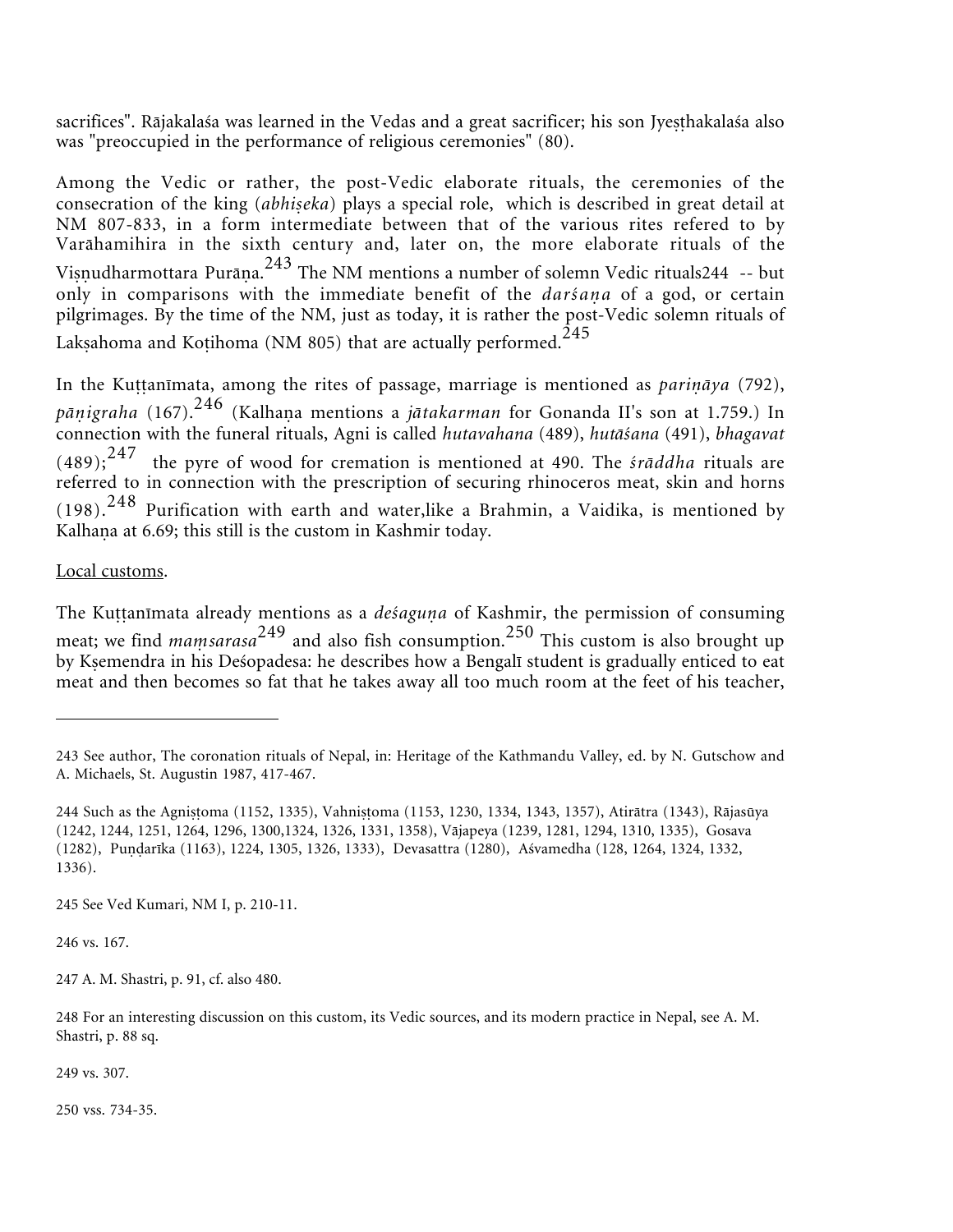to the detriment of his fellow students. The custom of consuming meat and of offering it in *śråddha*<sup>251</sup> ceremonies, continues (as I witnessed in 1979), until today.<sup>252</sup>

Wine, however, is not drunken by Brahmins, which surprises, taking into account its frequent mentioning in the Rājataranginī, in Nīlamata Purāṇa, and in the Kuṭṭ., $^{253}$  and the modern occurrence of such ritual drinks as *påaka*. <sup>254</sup> Newly made alcohol (*nava madya*) was to be drunken, according to NM 465, by alcohol drinkers (*madyapa*) on the day of the first snow fall. However, it remains unclear in how far Brahmins actually were wine drinkers.<sup>255</sup> A later text, the Deśopadeśa by Kemendra, describes, in a humorous way, the drunken excesses of a Śaivite Tantric teacher (*śaivaguru*), who regularly gets drunk at the nightly *kaula* sessions. But this, of course, refers to the consumption of alcohol in a ritual context.  $256$ 

Even if Kashmir has, from the point of view of the Brahmins of the plains, some lax customs, the Kashmiris of this early period as well as those of more recent times did not regard staying in the Kāśmīramaṇḍala but rather *leaving* their country as polluting, and as necessitating the performance of certain *pråyaścitta*s. Even in the last century, this is reported to have been done until "recently" when someone returned from a place outside the Valley.<sup>257</sup>

Interestingly, local *åcåra* customs are referred to already by Śyåmilaka in his Påd., who takes recourse to the customary law in deciding a case of pollution, at 14.6. This is described as a law "based on an agreement between respectable persons of land, class and family," a definition also known to GautDhS.<sup>258</sup>

Popular Religion and Tantra.

<sup>251</sup> Bühler, p. 28: "A natural consquence of the practice of eating meat is that at the annual *vārṣika śrāddha*, the anniversary funeral sacrifice, the *pindas* offered consist of meat."

<sup>252</sup> Bühler: "Another peculiarity of the *åcåra* of the Pandits is the universal consumption of meat. [This continues until today]. All eat mutton, goats' flesh and fish. But they obey the usual restrictions of the Śåstras as to beef, pork and the meat of other forbidden animals. They usually declare that the custom of eating meat is based on a *deśagua*, "a virtue of the country," and that they leave it off as soon as they descend into the plains." [This also is true today].

<sup>253</sup> There even is a *pānaka-gosthi* and a *surata-gosthi*, and drinking association, see A. M. Sharma, p. 159.

<sup>254</sup> Cf. author, the Veda in Kashmir, forthc.

<sup>255</sup> Cf. Ku. 795, 1013 and NM 465, 675 (made from *irå* flowers); Bühler: "My Kashmirian acquaintances most solemnly denied that they took any wine or liquor." But cf. the *pånaka*- and *surata-go-hī*s, A.M. Shastri p. 159.

<sup>256</sup> See now A. Sanderson, Power and purity, p. 203, n. 111.

<sup>257</sup> See Stein, Rājatarāṅgiṇī I, p. 140 note ad 4.189.

<sup>258 11.20,</sup> see Schokker p. 160.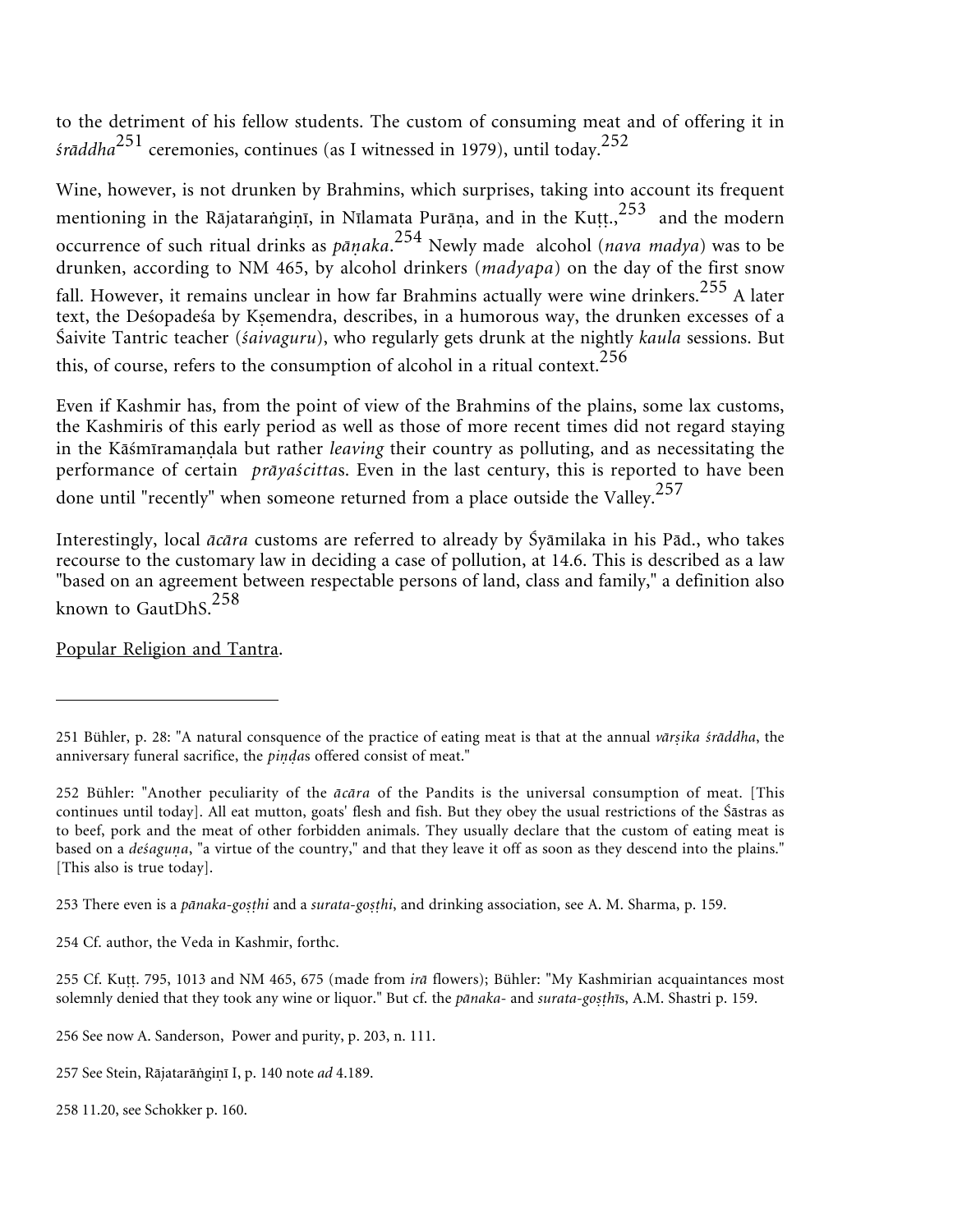Kalhaṇa, here and there, provides some reliable information about the popular religion of this time and of the last few centuries preceding it. The mentioning of the "circles of mother goddesses", referred to above, in the process of the establishment of a Hindu state in Kashmir, can be viewed also from the point of view of popular religion: it certifies the presence of these deities and their rituals.<sup>259</sup>

Kalhaṇa also mentions Tantric gurus $^{260}$  and their rituals under king Yaśaskara (939-948 A.D.), for example a *gurudīkṣā* 6.12, 6.135 and a *matsyāpūpa-yāga*, a complicated Tantric rite<sup>261</sup>, at 6.11. This information on the prominence of certain Tantric rituals is counterbalanced by the uproar the introduction of the new Nīlambara sect into the Valley created a little earlier, in the 9th century. Jayanta Bhatta briefly refers to this in his Nyāyamañjari and more detailedly in his allegoric drama, the  $\bar{\text{A}}$ gamadambara.<sup>262</sup>

Tantric ritual already makes its appearance in the early parts of the Rājataraṅgiṇī, see for example the mentioning of *måtkacakra*, *devīcakra*, right from the earliest times of Kashmiri history; the first ones are said to have been founded by the wife of Jalauka, the alleged son of Aśoka.<sup>263</sup> But it is not clear in how far Kalhaṇa extrapolates from the usages of his own times in ascribing some of these rites to such early periods. Tantric ritual is also mentioned later on: *samaya* as a ritual, *samayācāra* 7.279-280. Kalhaṇa, just as Kṣemendra, and much earlier, Jayanta Bhatta, does not always speak favorably of Tantric adepts.

Kalhaṇa, however, does speaks respectful of Bhaṭṭa Kallaṭa, the expounder of Śiva Sūtras, but he derides the *Kaula guru*s, probably thinking of those in his time (7.278 ff., 7.295 ff., 7.523, 7.712). Thus, he praises King Yaśaskara under whose reign "the Brahman Gurus did not drink spirits while singing their chants" (6.10). This is echoed by the earlier poet, Ksemendra, in his Deśopadeśa 8,11-13:<sup>264</sup>

madhupāne kṛtabuddhiḥ kaulakathānaṣṭajātisamkocaḥ *matsyaśaravakahasto gurugham åyåti dīk-ito bhaa* || 11 || ghatagalagalagala*śabdair galapūra bhairavam piban bhattah salek-yate pravåhe luhati ivåmbhobharåt khinna* || 12 ||

<sup>259</sup> The setting up of groups of Tantric goddesses, the *Måtcakra* or *Devīcakra*, is reported right from the beginning of Kashmirian history, see Rājataraṅgiṇī 1.122, 348, 3.99, 5.55; 1.33, 1.335; on this topic cf. below, chapter on Någas.

<sup>260</sup> For a discussion of the religious situation of the period, with its various Hindu sects and new Tantric (Kaula) movements, see now A. Sanderson, Purity and power, p. 190-216.

<sup>261</sup> Connected with Tantric *śråddha*, acc. to Stein ad loc.; he also refers to "newly concocted Paddhatis" in his time, a hundred years ago.

<sup>262</sup> Mithila Institute Series, Ancient Text No. 7; see A. Wezler, Saeculum 27, Ph. Granoff (forthc.), and cf. Alexis Sanderson, Purity and power, p. 208, n. 3 sqq.

<sup>263</sup> See Stein, note ad 1.121; 1.333-335, 1.348, 3.99, 5.55. Cf. below, the chapter on the Någas.

<sup>264</sup> Cf. Sanderson, op.cit., n. 111; cf. also Kemendra, Narmamålå, 92-116 on various *guru*s.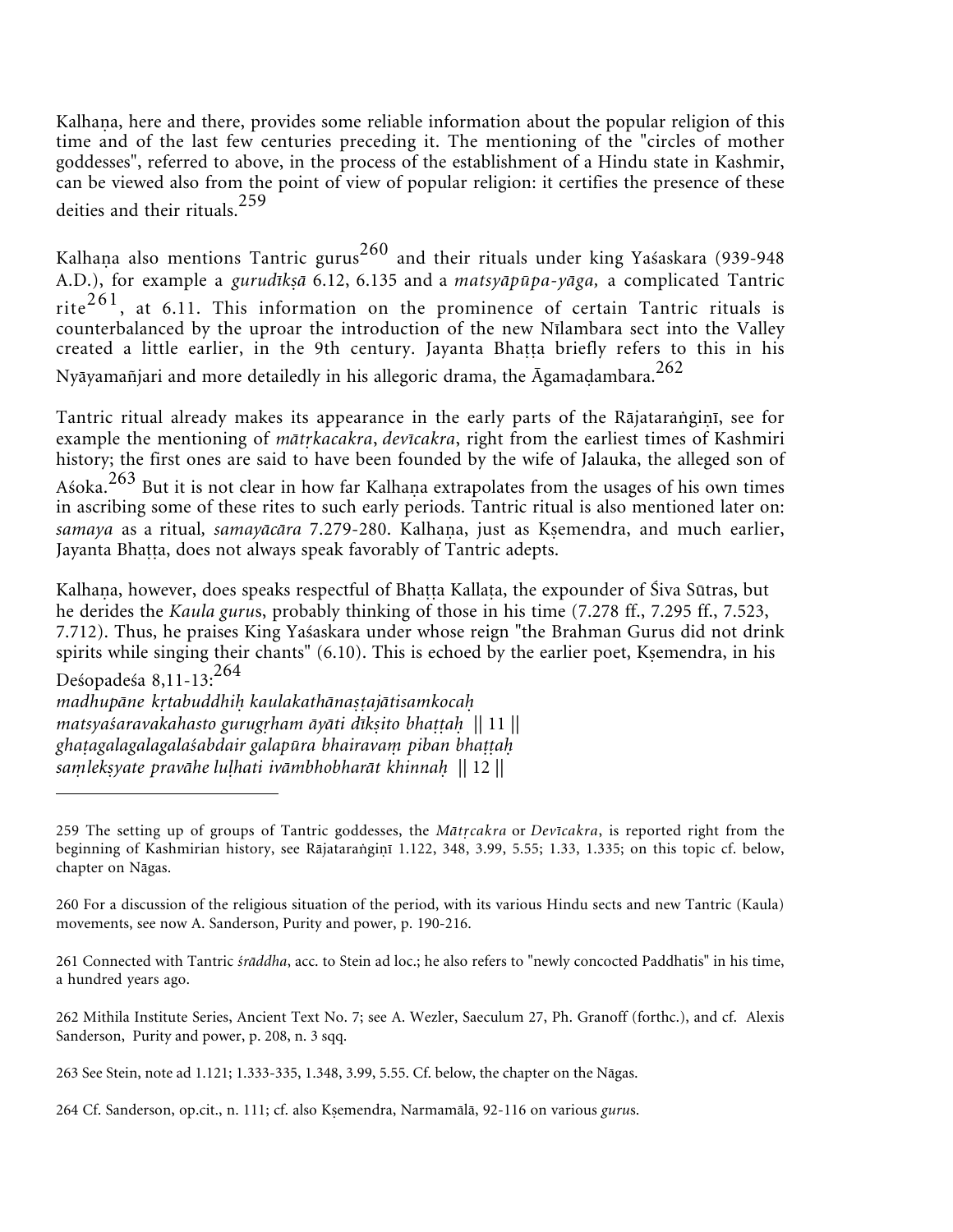### nītvā nikhilam rātrim kṣīvo vāntā savaḥ śvalīḍhāsyaṃ abhivādanapariśuddhaṃ prātar bhaṭṭo 'nyabhaṭṭeṣu || 13 ||

"Alcohol in both hands, resolved, humbled by the loss of caste due to the talk of "Kaula" (about him), with a plate full of fish in his hand, the initiated Bhatta goes to the house of his  $(Šaiva)$  teacher  $(11)$ . Busy with gargling sounds, the Bhatta drinks, his throat full of "Bhairava" (recitation) [*or*: terrible (alcohol)]; in continuity [*or*: at a "pond"] (alcohol) is licked up; he rolls about, as he holds heavenly water, uneasily. (12) Having spent a whole night (thus), drunken, he has vomited the liquor, his mouth licked by dogs; (but next morning, completely cleansed, with respectful greetings, he (walks) a Bhatta among the other Bhaṭṭas." (13)

Even in the last century, Bühler (1875) could still refer to the dominance of this form of locally practised Śaivism and its occasional similarities with Vedic ritual: ... "As regards their *bhakti*, or worship, nearly all Kashmirians are Śaivas. A few families only are Śåktas and adherents of the left-handed or evil path, *våmapanthī*s. There also are a small number of Vaiṣṇavas, descendants, I was told, of people who were converted in the Panjāb. In ancient times, too, the prevalent faith in Kaśmīr was Śaivism, but Bauddhas and Bhāgavata-Vaiṣṇavas too flourished."

"Kåśmīrian Śaivism did not, and does not, contend itself simply with the worship of Śiva emblems, as is the case among the Smårta Brahmins in Mahåråra and Gujaråt. It is a real separate religion, with peculiar ceremonies and transcendental doctrines. There exists, for those who are willing to enter it, a regular order for which a special initiation, both by *mantra* and a *dīkṣā* consisting of complicated rituals, is required. The *mantra* is frequently given first, and the *dīk-å* years afterwards. The rites to be performed are very numerous, and are described in the Kalådīkås of the Government collection [now at the Bhandarkar Oriental Institute]. They are Tantric imitations of the Vedic rites.265 The *guru*s are those Sanskritspeaking Pandits who have been initiated. $266$  Saivas appear to modify their Vedic daily and occasional rites by adding new Tantric ones,<sup>267</sup> for which the *Kriyākānda* of *Somaśambhu*<sup>268</sup> is the guiding authority. My acquaintances were either unable or unwilling to tell me the

<sup>265</sup> This is a little bit over-simplified, but see below, on Karmakāṇda. Nevertheless, the modern Paddhatis always have a *vaidika* and a *tåntrika* version of a rite, the Tantric one being modelled on the Vedic one.

<sup>266</sup> For a humorous description of a *śaivaguru*, some 900 years earlier, see Kemendra's Deśopadeśa, 8.11-13; cf. Alexis Sanderson, Purity and power, p. 214 n. 111.

<sup>267</sup> See the examples in the printed Karmakāṇda handbooks (by Keśava Bhaṭṭa, et al., Bombay), in The Veda in Kashmir (forthc.) ch. II, appendix.

<sup>268</sup> See now the ed. in Kashmir Series of Texts and Studies and the transl. by H. Brunner-Lachaux (cf.above n. 176) , and see the evidence quoted by Alexis Sanderson, Purity and power among the Brahmans of Kashmir, p. 215 n. 125 on his being a Kashmiri, born at Padmapura. -- I may add that I remember to have noticed the probably oldest Somaśambhu ms. in Nepal, dated in the 11th c. (in the Kesar Library?). -- Nepalese mss. also mention knows of an itinerant Śaivaguru from Kashmir in c. 1200 A.D. see author, Regionale und überregionale Faktoren... in: Regionale Tradition in Südasien, ed. by H.Kulke and D.Rothermund (= Beiträge zur Südasienforschung 1o4), Heidelberg 1986, p. 71 n. 92, and a *śaivaråjaguru* (see above, n. 189).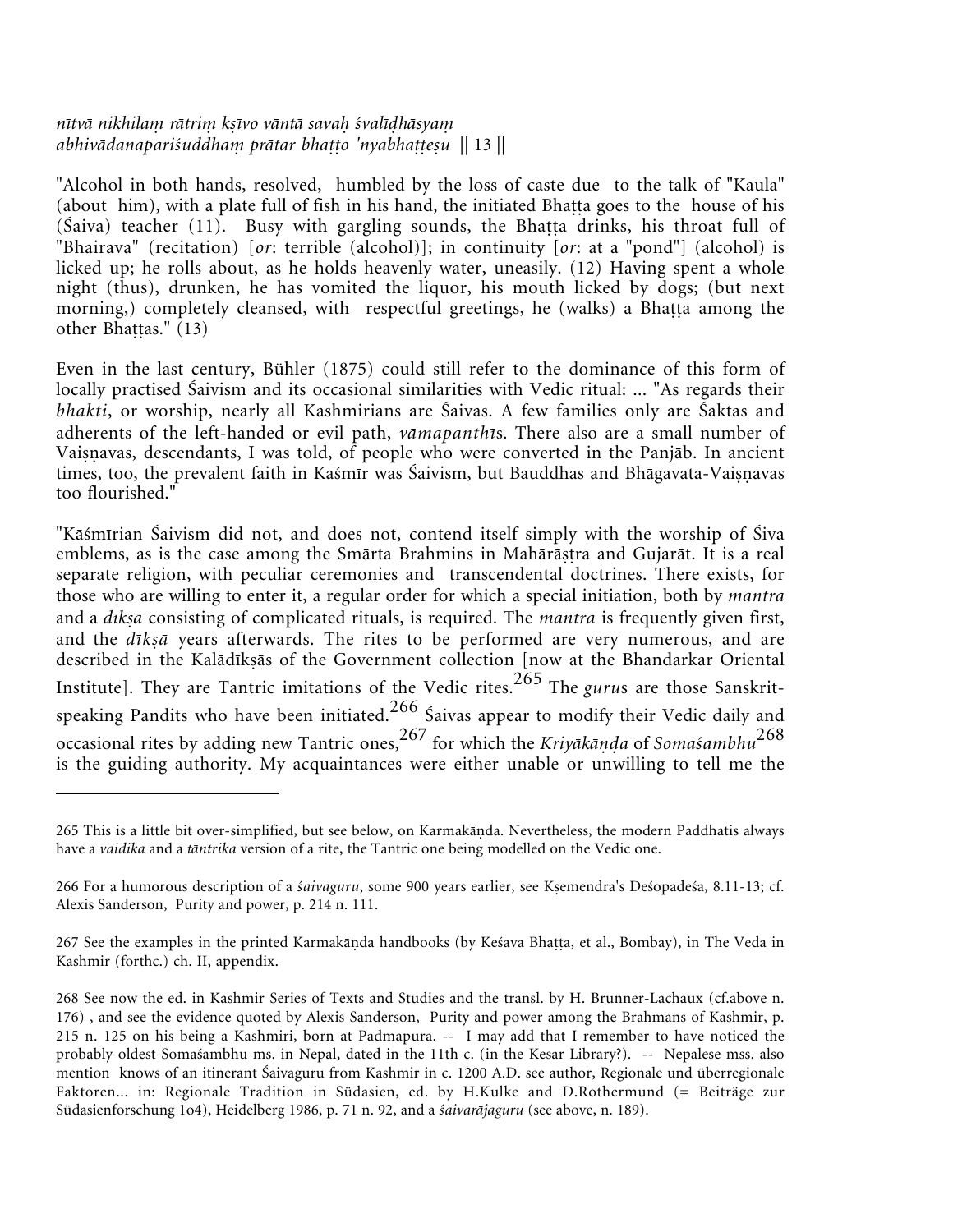purpose /f their Śaiva mysteries. They said that they did not consider them to be a special road to heaven or to final liberation, nor particularly to add to their sanctity. But they thought that is was better to be initiated, as it had been the custom of the country from time immemorial."

Alexis Sanderson<sup>269</sup> analyzes and describes the medieval origins of this state of affairs in the well-documented period from the 9-11th centuries, characterized by the waning Vaiṣṇava influence of the 'official' Pañcaråtrin sect, next to the dominating factor of the milder Tantric form of Śaivism (Śaiva-Siddhānta), $270$  with inroads being made, from c. 900 A.D. onwards, by the popular, ferocious and esoteric Trika system with its secret Kaula ceremonies, and balanced by the traditional Mīmāṃsaka attitudes of the Brahmins with their Vedic rituals, as well as the various forms of late Buddhism on the other: "one could be internally a Kaula, externally a Śaiva [a worshipper of Svacchandabhairava in the Kashmirian context] while remaining Vedic in one's social practise."<sup>271</sup>

In an appendix $^{272}$  to the later Rājataraṅgiṇīs occurs the passage: "And now, there are fortyfive Śiva (*giriśa*), sixty Viṣṇu (*cakrāyudha*), three Brahmā (statues), one says, and twenty-two Śakti (images) having residences with no beginnings; seven hundred serpents, with Nīla at their head, who have their home in the Tīrthas, and there are more than fourteen well-known (ones) in the country of Kashmir." This sums up the main deities of Kashmir quite aptly. Indeed, while the passage is a late interpolation, probably made at the time of the translation made for Akbar in 1588 A.D., Kalhaṇa's Rājataraṅgiṇī and already NM 1026 sqq., 1162 sqq. mention many Viṣṇu and Śiva temples by name, often with detailed information on their foundation and on grants made by certain kings. Some of them, notably the early ones, have been refered to above.

Nāga worship $^{273}$  is mentioned by Kalhaṇa several times: Gonanda III revives the cult (1.185) after a period of Buddhist dominance in the Valley. A Takṣaka Nāga festival is held at the village of Zevan.<sup>274</sup> NM prescribes their worship at 837, 846, and elsewhere in some detail.

<sup>269</sup> Alexis Sanderson, Purity and power among the Brahmans of Kashmir, in: The category of the person. Anthropology, philosophy, history, ed. M. Carrithers, S. Collins, S. Lukes, Cambridge, CUP 1985, p. 190-216.

<sup>270</sup> Cf. the founding of a Sadåśiva temple, by Sūryamatī, the queen of king Annata (1028-63), Råj. 7.181, cf. its mentioning 7.186, 673, 8.934, 1125.

<sup>271</sup> Sanderson, Purity and power, p.205; for an example of such a Brahmin (*bhatta*), ridiculed by Ksemendra see Deśopadeśa 8.11-13, quoted above.

<sup>272</sup> Ed. Kaul, app. H, Bombay ed. 473 sqq.: *catvārimśad athāpi pañca giriśām sastiś ca cakrāyudhā brahmānas traya* ity anādi-nidhanā dvāviṃśatil śaktayal | nīlādīni śatāni sapta phaṇināṃ tīrthaukasāṃ koṭayo vikhyātāś ca *caturdaśottama-tarå kåśmīra-maale* (B 475)

<sup>273</sup> Vaisnava cult is connected, according to Ved Kumari, with the cult of the Nāgas, p. 185; Nārāyaṇa and four vyūhas of Visnu are among the list of Nāgas in NM 890-1, 888.

<sup>274</sup> Kemendra, Samayamåtrikå 2.88 and cf. the later texts.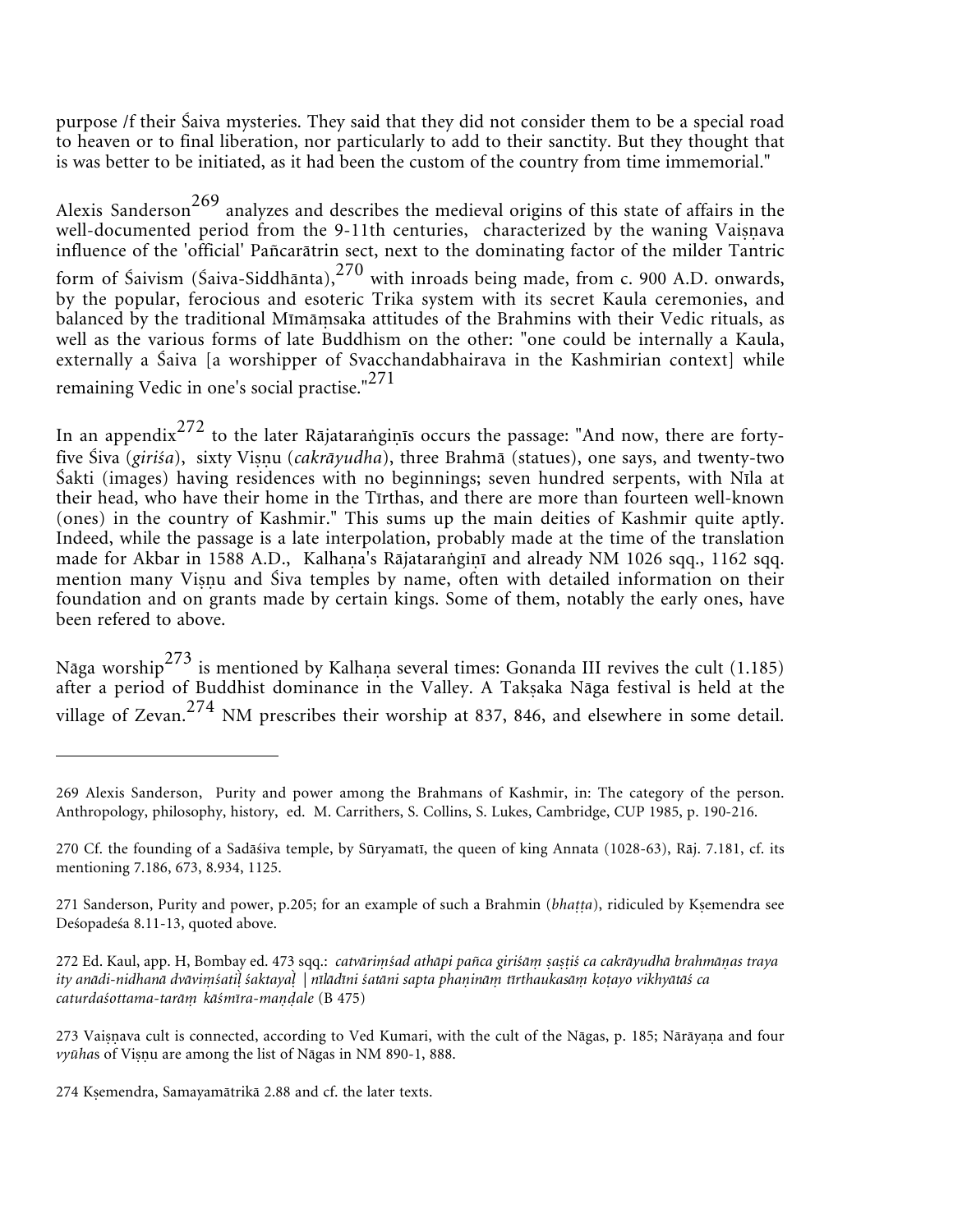According to the later Rājataraṅgiṇī, even a Muslim king, Zain ul Abidīn (1420-1470 A.D.), provided food for the visitors (yogin, bhogin) at the Nāga festival and the Gaṇacakra for five days  $(1.3.46 - 52)$ <sup>275</sup>

Kalhaṇa also reports, from the Nīlamata, at 1.182: a Brāhmaṇa, Candradeva, practised austerities to please Nīla and stopped the snowfall of the Buddhist perished when one had given up practising the rites prescribed in the Nīlamata Purāṇa. According to this story, the present Nīlamata, here called a Purāṇa (!) was revealed anew (1.131) under king Abhimanyu I, or rather Gonanda III, whose date, unfortunately cannot be ascertained exactly.<sup>276</sup> In Kalhaṇa's time, thus, the Nīlamata was regarded as being of considerable antiquity. $^{277}$ 

According to the later Rājataraṅgiṇī, in the year LS '39 (1463 A.D.) the Muslim King Zain ul Abidīn went, after the Någa festival, on a (Hindu) pilgrimage (*tīrthayåtra*), together with Śrīvara and Siṃhabhaṭṭa, after listening to the  $\underline{\bar{\Lambda}}$ dipurāṇa.<sup>278</sup> He visits Vijayeśvara at the end of the Pitrpakṣa, then proceeds to see Viṣṇu's feet marks at the Krama lake, near the mountains of Brahmā, Viṣṇu, Mahādeva; in a boat on the lake, he listens to the Gītagovinda and goes three times around the lake at Naubandhana (104); he visits the Sukumåra shrine (106) and the Sukumåra lake.

# Brahmanical Learning.

In the Kuttanimata, both Pāṭaliputra, Benares and Kashmir are regarded as centers of learning.<sup>279</sup> One travels for the sake of study.<sup>280</sup> The eminence of Kashmir emerged, apparently, already under some early kings who build Mathas for foreign students<sup>281</sup> and is due to the patronage given to local and foreign scholars by the Kashmiri Kings of the period (see above, n.157). The Kashmirian Brahmins are called Vedavedågapåraga at NM 15, and NM 342 even describes them, probably in traditional terms, as *vedårthavid*. This, nevertheless,

278 1.5.91 sqq., transl. p.146.

279 vs. 172.

280 vs.173; cf. the discussion by A. M. Shastri, p.172 sqq.

<sup>275</sup> The festival is described in some detail (*Någayåtra*, vs. 46, transl. p.123; people get drunk at such festivals; it lasts 12 days.

<sup>276</sup> He is the last of Kalhaṇa's "restored kings" and follows, aptly, the Kuṣāṇas Huṣka, Juṣka and Kaniṣka; cf. above.

<sup>277</sup> For more information on the Någas, see the chapter on Någas.

<sup>281</sup> For foreign Bhikṣus (3.9)., Noṇa from the Rauhītaka country built the Noṇamaṭha for Brahmins born in Rauhītaka (4.12); King Yaśaskara (939-948 A.D.) built a Maha for students from Āryadeśa (*chåttrååm åryadeśååm*, 6.87); a Maha for foreign (*daiśika*) Brahmins was built by Nandigupta, (6.304); there are those (6.87) for students from the area of modern U.P., and at 6.300, for U.P., Lāta (Southern Gujarat) and Sudotra people, or at 6.304, there is a more generally defined grant "for foreign Brahmins".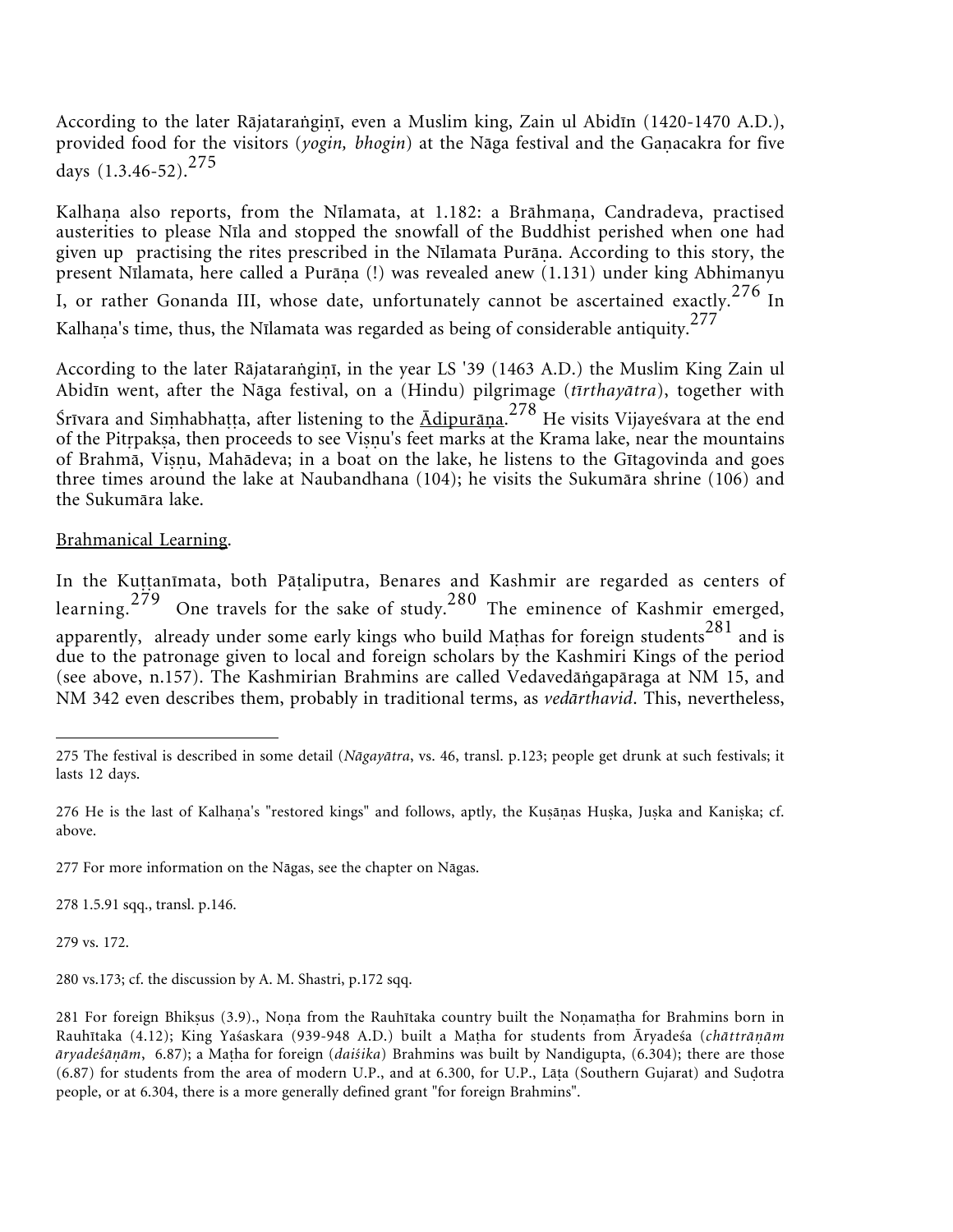agrees with Albiruni (I.126) who heard, a few centuries later, that shortly before his time (1030 A.D.) the Kashmiri Vasukra had first written down the Veda and had composed a commentary.

It is notable that the standard study of grammar (*śabda*) <sup>282</sup> and logic is already mentioned by Śyåmilaka at Påd. 13. Grammar always has been a focal point of study in Kashmir, (cf.above). In the same vein, Rājataranginī 1.176, informs about the grammatical studies of Candra and the re-introduction of the Mahābhāṣya. The NM refers to the study of *jyautiṣa* sciences (476, 631-2, 714). -- Among the early scholars and poets mentioned by Kalhana we find the following:  $283$  1.177, Nagārjuna, who was already regarded as "Bodhisattva" by the time of Kalhaṇa; 1.176, Candrācārya, and others brought the Mahābhāṣya; 2.16, Kavi Candaka who composed a play; 3.260, the poet Mentha; 3.129, the poet Mātrgupta; 4.144 Bhartrhari; Våkpatiråja, the poet of Yaśovarman.

Albīrūnī notes that in his time, about 1030 A.D., "Hindu sciences have retired from those parts of the country conquered by us [the Muslims] and have fled to places which our hand cannot yet reach, to Kashmīr, Benares and other places" (I, 22). From the description by Bilhaṇa of the capital of Kashmir, Pravarapura, and the surrounding villages we learn that Kashmir indeed was a center of learning: "In every house Sanskrit and Prakrit words sound charming like the mother tongue of even women" (vs. 6); "the unparalled glory of the educational institution is cause for fame" (21); there also is praise of theater performances (29). Kashmir is the home of Brahmins "of high scintillating spirit" (vs. 3) They live, e.g., at Kāsthāla which is "resonant with the exposition of the Śāstras" (25). One of Bilhaṇa's ancestors built "houses for the exposition (of Sastras)".<sup>284</sup> Another one, Jyesthakalaśa, wrote "a commentary on the Mahåbhåya applauded by all" and consequently his estate "was always adorned by pupils" (79).

Bilhaṇa describes himself, not without pride, as one "in whose mouth lived the goddess of speech with the tinkle of her anklets inaudible ever since his *upanayana*" (81). He studied the Vedas, and its *Angas*, and grammar in the tradition of Patañjali (82). His eldest brother Istarāma and his younger brother Ānanda are called poets, too (84-85). In vss. 86 sqq., Bilhaņa describes his travels to Mathurā, Kānyakubja, Vārāņasi, Dāhala,<sup>285</sup> Dhāra,<sup>286</sup> Somanåtha,<sup>287</sup> after which he "slowly proceeded in the southern direction" to King Vikramåka's court.

285 Where he defeated the poet Gangadhara.

287 Again, like his predecessors Śyåmilaka and Dåmodaragupta, he did not like Gujaråt: "those people of Gujaråa who always impure as they are, do not tie the *kakṣā*, and speak something which is contemptible" (vs. 97).

<sup>282</sup> Cf. the roughly contemporaneous statement about Amśuvarman of Nepal, c. 600 A.D. by Hsüan Ts'ang, and cf. M.R. Panta, Sabdånuśåsana, Kathmandu 1985, and G. Schokker, Påd., p. 158, from Daśakumåracarita.

<sup>283</sup> Cf. also Stein, p. 11.

<sup>284</sup> Cf. the establishment of Mahas by ministers etc., see above.

<sup>286</sup> Unfortunately, as he laments, after the death of king Bhoja, the great patron of learning.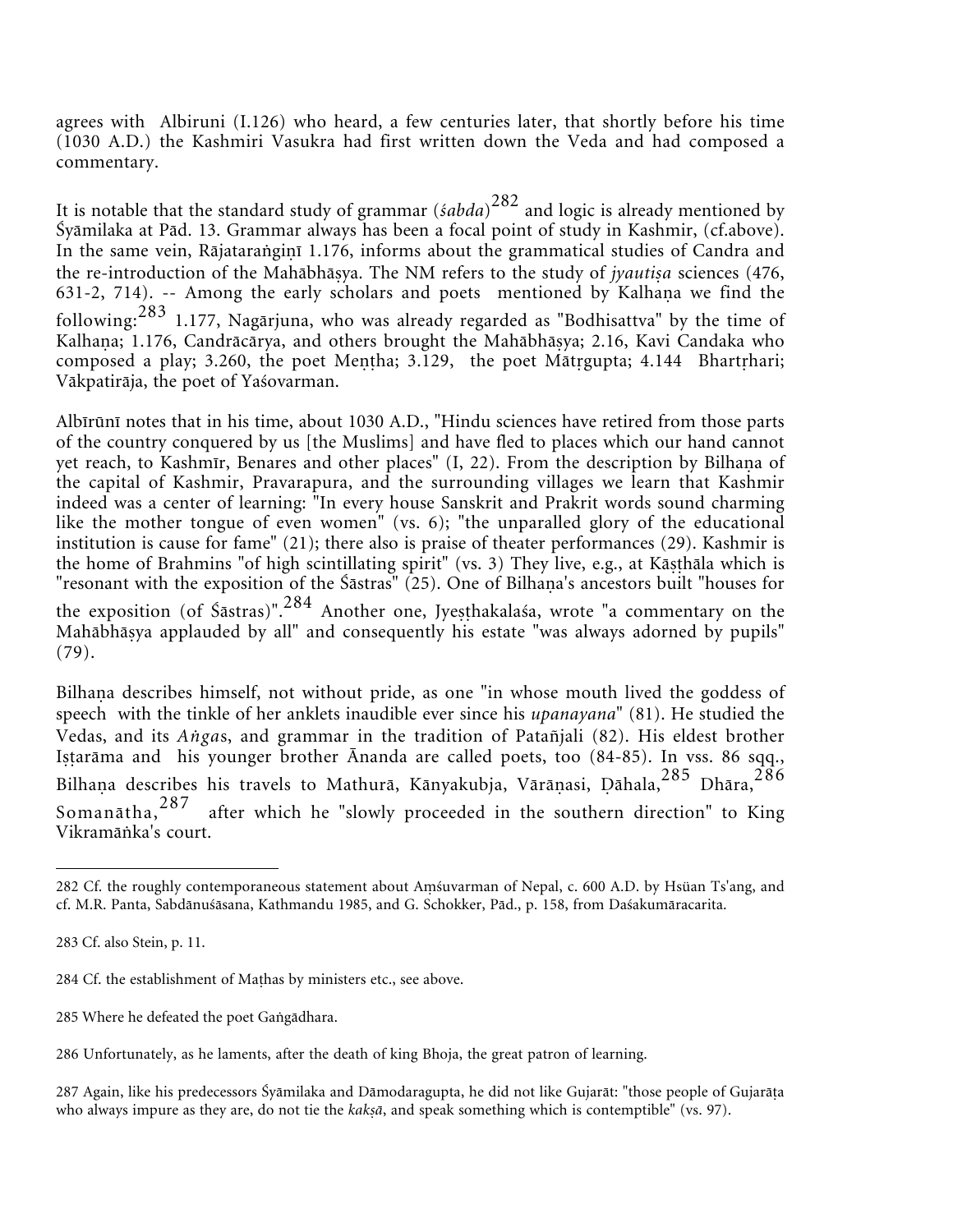A similar description of learned people can already be found in the Pād.: At 14.1, Śāṇḍilya Bhavasvāmin, $^{288}$  is described as the son of a very learned teacher, "who himself was a teacher well-grounded in the administration of justice, philosophy and the other sciences, who had achieved the highest proficiency, in all the arts, was well-spoken, surrounded by a multitude of students, and possessed a humorous character (*parihåsaprakti*)." This last description is well adaptable to the author of the play as well. Just like Kṣemendra and Kalhaṇa half a millenium later, he is a close observer of the follies and foibles of his countrymen.

### The social position of the Brahmins.

It is Kalhaṇa who provides much, and tenable material since he is, unlike Dāmodaragupta in his Kuttanīmata, interested in recording historical events, or at least, legends that have come down to his time.

As for the various social levels at which the Kashmiri Brahmins were active in the past few centuries before his time, Kalhaṇa reports that some them had received high positions in Government: Mitraśarman was the chief minister (*sarvådhikåra*) of Lalitåditya, and Devaśarman, his grandson, the chief minister of Jayāpīda. A little more than a hundred years later, Bhaṭṭa Phālguṇa was the chief minister of queen Diddā.

Normally,- as everywhere in India - Brahmins were not to be killed, (cf. Råj. 4.96, 103). Jonarāja in his Rājataraṅgiṇī<sup>289</sup> refers to an incident in King Saṅgrāma's time (1236-1252). The sons of one Kalhana where were spared the death penalty by Sangrāma, in spite of their rebellion. However, they later on murdered the king, and therefore were, after all, executed by Saṅgrāma's son, king Rāmadeva (1252-86). However, Lakṣmaṇadeva, the adopted son of Råmadeva, again was a Brahmin.

Some of the Brahmins have always functioned as royal priests, whether in Kashmir or elsewhere in Hindu realms. $^{290}$  In the Rājataraṅgiṇī they appear, for example, at the coronation and *jåtakarman* of Gonanda II, at 1.75; in a special case, they even chose a new king, Yaśaskara (5.462) and then were to provide the water for his inauguration (5.463). They habitually carried out the *abhiseka* of new kings, for example those of Vijaya (2.117), Durlabhavardhana 3.528, $^{291}$  Mātṛgupta 3.237-248, Avantivarman 4.720, Varṇaṭa, the

<sup>288</sup> Schokker, p.160, identifies him, tentatively, with the commentator on the Nårada Smti, see now Lariviere, NårSm II, p.xviii sq.

<sup>289</sup> vs.98, transl. p. 11.

<sup>290</sup> It is known that Brahmins also served as royal priests in Theravåda countries, such as Sri Lanka, Burma, Cambodia and still do so in Thailand, see Quaritch-Wales, Siamese State Ceremonies, London 1931; cf. author, The coronation rituals of Nepal, in: Heritage of the Kathmandu Valley, ed. by N. Gutschow and A. Michaels. St. Augustin 1987, 417-467.

<sup>291 &</sup>quot;Performed according to usage high above the head of the king's son-in-law the holy and desired coronation rite (abhiseka) with sacred water poured from golden jars." (Stein)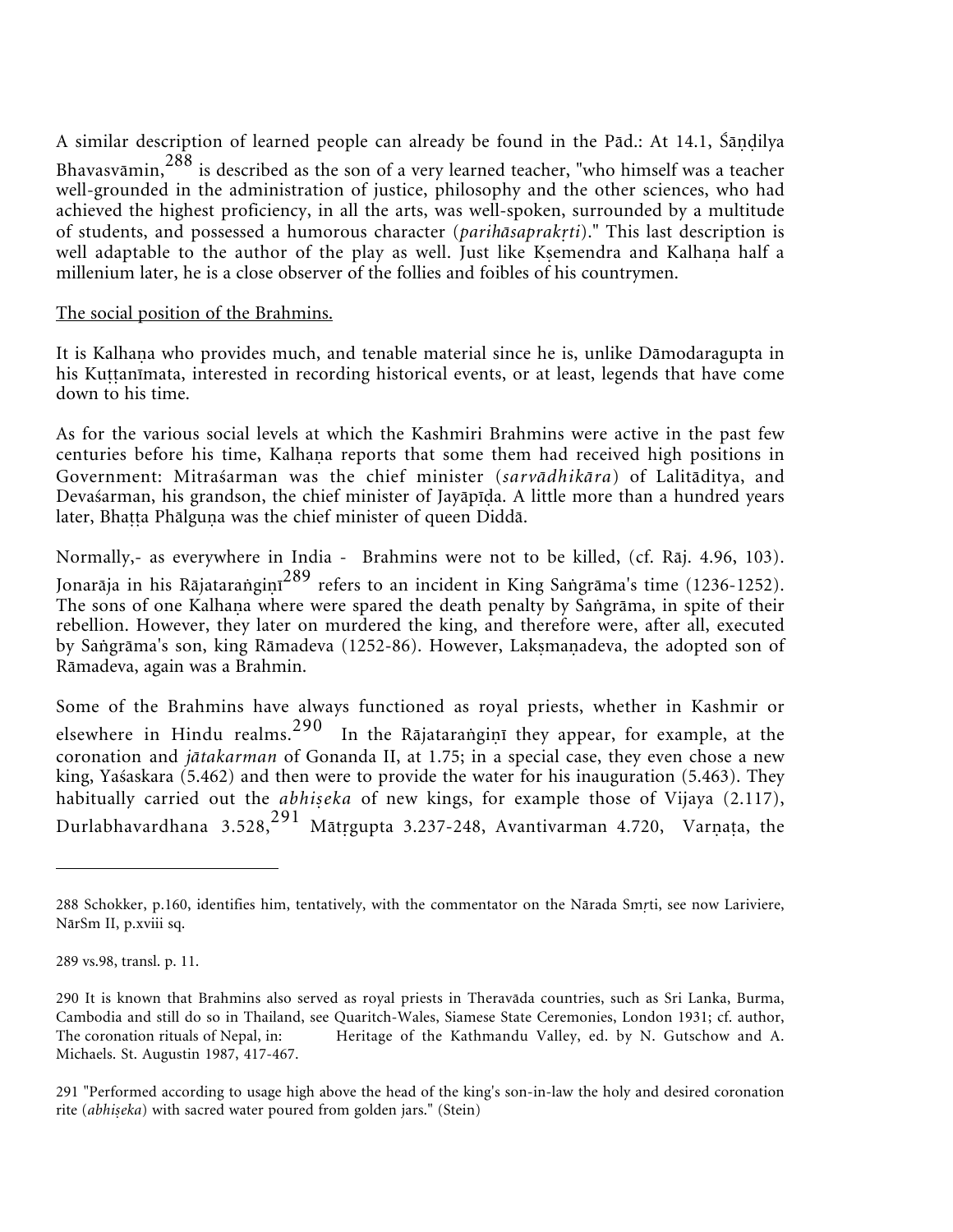sucessor of Yaśaskara (6.90-91); again, the local Brahmins of Hiranyapura assembled and quickly consecrated Uccala as king (7.1385). The position as royal priests is stressed by NM (840 sqq.) as well, interestingly in connection with the royal consecration (abhiseka) and its yearly repetition, and while mentioning immigration (NM 872).

Other high government offices held by Brahmins were those of ministers as for example in the case of Keśava, a Brahmin from Trigarta (Jammu), the country South of Kashmir, who became a minister under Ananta (1028-63 A.D.), at Rāj. 7.204.<sup>292</sup> They also became chief justice (*råjasthåna*[-*adhikåra*]).

However, the relationship between Brahmins and the king always has been ambiguous. When the Brahmins felt threatened or disturbed by royal politics, they took to various sorts of measures: Usually they put pressure on the king by mass fasting, often in the *Gokula*; or the *pāriṣādya* and *purohitas* first tried to destroy king Tuṅga by a fast 7.13 sqq.; then, they even "began", according to Kalhaṇa, to employ sorcery against the kings, after a clash with Candrāpīḍa, and in fact are said to have killed several kings by magic.<sup>293</sup>

The Brahmins thus held considerable power; this often is exercised, as in the example just mentioned, through fasts (*prayogopaveśana*). At 6.85, the king bestows the royal insignia on a Brahmin (to keep their purity). Such land holding Brahmins and temple priests were organized in *parsads*, about which Kalhaṇa repeatedly speaks: at 5.171, or at 5.461-477, they and other *Pāriṣadya*s of temples met, with music, in the Gokula for 5-6 days to elect the new king (in 939 A.D., after the end of the Utpala dynasty). These meetings continued into Kalhaṇa's time. At 8.898 ff. he gives a most lively description: When the Akṣosuva *agrahāra* had been plundered by the army, the local Brahmins began a fast against the king and were quickly joined by other *agrahåra* holding Brahmins who all assembled at Vijayeśvara and those of Råjånvåikå and others:

<sup>292</sup> This is a typical policy; to appoint an outsider makes him more dependent on the king and less likely to favor relatives inside the Valley, see author, Regionale ... Faktoren, in: Regionale Tradition in Südasien, ed. by H.Kulke and D. Rothermund, Heidelberg 1986, pp. 37-76

<sup>293</sup> On Magic in the Rājataraṅgiṇī see 4.94; further: Brahmins as sorceres 4.112; they begin to kill kings by witchcraft after 4.114 (Candråpīa); therefore they were persecuted by Tåråpīa, 4.122 sqq. He was later killed by magic, 4.124, see Stein, Rājataraṅgiṇī, I p. 88 and cf. his note ad 4.94; cf. further 4.88, 4.868, 5.239, 6.108-112, 121,310, 312, 7.133. - A strange word for 'sorcery' is *khårkhoda*, *khakhorda* in the Bower MS., (with the typical Kashmir replacement of h+Cons. for C+C., see below on the chapter on script); cf. also 5.239. - A Dravidian sorcerer who wanted to exorcise the great Någa Mahapadma appears at 4.594. - For the Kashmiri preference for sorcery see also Albiruni, Marco Polo, chapter 48, and Bühler, Report. -- A witches' meeting (not unlike the German *Hexensabbath*), taking place on the burial ground, is found at 2.99-111; their male leader is called *cakranayaka* "hexenmeister". Witches and similar persons also occur elsewhere in Kalhaṇa's and the later Rājataraṅgiṇīs, such as Jonaråja, Råj. 343 (cf. Stein, ad 2.57 and see 1.137, 1.40-44). -- cf. Sanderson, Purity and power, p.201 and n. 91.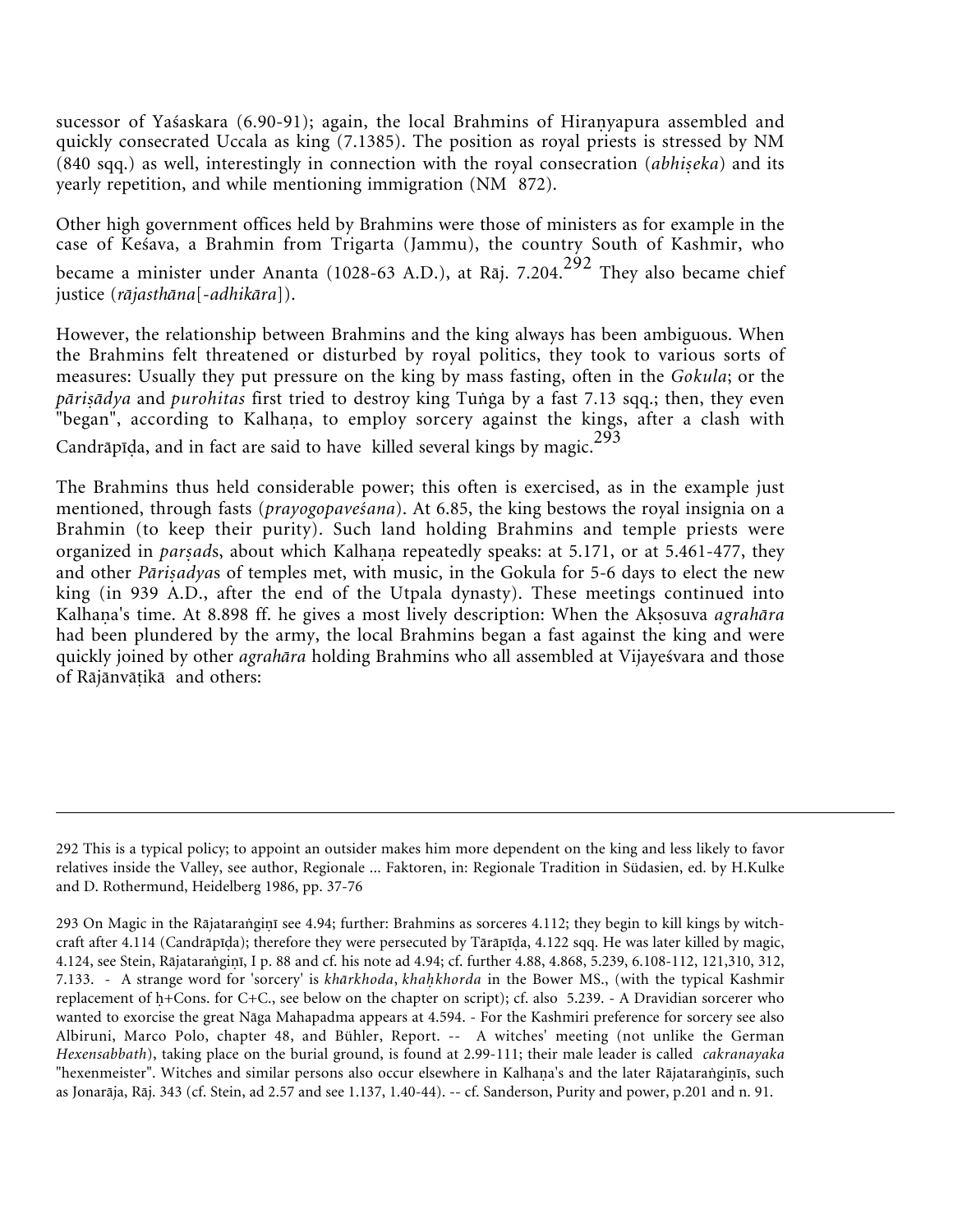Thereupon the Purohita-corporations (parsad) of the temples incited by Ojånanada<sup>294</sup> and other leading Brahmins held a solemn fast also in the *Gokula*. Such an assembly of Purohitas of sacred shrines (pārisadya) had never been seen before. The courtyard [of the Gokula] was thronged everywhere with glittering parasols, dresses and Chowries, and all the quarters were kept in an uproar with the din of the big drums, cymbals and other [musical instruments]. ... While the king's messengers were trying to pacify them, they replied with arrogant words: "Without the Long-beard (*lambakūrc*a) [king Sussala] we cannot go on." .... They thought of him as a puppet. Upon what plans did this host of Purohita-corporations not debate day after day with the citizens who came to watch the solemn fast? (8.899-905) ... [When attacked by the army] "the Brahmins of the Purohita-corporations (*pāriṣadya*) and the rest left off their solemn fast, put the divine images quickly under their arms and ran away in fright. The few that [remained behind] guarding the empty litters of the divine [images] were not troubled by [King] Bhiksu, as they had declared that they renounced their fast. (9.939-940).

The institution of a Brahmins' gathering place may have been quite old. Already in the Påd., the gathering place of Brahmins is called *brāhmaṇapīṭhika* (12.3), which reminds of Kalhaṇa's *gokula* which is attested somewhat later.<sup>295</sup> Such *par-ad*s existed until Stein's time,<sup>296</sup> for example at Śårikå Devī; such priests are called *thån<sup>a</sup> pati* (Skt. *sthånapati*).

But in spite of the power their assemblies exercised and the power which some Brahmins held individually, they were in for bad times occasionally, under a strong king. Brahmins were suppressed, for example, under Tarāpīda (4.122) so that they subsequently killed him by magic. Again, they were threatened by Jayāpīda (4.631 sqq.), and to such an extent that some emigrate. Again, they were suppressed by king Śankaravarman (889-902 A.D.): He resumed villages belonging to temples, however, not without compensation (*pratikara*); he also reduced the *parsad*'s allowances (5.170-171) and took over the direct management of the respective villages. Such suppression was later on resumed by other kings, especially under some of the Muslim Sultans, and Kalhaṇa's description set the stage for the narration of such instances by the authors of the later Rājataranginīs.

Otherwise, apart from holding offices connected with the court, the Brahmins were landholders, especially of personal *agrahåra*s and of land attached to temples, as described above. Kalhaṇa speaks of *purohita*s with great endowments, but they were at the mercy of the

<sup>294</sup> Should this stand for \* *Ojhånanda*? Kashmiri does not have aspirated voiced consonants (see below, chapter on pronunciation). If correct, the person in case would be a Bihari, belonging to the Ojhå Brahmins (who also immigrated to Nepal).

<sup>295</sup> See Rājataraṅgiṇī 8.899 sq. (see n. 152); one may compare, the Nepalese evidence: In the Jayadeva inscription (c. 750 A.D.), a *Taittirīya-gosṭhika-śālā* is mentioned, a building devoted to one Brahmin group only; see author, On the location of the Licchavi Capital of Nepal. StII 5/6, 1980, pp. 311-337; --cf., incidentally, the Taittirīyeśvara at NM 1157.

<sup>296</sup> Rājatarāṅgiṇī, I, 67 note ad 2.132. Cf. his assessment, Introd. p. 19 sq.; compare regarding Purohitas and their 'Pråyas' 5.465 sqq., 7.13 sqq., 7.400, 8.901 sqq., 939 sqq.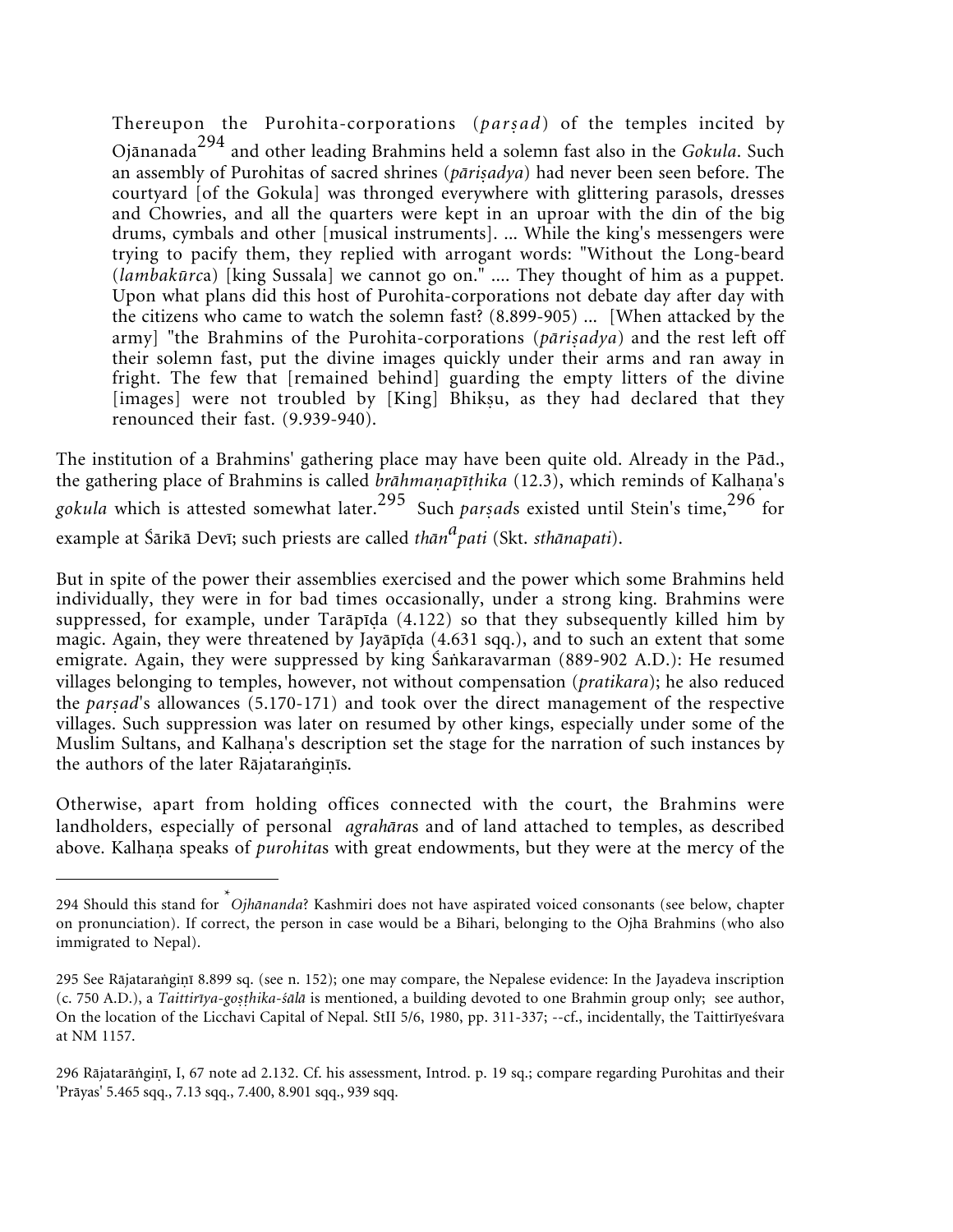landholding gentry, the Dāmaras. $^{297}$  Kalhaṇa as well as Bilhaṇa mention several of the Brahmins' land grants, e.g., both agree in locating some of them at the confluence of the holy rivers (Vitastå and Sindhu), where there were landgrants to Brahmins made by Haladhara, a minister of King Ananta. $^{298}$  Bilhaṇa also mentions, just as Kalhaṇa occasionally does, $^{299}$  a foundation made by Brahmins themselves, in this case, his ancestor Muktikalaśa, who is described as "munificent and powerful" (77) and as having built "houses for the exposition (of Śåstras)".

It is remarkable that the copper plates usually given to the recipients of such land grants have not been found so far.<sup>300</sup> The reason might be that in Kashmir such grants were often issued on birchbark, just as they were, in Nepal, on small rolled-up palm leaf strips.<sup>301</sup> For Kashmir, the use of birch bark is well attested, for example in the story in Jonaråja of the forging of a document in the time of Zain ul Abidin. On the other hand, Kalhaṇa mentions, in his introduction at Rājataraṅgiṇī 1.15, that the study of such land grants, inscriptions etc. made him "overcome the trouble arising from many errors."

Another source of income for the Brahmins was through the clerical offices in Government they frequently held. Kalhaṇa often refers to the *kāyastha*s and their oppression of the king's subjects, $302$  only occasionally curbed, as under king Uccala (8.85-114). Often they were Brahmins (8.2383), and these were later on, during the Muslim period, called the *kårkun* Brahmins. Kalhaṇa even compares king Kalaśa to a clerk who "kept always by his side birch bark (*bhūrja*) and chalk" (7.508).

The Brahmins' extra-ordinary income is shown, for example, in Jonarāja's Rājataraṅgiṇī, by an incident under King Siṃhadeva (1286-1301). The king performed an elaborate bathing ceremony of Vijayeśvara with an expense of one lakh of gold niskas, under the guidance of the king's preceptor Śakarasvåmī (vs. 133), who then received the income of 18 *maha*s from the king. In the same way, king Uccala (1101-1111) gave thousands of cows, horses, gold, and other gifts to Brahmins who officiated at *śråddha*s and at propitiatory rites in conection with bad omens, eclipses, comets, etc. (Råj. 8.76)

<sup>297</sup> Stein, transl. I, p. 19; Rājataraṅgiṇī 8.768 sqq., 1207 sq.

<sup>298</sup> vs. 19, cf. above, Rājataranginī 7.214.

<sup>299</sup> See above, on 3.376, 4.9, 4.209.

<sup>300</sup> This also surprised Deambi, Paleography, p.95, who compares the wealth of copper plate inscriptions from neighboring Chamba.

<sup>301</sup> So far no actual land grants on copper plates have been found in the Kathmandu Valley (though they are mentioned in Licchavi inscriptions); on the other hand, we have hundreds of small palm leaf land sale and mortgage documents, the oldest of which go back to 983 A.D., see B. K ōlver and H. Śåkya, Documents from the Rudravarņa-Mahāvihāra, St. Augustin 1985.

<sup>302</sup> According to Kalhaṇa, begun under king Jayāpīḍa, see Rāj. 4.621, 629; cf. 8. 131 (*kāyastha* vs. *divira*). For a general description of such unsavory characters, including the merchant and the Kiråta, see 8.128-134.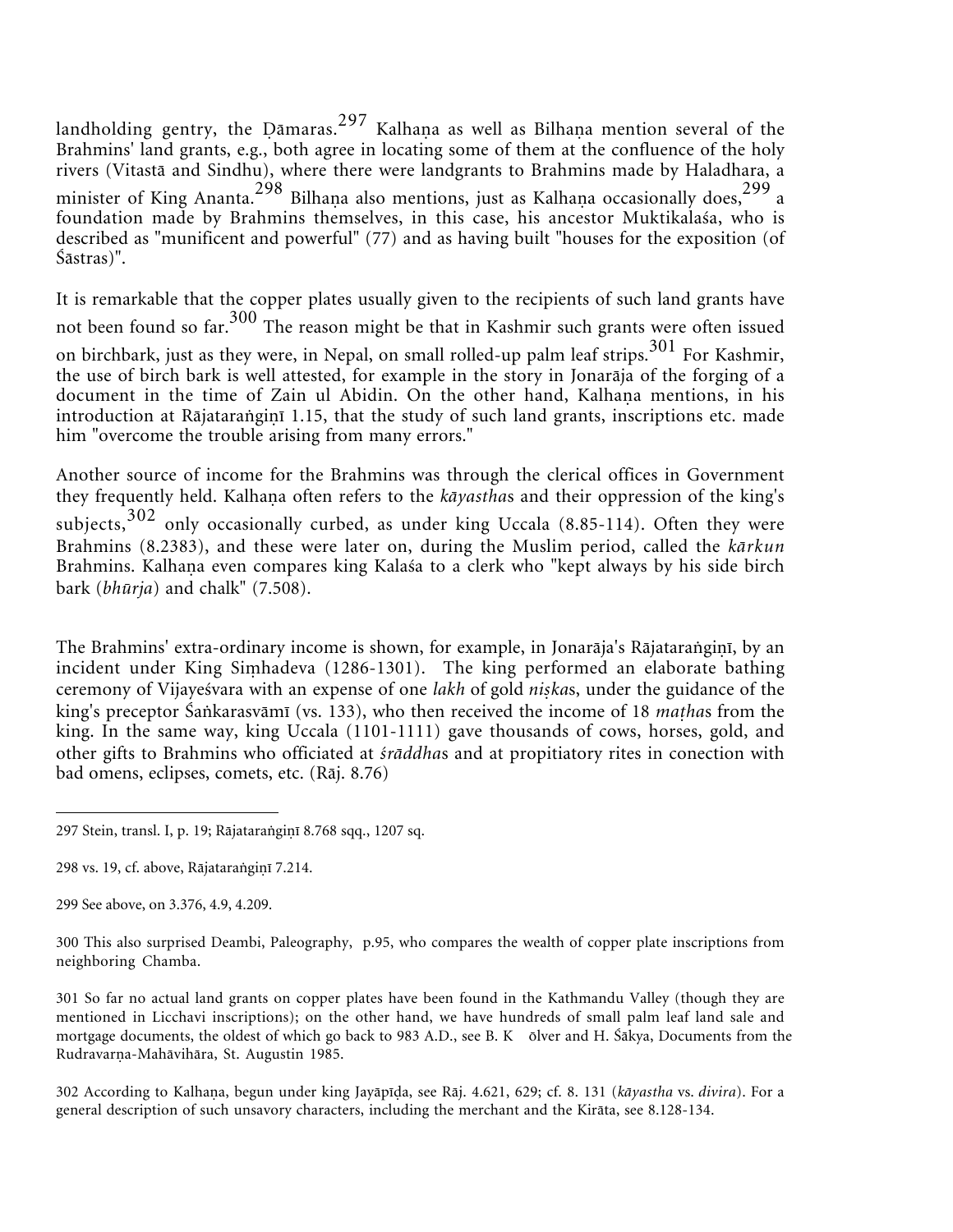Kalhaṇā mentions learned *purohita*s under king Yaśaskara, or such occupations as that of astrologer (6.13), and of a village astrologer practising slights of hand (7.295-7); he details income gained from recitations at a temple, as *vyåkhyåt* (5.28-29), which is reported of Ramața, a grammarian. (The NM, too, reports the recitation, of Purāṇas, at several instances). The Brahmins could also gain income, as some still do, from selling *pūjå* articles at temples (5.168).

Brahmins even joined the army quite frequently, which might surprise in other areas of India. For example, Rakka, a Brahmin living in the house of a local feudatory, was a mere foot soldier but was made chief minister (mukhyamantrī) because of his valor (5.424-5). Bhujanga, son of the Brahmin Samanta, was a commander in Saṅgrāmarāja's army (7.91). Caṇpaka, Kalhaṇa's father, was commander of forts under King Harsa (7.1177). Ajaka, a Brahmin minister of Salhaṇa, died in battle; the Brahmin soldiers Lavarāja and Yāśorāja found their end in the same way.<sup>303</sup> It was only during such peaceful times as that of Yaśaskara (939-948 A.D.) that Brahmins laid down their arms, Kalhaņa claims (6.9).

The role of the Brahmins as Government officals continued even under the early Muslim kings. Actually, they continued to play a prominent role in state affairs. Things were to change only after more than half a century of Muslim rule, and from then onwards, the Brahmins experienced periods of calm and even prosperous employment by the government with periods of harrassment and a few stretches of actual persecution which caused many of them to flee the Valley, just as they have done in mass during the last year or two.

Especially persecution under the Brahmin convert minister Saif ud-Din (Sūha Bhatta, c. 1389-1416) has left a deep impression on the historical memory of the Brahmins. This zealot tried to force conversion to Islam by various coercive means. One of his ploys of persecution was the destruction of the Brahmins' economic basis, especially their tax-free landholdings, and of their learning, for example by destroying Sanskt books. Zain ul Abidin (1420-1470), in contrast, brought the Sanskrit books back to the Valley from outside Kashmir and distributed them to the Brahmins. He also ordered the translation of a number of texts into Kashmiri and Persian<sup>304</sup> such as Kalhaṇa's Rājataraṅgiṇī, the Daśāvatāra, Bṛhatkathāsāra, Hāṭākeśvara-Saìhitā, and the Purāṇas. Sanskrit had remained the language of the court until this time. Zain ul Abidin changed it to Persian<sup>305</sup> which the Pandits quickly took up and which they cultivated into this century.

<sup>303</sup> Rājataraṅgiṇī 8.1345, under Sussala (1112-28); on Brahmins as soldiers, cf. S.C. Ray, Early History and Culture of Kashmir, Calcutta 1957, pp. 84-85.

<sup>304</sup> Jonaråja 1.5.80-85, transl. p.146.

<sup>305</sup> For the use of Sanskrit under the Muslims, see Stein, Rājataraṅgiṇī tr. p.130 n. 2; note H; Memoir § 26; cf. also a 15th c. grave in Śrīnagar, ZDMG 40 p.9; IA 20 p.153.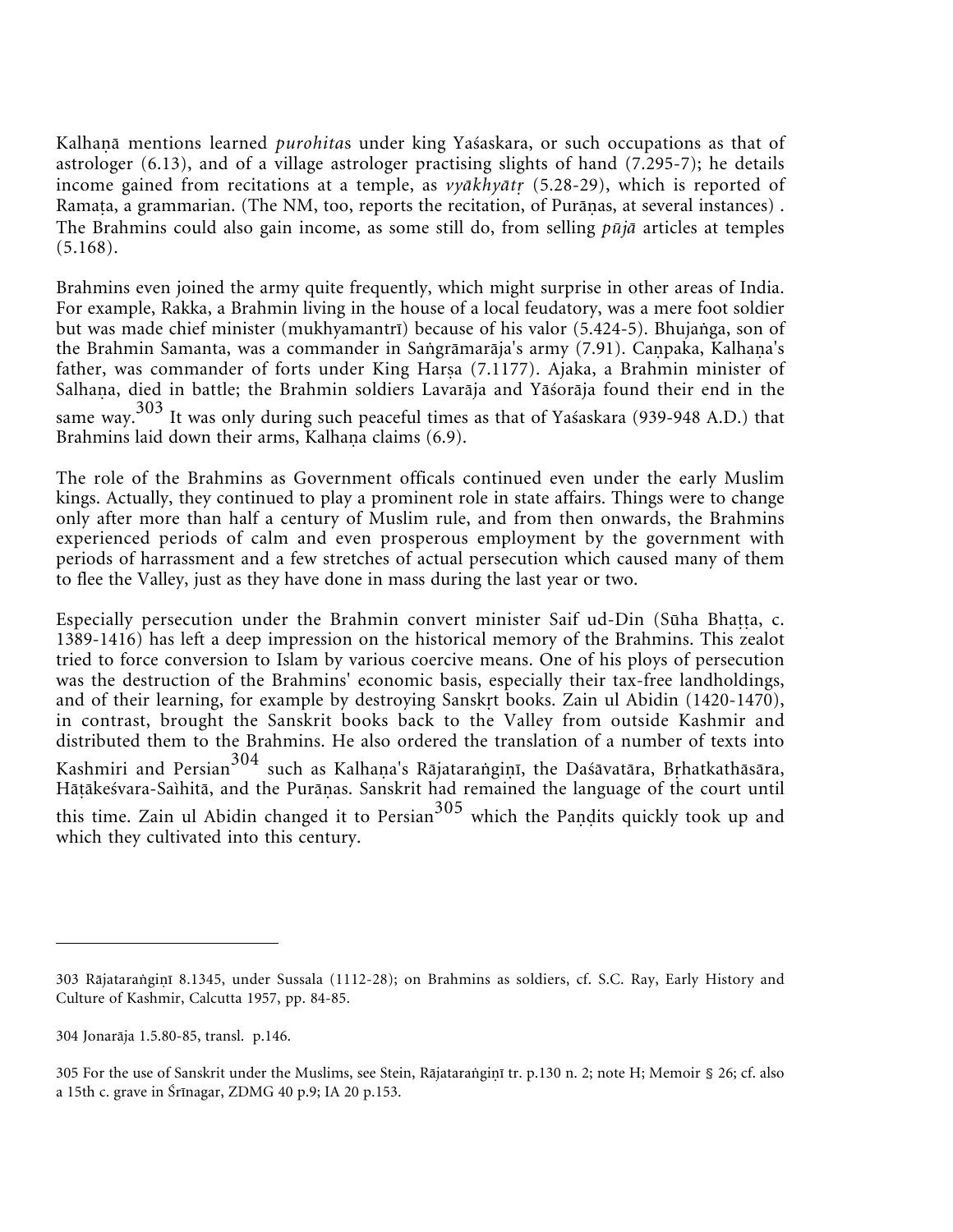By the time of Mahamad Śåh (1484-1486 A.D) the customs had changed so far that proper Hindu behavior disappeared (*nāṣṭācare 'tra maṇḍāle*).<sup>306</sup> "Some people are now fond of the customs of the Muslims (Mausula) and are ashamed to follow the *śåstra*s which were followed by their fathers and grand-fathers. Men of the four castes had graced the kingdom in former days, but latterly the people had gradually adopted blameable practices, and the ceremonies prescribed for special days in the Purāṇas [i.e. in the Nīlamata Purāṇa] came to be forgotten year by year. Why should not the people whose customs are bad suffer calamities?" $307$  The continuing Islamization of the country is described by Śuka quite tellingly by his complaint about the disappearance of (caste) ranks: "All men became equal through the influences of Kali, be of good or evil habits, learned or Bhattas, actors or wicked! ... Only one percent of the Brahmins has spirit in them."<sup>308</sup>

Nevertheless, even in these difficult times, and under the Afghans, the Kashmiri Brahmins have kept to their customs and rituals, and to whatever scribal or government position they could cling, and it is only now, again under the stewardship of one of their own, the Nehru family, that they were forced to leave the country, in a great exodus.

### Esteem and Appreciation of the Kashmiri Brahmins.

In general, Kalhaṇa has high regard for his <u>fellow Brahmins</u>; he praises their courage in relation with the king (4.631 sqq.); similarly, at 5.16 ff., a Brahmin addresses the king unceremoniously; at 5.48 ff. some temple Brahmins cleverly and daringly show their need for money or land to the visiting king by some very meager offering they make to the gods. At 6.2 ff., the Brahmins elected Yaśaskara as new king but are kept away from him immediately after his taking office. His reign is described as ideal, with the following interesting details (6.9-13): "Brahmins did not carry arms and only studied; Brahmin *guru*s did not drink spirits while chanting; ascetics did not get children, wives and crops; ignorant *guru*s did not perform the  $matsy\bar{a}p\bar{a}p\bar{a}$  sacrifices<sup>309</sup>; and they did not, by texts of their own composition, revise traditional doctrines.<sup>310</sup> Housewives did not figure as divinities at the (Tantric) *gurudīk-å*; and finally, minister, Purohita, ambassador, judge and clerk were not without learning."

Of special interest also is the note, inserted into a direct speech of a young Brahmin in the Rājataraṅgiṇī: "with the indiscretion not unusual in a Brahman he wishes to question you (the

309 Connected with *śråddha*s, see Stein ad 5.11.

<sup>306</sup> Šuka's Rājataraṅgiṇī 4.503.

<sup>307</sup> *yenaiva pitaro yåtå, yena yåtå pitåmahå | taddarśåne 'tra tatputrås trapante mausulapriyå (505) pratyabda* tithikāryāni purānoktāni kāni cit | vismrtāni durācārāt kathah na syur durāpadah ? (506) mandale 'smin purācāra*caturvarya-viråjite | prasaga-patitåcåra-viparyåsådi tīritam (507)*

<sup>308</sup> Śuka 36, transl. p.340*: śatakīyo 'vasan ko 'pi bråhmao brahmavarcaså.*

<sup>310</sup> A point also criticized by Jayanta Bhatta in his Nyāyamañjarī and Āgamadambara; Stein, in his note says the

Bhāch<sup>a</sup>bhaṭṭas (*purohita*s) still 'concocted new *paddhatis*' in his days. This must also have been the case with the Tantric priests of Kalhaṇa's time; cf. also Sanderson, Purity and power, p. 215 n. 125.